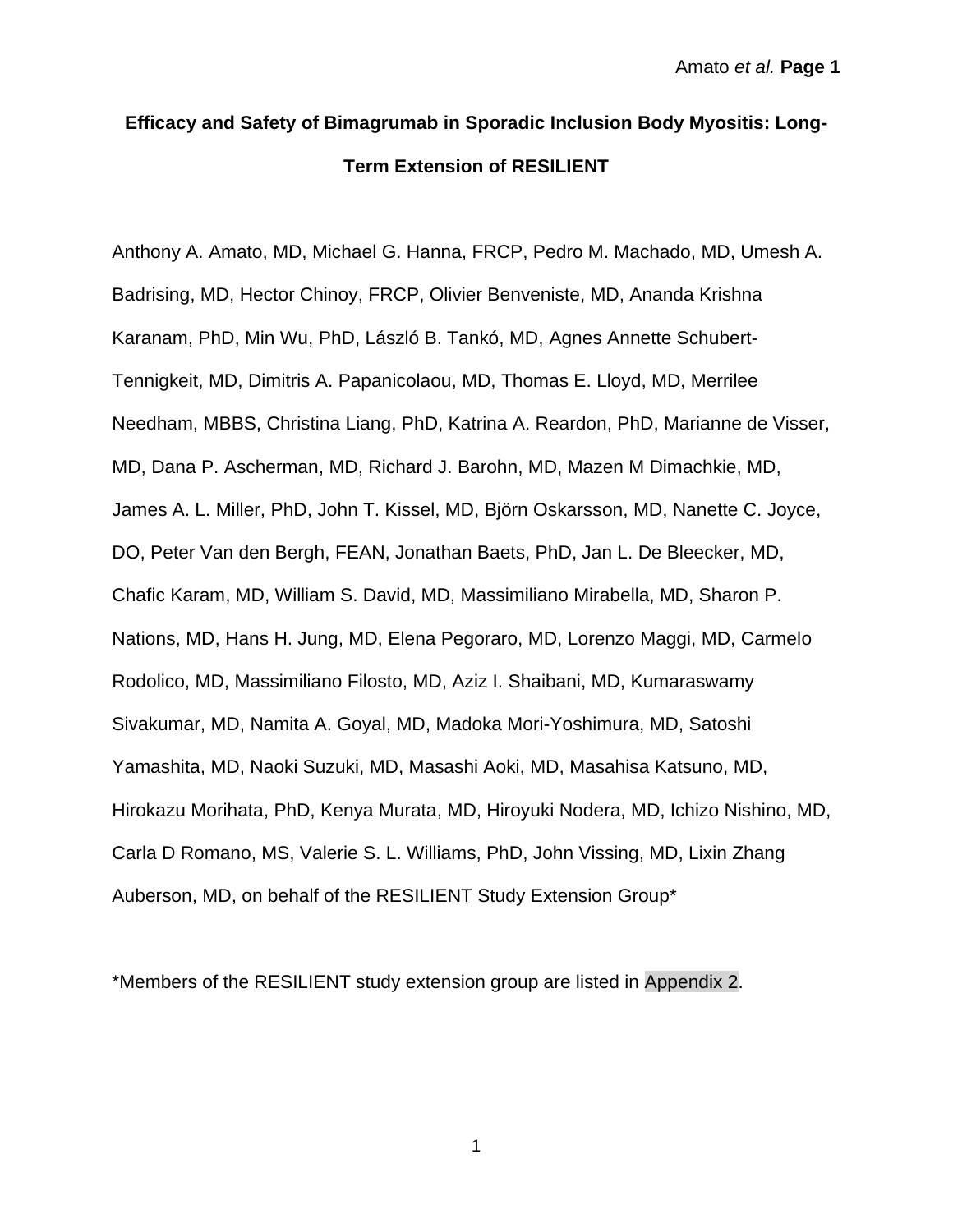Amato *et al.* **Page 2**

The authors' affiliations are as follows:

From the Department of Neurology, Brigham and Women's Hospital and Harvard Medical School, Boston, MA, USA (A.A.A.); Medical Research Council (MRC) Centre for Neuromuscular Diseases, University College London (UCL) Institute of Neurology, London, UK (M.G.H., P.M.M.); Department of Neuromuscular Diseases & Centre for Rheumatology, University College London, London, UK (P.M.M.); Department of Rheumatology & Queen Square Centre for Neuromuscular Diseases, University College London Hospitals NHS Foundation Trust, London, UK (P.M.M.); and Department of Rheumatology, Northwick Park Hospital, London North West University Healthcare NHS trust, London, UK (P.M.M.); Department of Neurology, Leiden University Medical Center, Leiden, Netherlands (U.A.B.); National Institute for Health Research Manchester Biomedical Research Centre, Manchester University NHS Foundation Trust, Manchester Academic Health Science Centre, The University of Manchester, Manchester, UK (H.C.); Department of Internal Medicine and Clinical Immunology, Pitié-Salpêtrière Hospital, Sorbonne Université, Paris, France (O.B.); Novartis Healthcare Pvt. Ltd., Hyderabad, India (K.A.K); Novartis Pharmaceuticals, East Hanover, NJ, USA (M.W., D.A.P.); Novartis Pharma AG, Basel, Switzerland (L.B.T., A.A.S-T.); Novartis Pharma AG, Basel, Switzerland; ‡UCB, Switzerland (L.Z.A.); Department of Neurology, The Johns Hopkins University School of Medicine, Baltimore, MD, USA (T.E.L.); Fiona Stanley Hospital, Institute for Immunology & Infectious Diseases Murdoch University and Notre Dame University, Perth, Australia (M.N.); Department of Neurology, Royal North Shore Hospital, New South Wales, Australia (C.L.); Calvary Health Care Bethlehem, Caulfield South, Australia (K.A.R.); Department of Neurology, Amsterdam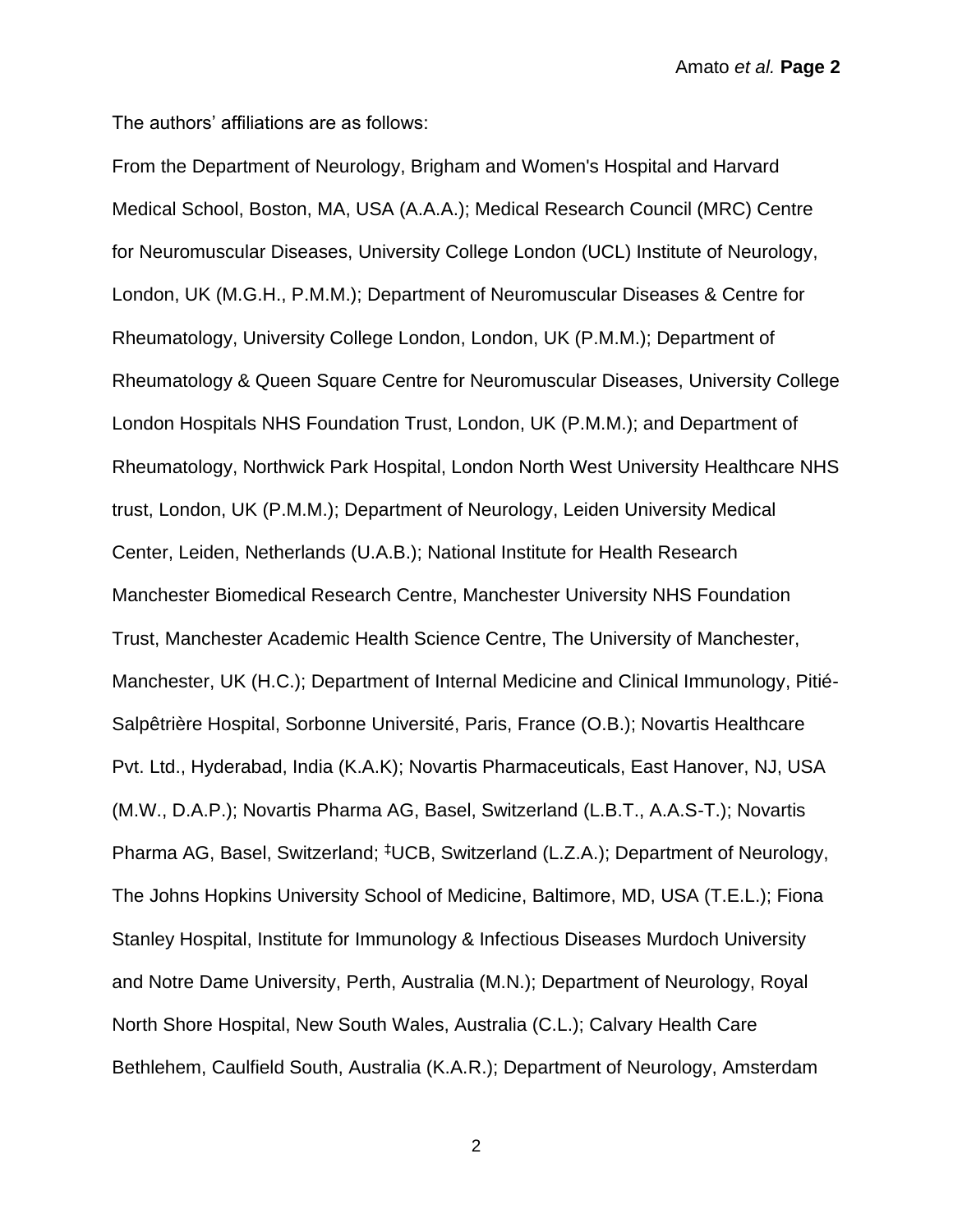University Medical Centre, Amsterdam, The Netherlands (M.d.V); Department of Medicine, University of Miami, Miami, FL, USA (D.P.A.); Department of Neurology, University of Kansas Medical Center, Kansas City, KS, USA (R.J.B., M.M.D.); Department of Neurology, Newcastle upon Tyne Hospitals NHS Foundation Trust, Newcastle upon Tyne, UK (J.A.L.M.); Department of Neurology, The Ohio State University Wexner Medical Center, Columbus, OH, USA (J.T.K.); UC Davis School of Medicine, Neuromuscular Research Center, Sacramento, CA, USA; ‡Department of Neurology, Mayo Clinic, Jacksonville, FL, USA (B.O.); UC Davis School of Medicine, Neuromuscular Research Center, Sacramento, CA, USA (N.C.J.); Department of Neurology, University Hospital Saint-Luc, University of Louvain, Brussels, Belgium (P.V.d.B.); Neuromuscular Reference Centre, Department of Neurology, Antwerp University Hospital, Antwerp, Belgium and the Institute Born-Bunge, University of Antwerp, Antwerp, Belgium (J.B.); Department of Neurology, Ghent University Hospital, Ghent, Belgium (J.L.d.B.); Department of Neurology, Oregon Health & Science University, Portland, OR, USA (C.K.); Department of Neurology, Massachusetts General Hospital, Neuromuscular Diagnostic Center and Electromyography Laboratory, Boston, MA, USA (W.S.D.); Department of Neurology, Fondazione Policlinico Universitario Agostino Gemelli IRCCS, Rome, Italy (M.M.); Università Cattolica del Sacro Cuore, Rome, Italy (M.M.); Department of Neurology, University of Texas Southwestern Medical Center, Dallas, TX, USA (S.P.N.); Department of Neurology, University Hospital and University of Zurich, Zurich, Switzerland (H.H.J.); Department of Neurosciences, University of Padova School of Medicine, Padova, Italy (E.P.); Fondazione IRCCS Istituto Neurologico Carlo Besta, Milan, Italy (L.M.); Unit of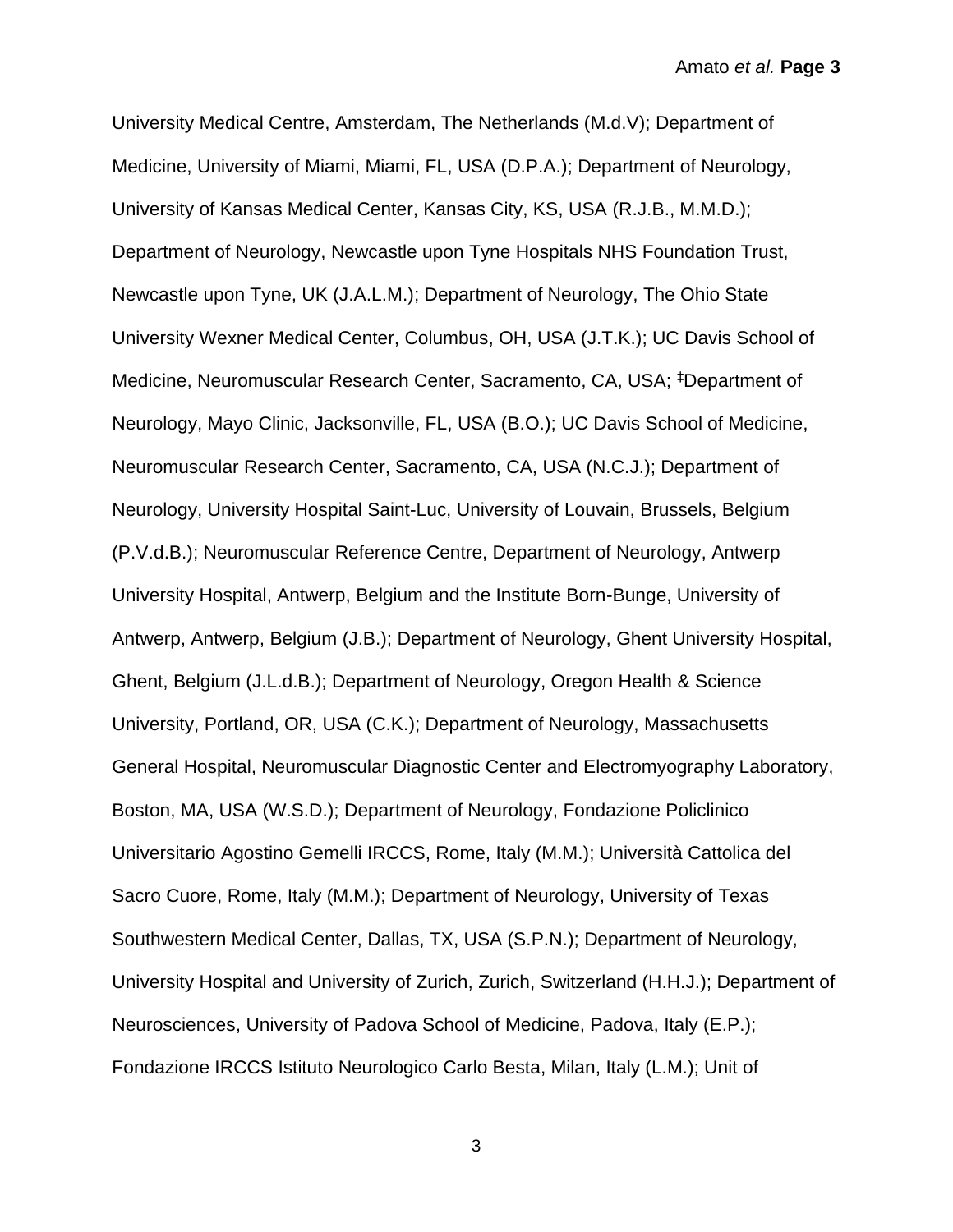Neurology and Neuromuscular Disorders, Azienda Ospedaliera Universitaria Policlinico G Martino, University of Messina, Messina, Italy (C.R.); Center for Neuromuscular Diseases, Unit of Neurology, ASST Spedali Civili and University of Brescia, Brescia, Italy (M.F.); Nerve and Muscle Center of Texas, Houston TX, USA (A.I.S.); Neuromuscular Research Center, Phoenix, AZ, USA (K.S.); Department of Neurology, University of California Irvine, ALS & Neuromuscular Center, Orange, CA, USA (N.A.G.); Department of Neurology, National Center Hospital, National Center of Neurology and Psychiatry, Tokyo, Japan (M.M-Y.); Department of Neurology, Kumamoto University Hospital, Kumamoto, Japan (S.Y.); Department of Neurology, Tohoku University Hospital, Miyagi, Japan (N.S.); Department of Neurology, Tohoku University School of Medicine, Sendai, Japan (M.A.); Department of Neurology, Nagoya University Hospital, Nagoya, Aichi, Japan (M.K.); Department of Neurology, Osaka City General Hospital, Osaka, Japan (H.M.); Wakayama Medical University Hospital, Wakayama, Japan (K.M.); Tokushima University Hospital, Tokushima, Japan; ‡Department of Neurology, Kanazawa Medical University, Ishikawa, Japan (H.N.); Department of Neuromuscular Research, National Institute of Neuroscience, National Center of Neurology and Psychiatry, Tokyo, Japan (I.N.); RTI Health Solutions, Research Triangle Park, NC, USA (C.D.R., V.S.L.W.); and Copenhagen Neuromuscular Center, Rigshospitalet, University of Copenhagen, Denmark (J.V.)

## **Address correspondence to:** Professor Anthony A. Amato at

#### [aamato@bwh.harvard.edu](mailto:aamato@bwh.harvard.edu)

# ‡ Present affiliation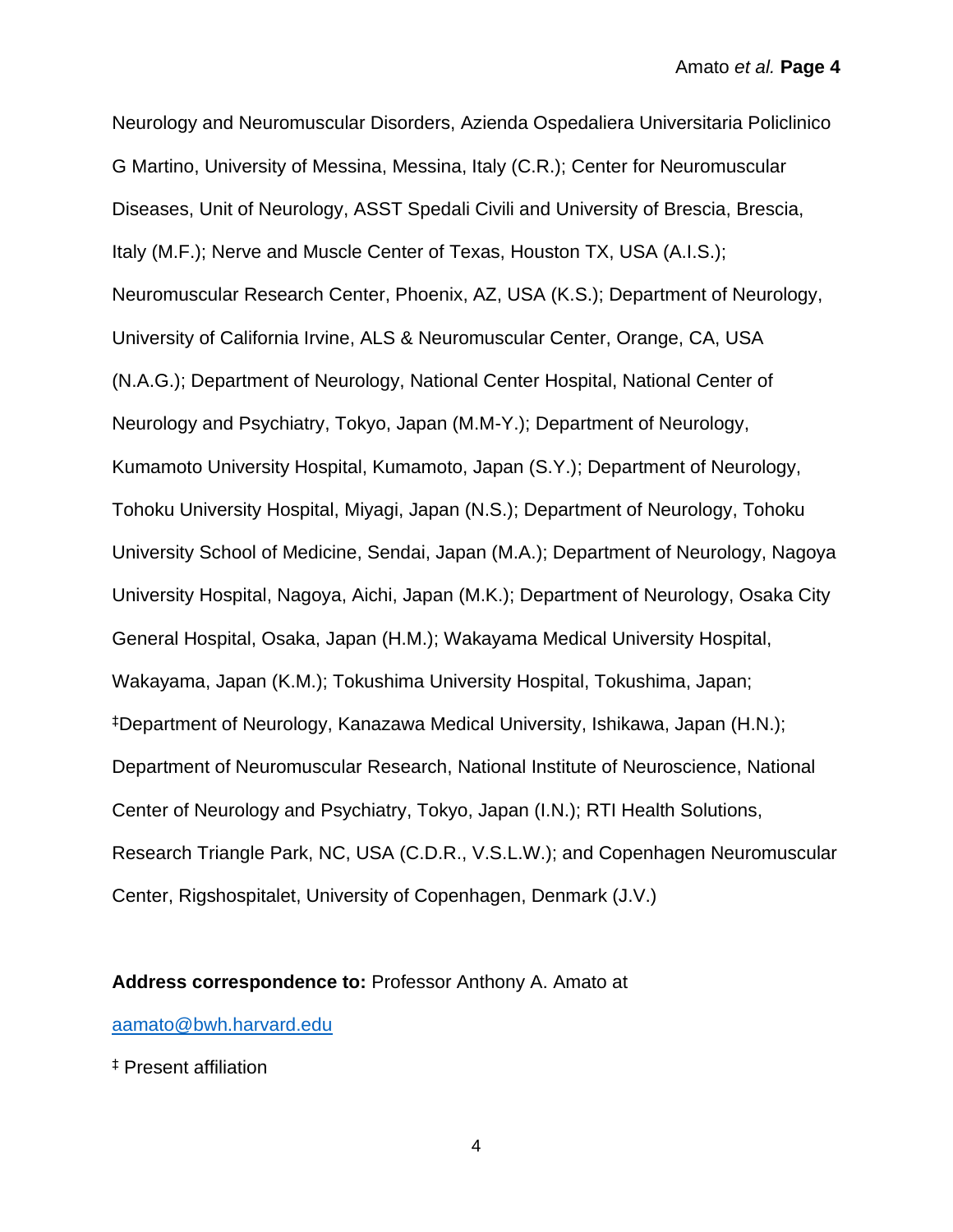**RESILIENT**, A **R**andomized, double-blind, placebo-controlled, multicenter, parallel group, dose-finding, pivotal, phase IIb/III study to evaluate the **E**fficacy, **S**afety and tolerability of **I**ntravenous BYM338 at 52 weeks on **L**ean body mass, muscle strength, physical function and mobility and additional long-term safety up to 2 years in pat**IENT**s with sporadic inclusion body myositis.

# **Manuscript classification:** Article

**Word count:** Abstract: 249/250 words; Manuscript: 3843/4500 words; Introduction: 290/250 words; Title: 103 characters/140 including spaces **Number of tables and figure:** 2 tables; 5 figures (limit 7 tables/figures) **Supplementary figures:** Not applicable **Number of references:** 16/≤50 references **Clinicaltrials.gov identifier:** NCT02573467; NCT01925209 (RESILIENT; Core study) **Search terms and Keywords:** muscle disease [185], Class IV [324], Activin type II receptors, bimagrumab, inclusion body myositis **Study Funding:** Novartis Pharma AG, Basel, Switzerland **Disclosures Anthony A. Amato** declares personal fees from Novartis, during the conduct of the study. **Michael G. Hanna** has served on an advisory board for and received reimbursement from Novartis. **Pedro M. Machado** declares personal fees from Novartis, during the conduct of the study; and personal fees from AbbVie, Centocor, Eli

Lilly, Janssen, MSD, Novartis, Pfizer, and UCB, outside of the submitted work. **Umesh**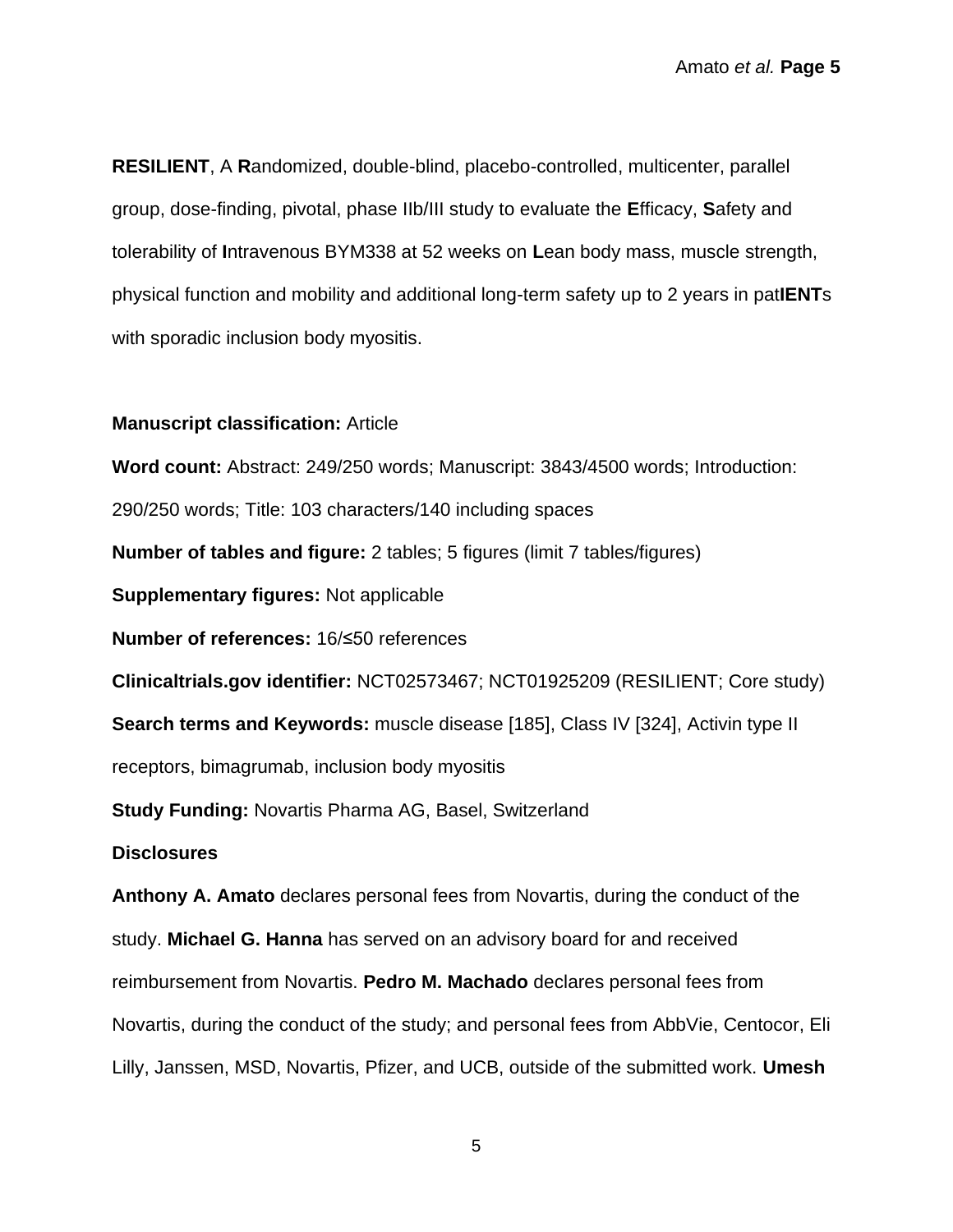**A. Badrising** declares reimbursement of study costs paid to his institution from Novartis, during the conduct of the study; and consultancy fees paid to his institution from Argen X, outside of the submitted work. **Hector Chinoy** declares grants from the University of Manchester, during the conduct of the study; personal fees and grants from UCB, outside of the submitted work; personal fees from Lilly and Momenta, outside of the submitted work; travel support from Janssen and Abbvie, outside of the submitted work; personal compensation for being a speaker or advisory board member from Novartis, UCB, Lilly, and Momenta, outside of the submitted work; and travel support from Abbvie and Janssen, outside of the submitted work. **Olivier Benveniste** declares grants and personal fees from Novartis, during the conduct of the study; grants and non-financial support from Shire, outside of the submitted work; personal fees and nonfinancial support from LFB and CSL Behring, outside of the submitted work; and grants and personal fees from Neovacs, outside of the submitted work. **Ananda Krishna Karanam**, **Min Wu, Agnes Annette Schubert-Tennigkeit,** and **Dimitris A. Papanicolaou** are employees of Novartis. **Min Wu** and **Dimitris A. Papanicolaou** hold stock or shares in Novartis. **Lixin Zhang Auberson** and **László B. Tankó** were employees of Novartis at the time this manuscript was drafted. **Thomas E. Lloyd** declares grants, personal fees, and non-financial support from Novartis, during the conduct of the study. **Merrilee Needham** has served on an advisory board for Novartis during the initial study design. **Christina Liang** declares compensation for attending investigator meetings from Novartis, during the conduct of the study; and compensation for attending investigator meetings from Bristol-Myers Squibb, outside of the submitted work. **Katrina A. Reardon** reports grants from Novartis, during the conduct of the study.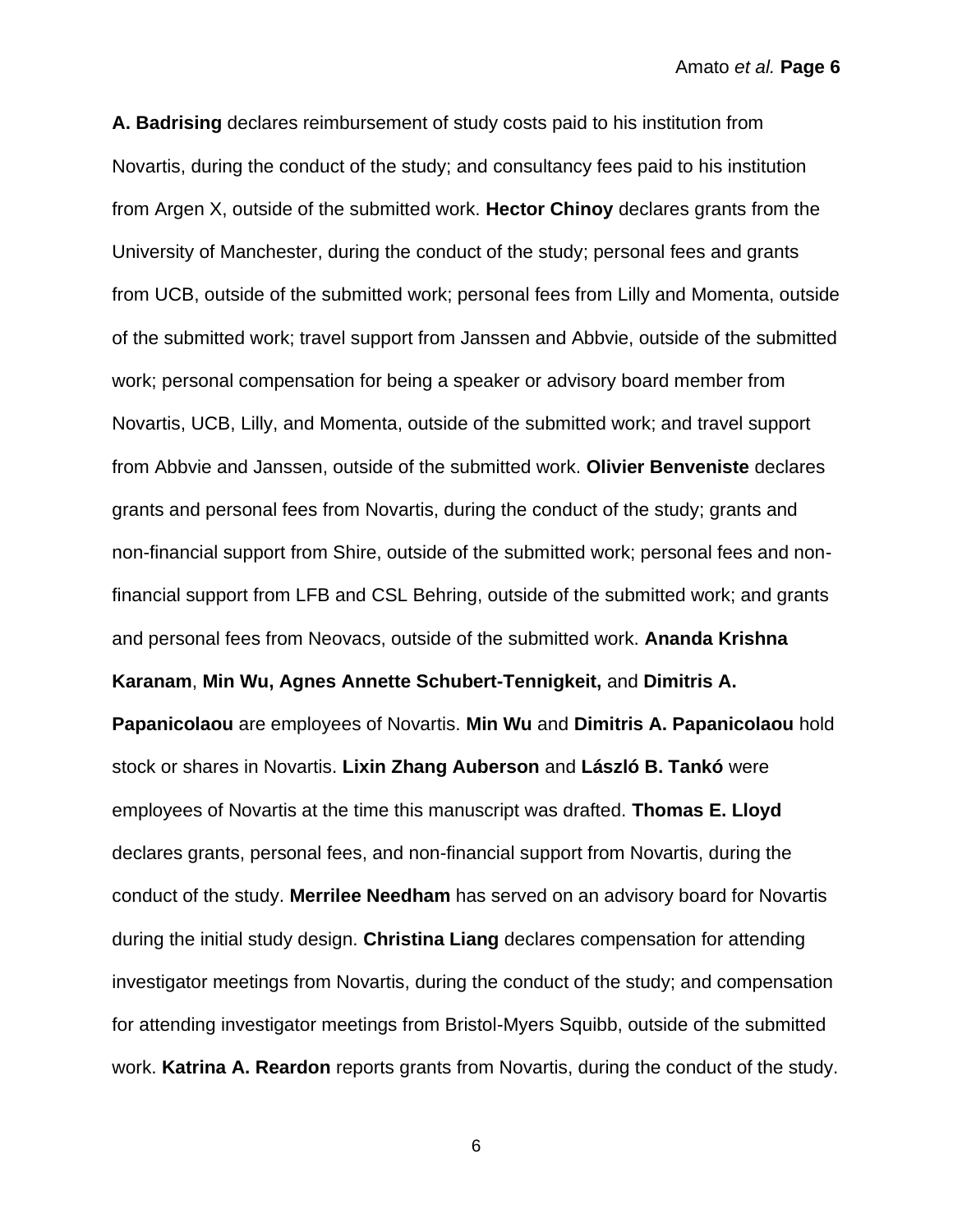**Marianne de Visser** declares personal fees from Avexis and Bristol-Myers Squibb, outside of the submitted work. **Richard J. Barohn** has served as a consultant for NuFactor and Momenta Pharmaceutical, outside of the submitted work; and declares research support from PTC Therapeutics, Ra Pharma, Orphazyme, Sanofi Genzyme, the US Food and Drug Administration Office of Orphan Products Development, the National Institutes of Health, and the Patient-Centered Outcomes Research Institute, outside of the submitted work. **Mazen M Dimachkie** declares grants from University of Kansas Medical Center, during the conduct of the study; consultancy or speaker's fees from Alnylam, Audentes, Biomarin, Catalyst, CSL-Behring, Genzyme, Mallinckrodt, Momenta, Novartis, NuFactor, Octapharma, Sanofi, Shire, and Terumo, outside of the submitted work; and grants from Alexion, Alnylam, Amicus, Biomarin, Bristol-Myers Squibb, Catalyst, CSL-Behring, the US Food and Drug Administration Office of Orphan Products Development, GlaxoSmithKline, Genentech, Grifols, MDA, the National Institutes of Health, Novartis, Genzyme, Octapharma, UCB Biopharma, Viromed, and TMA, outside of the submitted work. **James A. L. Miller** declares speaker's fees or compensation for advisory board membership from CSL Bering, Octapharma, and Grifols, outside of the submitted work. **John T. Kissel** declares grants from Cytokinetics, Genzyme, Alexion, Novartis, and AveXis, outside of the submitted work. **Björn Oskarsson** declares research support from Novartis, Biogen, Genentech, GSK, Flexpharma, Cytokinetics and consulting from Medicinova, Flexpharma, Biogen and Mitsubishi Tanabe. **Nanette C. Joyce** declares support for this clinical trial from Novartis, during the conduct of the study; support for running a clinical trial and personal fees from Biogen, outside of the submitted work; and support for running a clinical trial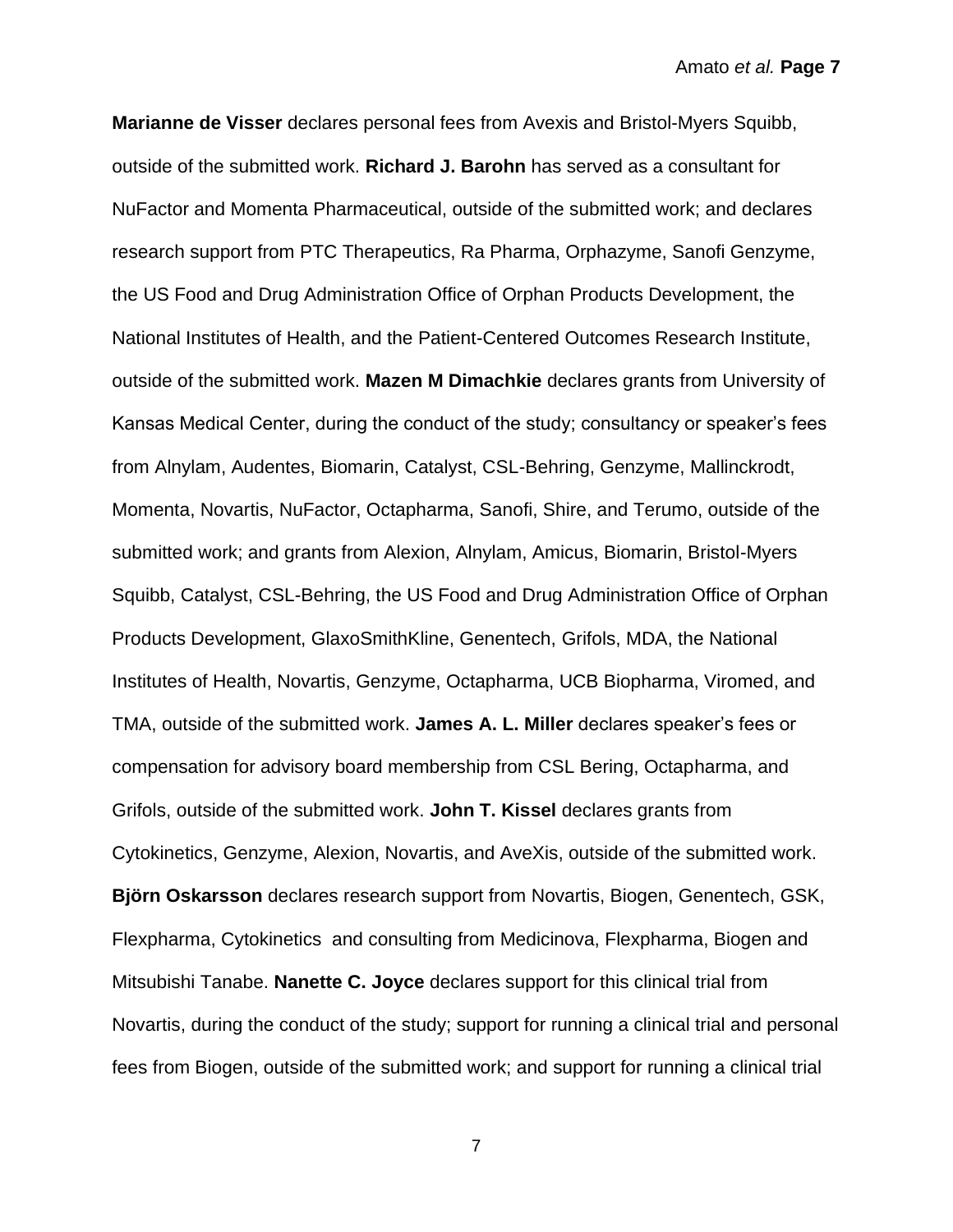from Acceleron, Cytokinetics, and FlexPharma, outside of the submitted work. **Peter Van den Bergh** reports personal fees from Genzyme, Pfizer, Alnylam, CSL Behring, LFB France, and UCB Pharma, outside of the submitted work. **Jonathan Baets** reports personal fees and travel support from Novartis, during the conduct of the study; and consultancy fees from Sanofi and CSL Behring, outside of the submitted work. **Massimiliano Mirabella** declares grants, personal fees, consultancy or speaking fees, research support, travel grants, and reimbursement for participation in scientific advisory boards from Bayer Schering, Biogen, Sanofi Genzyme, Novartis, TEVA, Ultragenix, and Merck Serono, outside of the submitted work; and travel grants and reimbursement for participation in scientific advisory boards from CSL Behring, outside of the submitted work. **Sharon P. Nations** declares personal fees from Grifols and Bio Products Laboratory, outside of the submitted work. **Elena Pegoraro** declares grants and non-financial support from Santhera, outside of the submitted work; personal fees from Sarepta and Roche, outside of the submitted work; non-financial support from Genzyme, outside of the submitted work; and grants from PTC Pharmaceuticals, outside of the submitted work. **Lorenzo Maggi** declares support related to running of this clinical trial from Novartis Pharma, during the conduct of the study; and grants from Sanofi Genzyme, outside of the submitted work. **Namita A. Goyal** has served on an advisory board for Novartis. **Masashi Aoki** declares research grants from the Japanese Ministry of Health Labor and Welfare, the National Center of Neurology and Psychiatry, the Japanese Ministry of Education, Culture, Sports, Science and Technology, and the Japan Agency for Medical Research and Development, during the conduct of the study; and personal fees from Mitsubishi Tanabe Pharma, Astellas Pharma, Takeda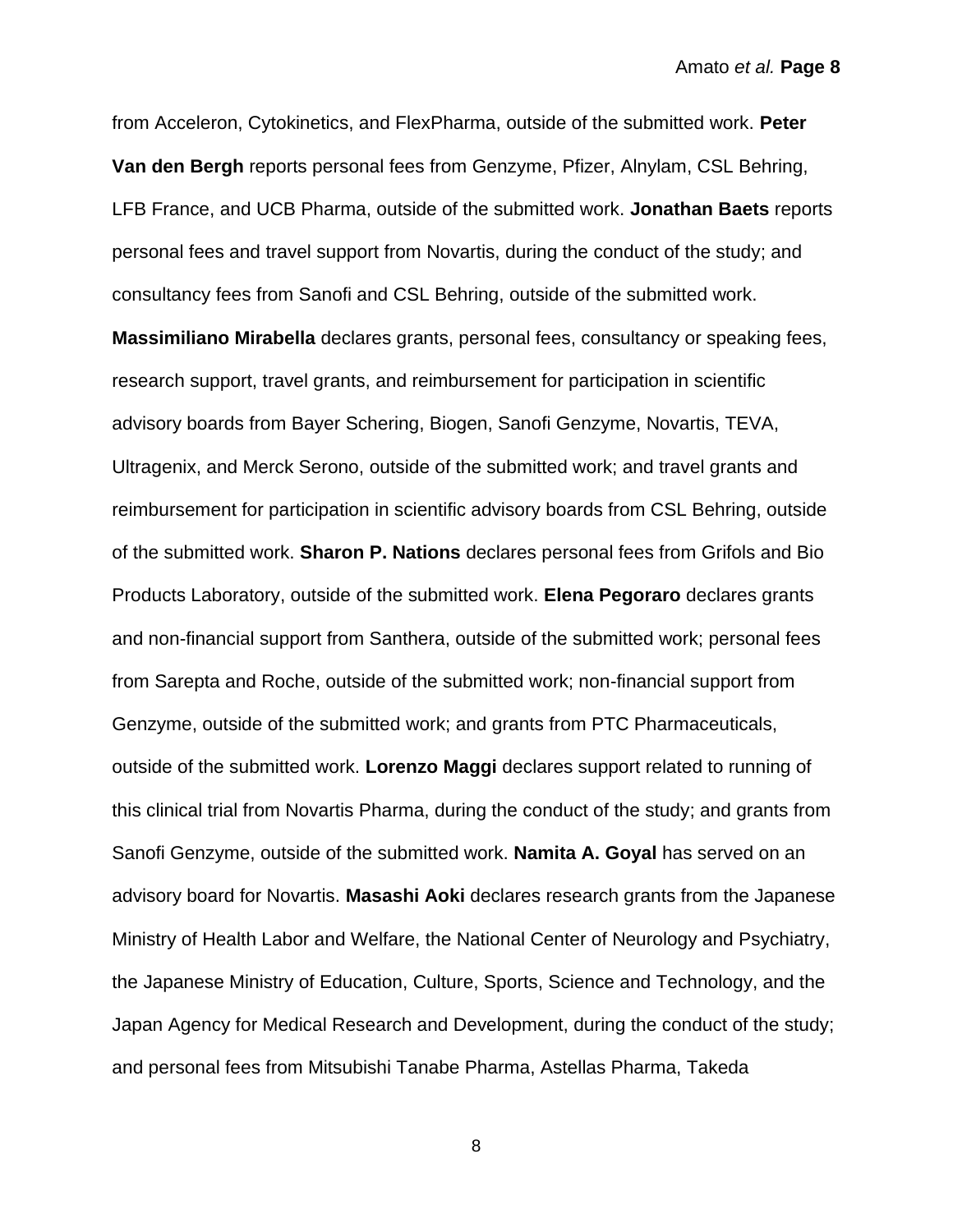Pharmaceutical Company, Sanofi, Novartis Pharma, and Dainippon Sumitomo Pharma, during the conduct of the study. **Masahisa Katsuno** declares a clinical trial fee from Novartis, during the conduct of the study; personal fees from Novartis, Daiichi-Sankyo, Sumitomo Dainippon, Takeda, and Tanabe-Mitsubishi, outside of the submitted work; grants from the Japan Agency for Medical Research and Development, the Japanese Ministry of Education, Culture, Sports, Science and Technology, the Japanese Ministry of Health Labor and Welfare, the Naito Foundation, the Uehara Memorial Foundation, Otsuka, Nihonseiyaku, Sanofi, Astellas, Sumitomo Dainippon, and Pfizer, outside of the submitted work; and patent loyalty from Takeda, outside of the submitted work. **Ichizo Nishino** declares grants from Astellas Pharma and Daiichi Sankyo, outside of the submitted work; grants and personal fees from Sanofi Japan, outside of the submitted work; and personal fees from Japan Blood Products Organization and Eisai, outside of the submitted work. **Carla D Romano** and **Valerie S. L. Williams** declare support from Novartis; collaborated with Novartis on the development of the Sporadic Inclusion Body Myositis Physical Functioning Assessment (sIFA) before this study; and are both employed by RTI Health Solutions, which conducts research projects for multiple pharma and biotech companies. **John Vissing** declares support for doing this clinical trial from Novartis, during the conduct of the study. **Dana P. Ascherman, Jan L. De Bleecker, Chafic Karam, William S. David, Hans H. Jung, Carmelo Rodolico, Massimiliano Filosto, Aziz I. Shaibani, Kumaraswamy Sivakumar, Madoka Mori-Yoshimura, Satoshi Yamashita, Naoki Suzuki, Hirokazu Morihata, Kenya Murata**, and **Hiroyuki Nodera** declare no competing interests.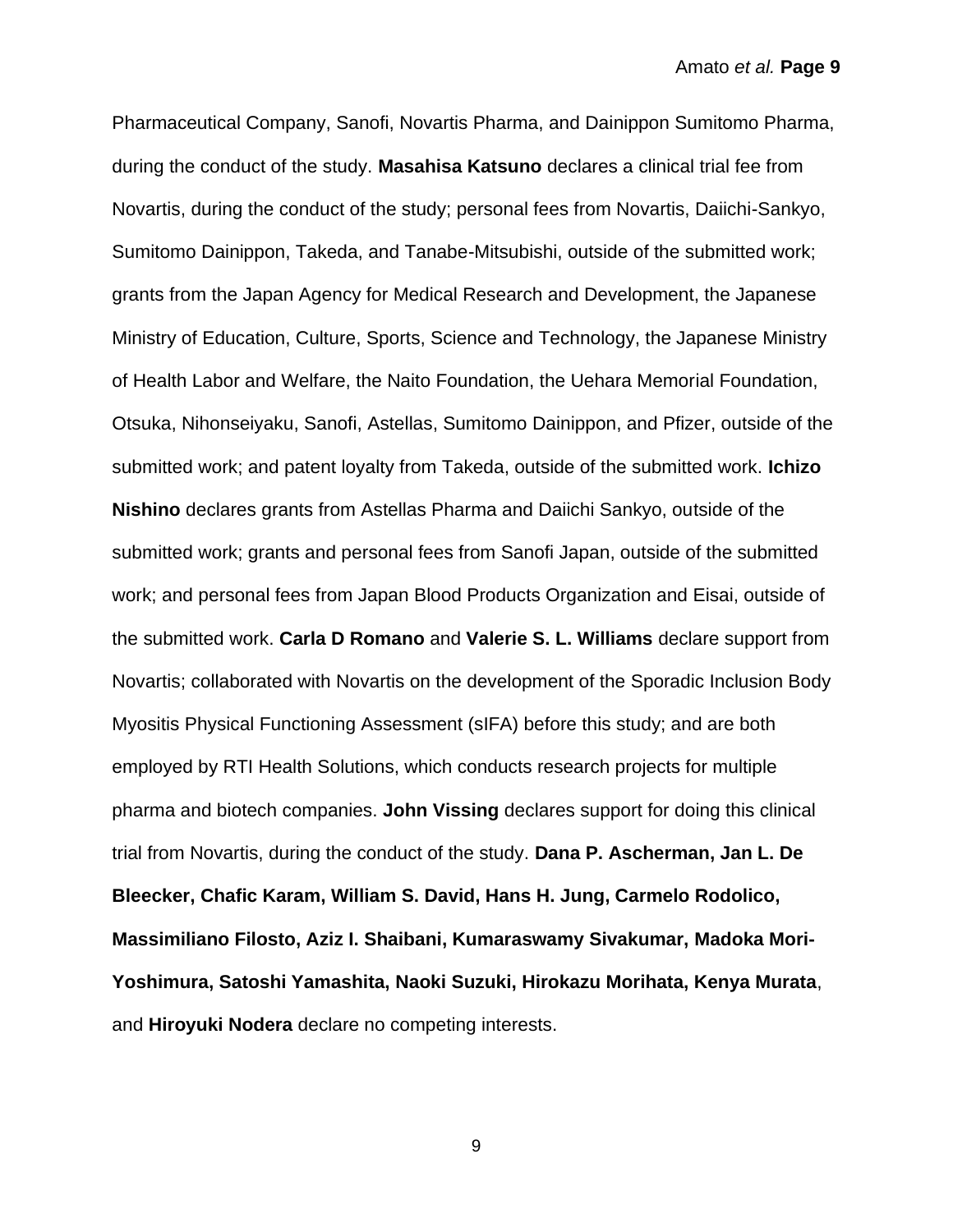## **ABSTRACT**

**Objective:** To assess long-term (2 years) effects of bimagrumab in participants with sporadic inclusion body myositis.

**Methods:** Participants (aged 36–85 years) who completed the core study (RESILIENT) were invited to join an extension study. Individuals continued on same treatment as in the core study (10 mg/kg, 3 mg/kg, 1 mg/kg bimagrumab, or matching placebo administered as intravenous infusions every 4 weeks). The co-primary outcome measures were 6-minute walk distance (6MWD) and safety.

**Results:** Between November 2015 and February 2017, 211 participants entered double-blind placebo-controlled period of the extension study. Mean change in 6MWD from baseline was highly variable across treatment groups, but indicated progressive deterioration from weeks 24 to 104 in all treatment groups. Overall, 91·0%(n=142) participants in the pooled bimagrumab group and 89·1%(n=49) in the placebo group had ≥1 treatment-emergent adverse event (AE). Falls were slightly higher in the bimagrumab 3 mg/kg group versus 10 mg/kg, 1 mg/kg and placebo groups (69·2%[n=36 of 52] vs. 56·6%[n=30 of 53], 58·8%[n=30 of 51], and 61·8%[n=34 of 55], respectively). The most frequently reported AEs in pooled bimagrumab group were diarrhea 14·7%(n=23), involuntary muscle contractions 9·6%(n=15), and rash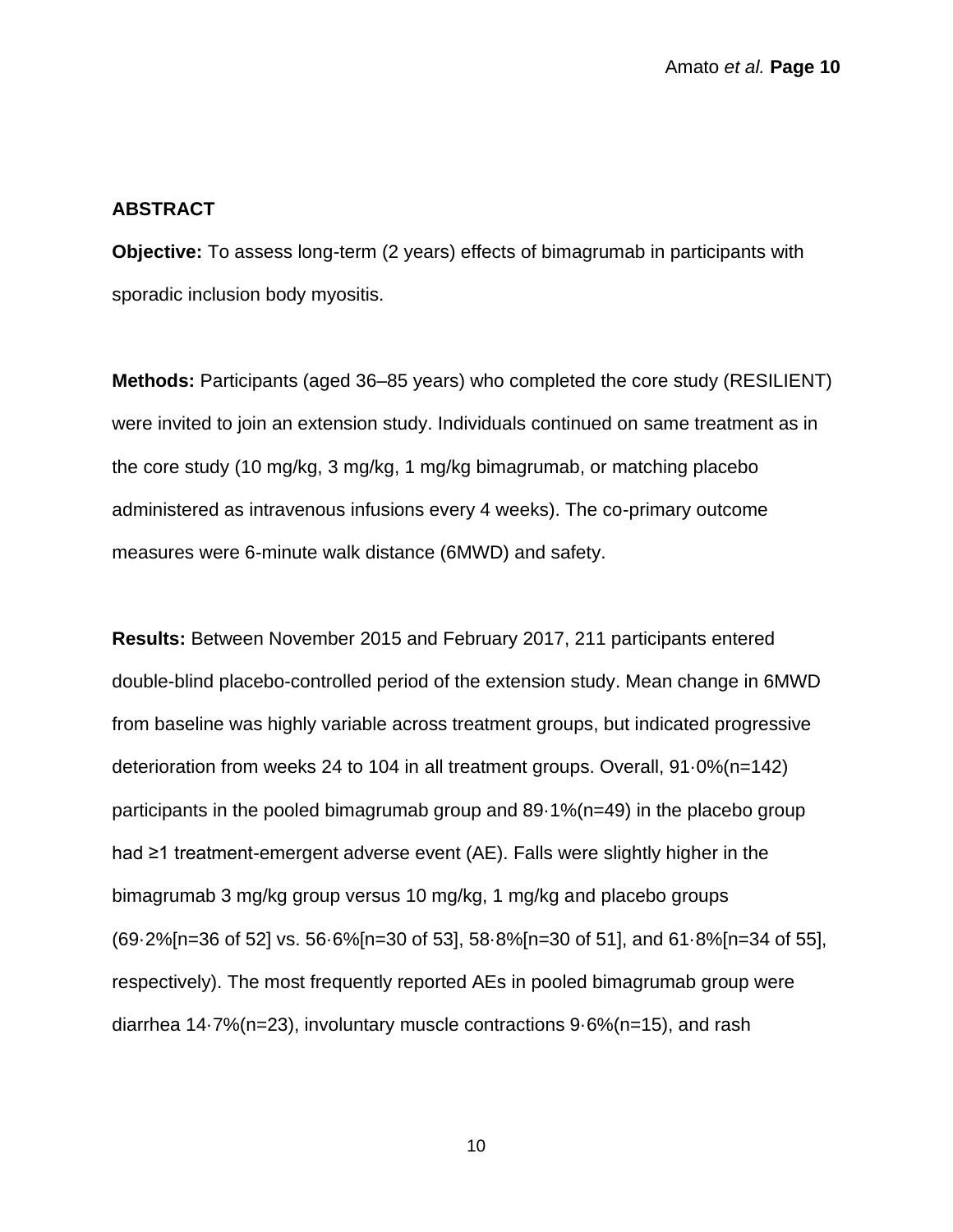5·1%(n=8). Incidence of serious AEs was comparable between the pooled bimagrumab and the placebo group (18·6%[n=29] vs. 14·5%[n=8], respectively).

**Conclusion:** Extended treatment with bimagrumab up to 2 years produced a good safety profile and was well-tolerated, but did not provide clinical benefits in terms of improvement in mobility. The extension study was terminated early due to core study not meeting its primary endpoint.

# **CLASSIFICATION OF EVIDENCE**

This study provides Class IV evidence that for patients with sIBM, long-term treatment with bimagrumab was safe, well tolerated and did not provide meaningful functional benefit. The study is rated Class IV because of the open label design of Extension Treatment Period 2.

#### **INTRODUCTION**

Sporadic inclusion body myositis (sIBM) represents the most common form of idiopathic inflammatory myopathy in participants aged ≥50 years, affecting men more often than women (ratio: 2:1 to 3:1).<sup>1</sup> As the disease progresses, muscle weakness in the quadriceps may cause difficulties with rising from a seated position, mobility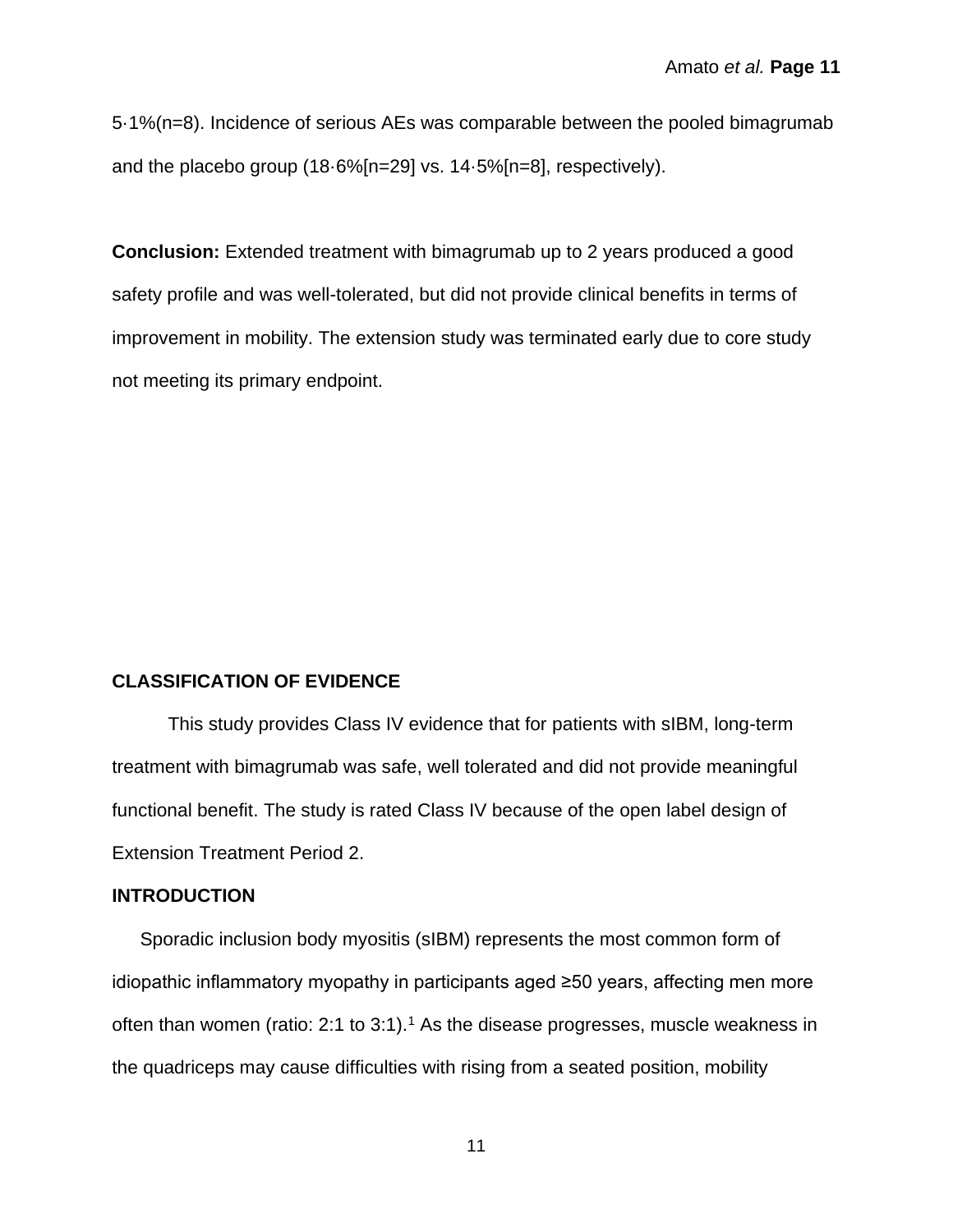limitation, frequent falls and injuries, $2$  and ultimately many participants opt to use a wheelchair. $3,4$ 

Currently, there are no approved treatment options to slow down or reverse the progression of muscle weakness and atrophy in sIBM.5,6 As there is pathological muscle loss in sIBM the treatments target muscle atrophy pathways. Bimagrumab is a fully human, monoclonal antibody against activin type II receptors (ActRII) that prevents binding of muscle-regulating ligands (ie activin and myostatin) to these receptors, thereby inhibiting downstream signaling-induced muscle loss.<sup>7,8</sup> Activin and myostatin (muscle-regulating ligands) are known to signal through ActRII trigger increases in Smad2/3 phosphorylation, resulting in inhibiting muscle-specific gene upregulation and downregulation of Akt phosphorylation ultimately leading to muscle atrophy.<sup>9</sup> A proof-ofconcept study in participants with sIBM (N=14; 11 active, 3 placebo) showed that a single exposure to bimagrumab 30 mg/kg i.v. – resulting in 2-month continuous exposure – increased thigh muscle volume over 8 weeks followed by an increase of 49 m in the 6-minute walk distance (6MWD) from baseline to 16 weeks.<sup>9</sup> Findings from the largest clinical study RESILIENT (core study) in participants with sIBM (N=251) showed that treatment with bimagrumab did not improve mobility relative to placebo as assessed by changes of the 6MWD (primary endpoint) from baseline to week 52 despite increases in lean body mass (LBM).<sup>10</sup>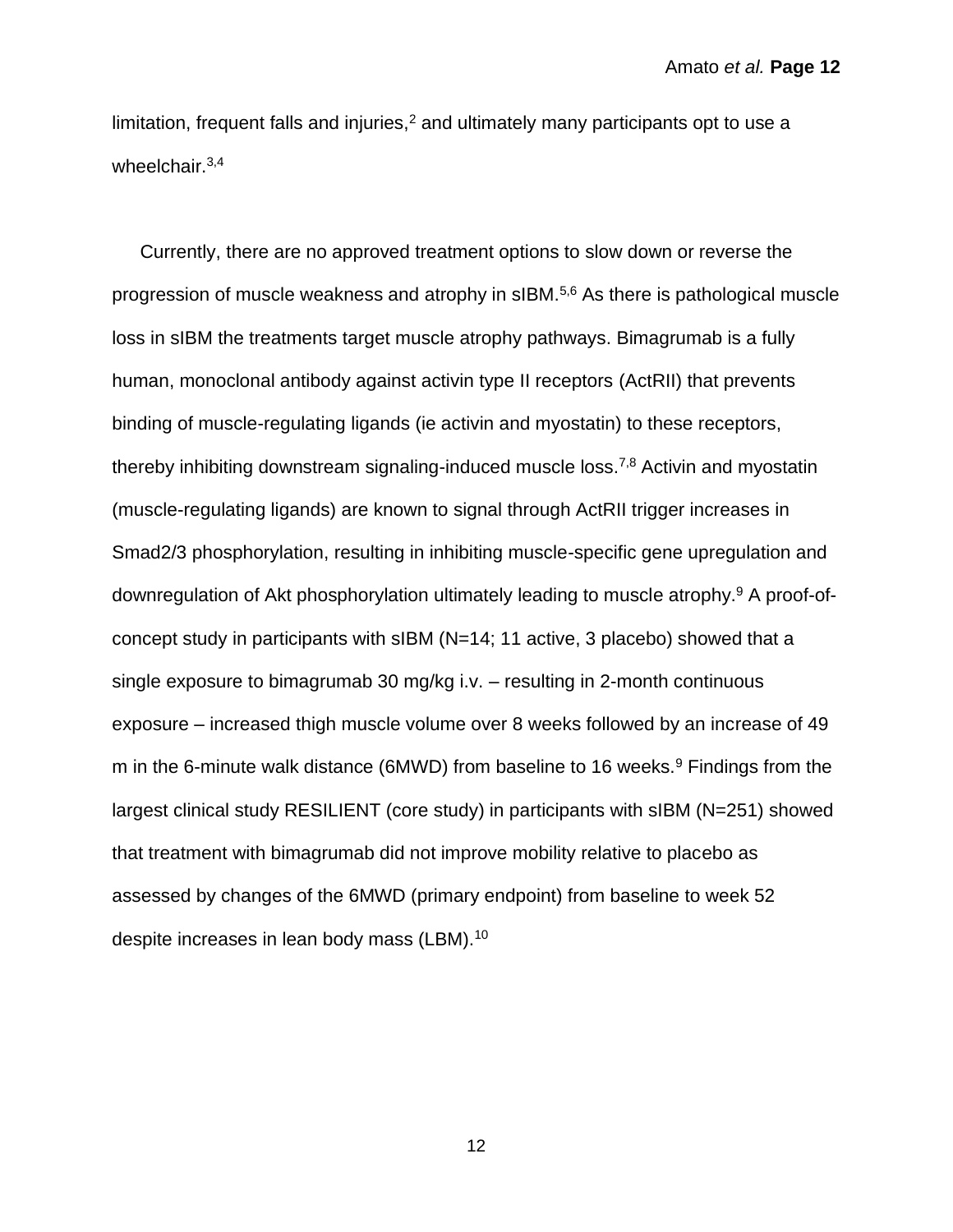Here, we report on the long-term extension of the RESILIENT study (up to 2 years) to further assess efficacy and safety of bimagrumab beyond the initial 12-month treatment period.

#### **METHODS**

# **Primary research question**

RESILIENT (core study) is the largest (N=251) Phase 2b clinical study of an activin type II receptor antagonist in participants with sIBM. Currently, there are no effective or approved options for the treatment of sIBM. The extension study assessed the long-term (2 years) effects of bimagrumab administered as i.v. infusion every 4 weeks in participants with sIBM. This study provides Class IV evidence that for patients with sIBM, long-term treatment with bimagrumab was safe, well tolerated and did not provide meaningful functional benefit. The study is rated Class IV because of the open label design of Extension Treatment Period 2.

#### **Study design and participants**

RESILIENT (core study; ClinicalTrials.gov number, NCT01925209) was a randomised, double-blind, placebo-controlled, dose-finding, phase 2b study.<sup>10</sup> The core study enrolled men and women aged 36–85 years with a pathologically or clinically defined diagnosis of sIBM according to the modified 2010 Medical Research Council (MRC) criteria.11,12 Participants who had completed the core study were invited to join this extension study. The extension study was conducted between November 2015 and February 2017 (early termination) at 38 academic clinical sites in Australia, Belgium,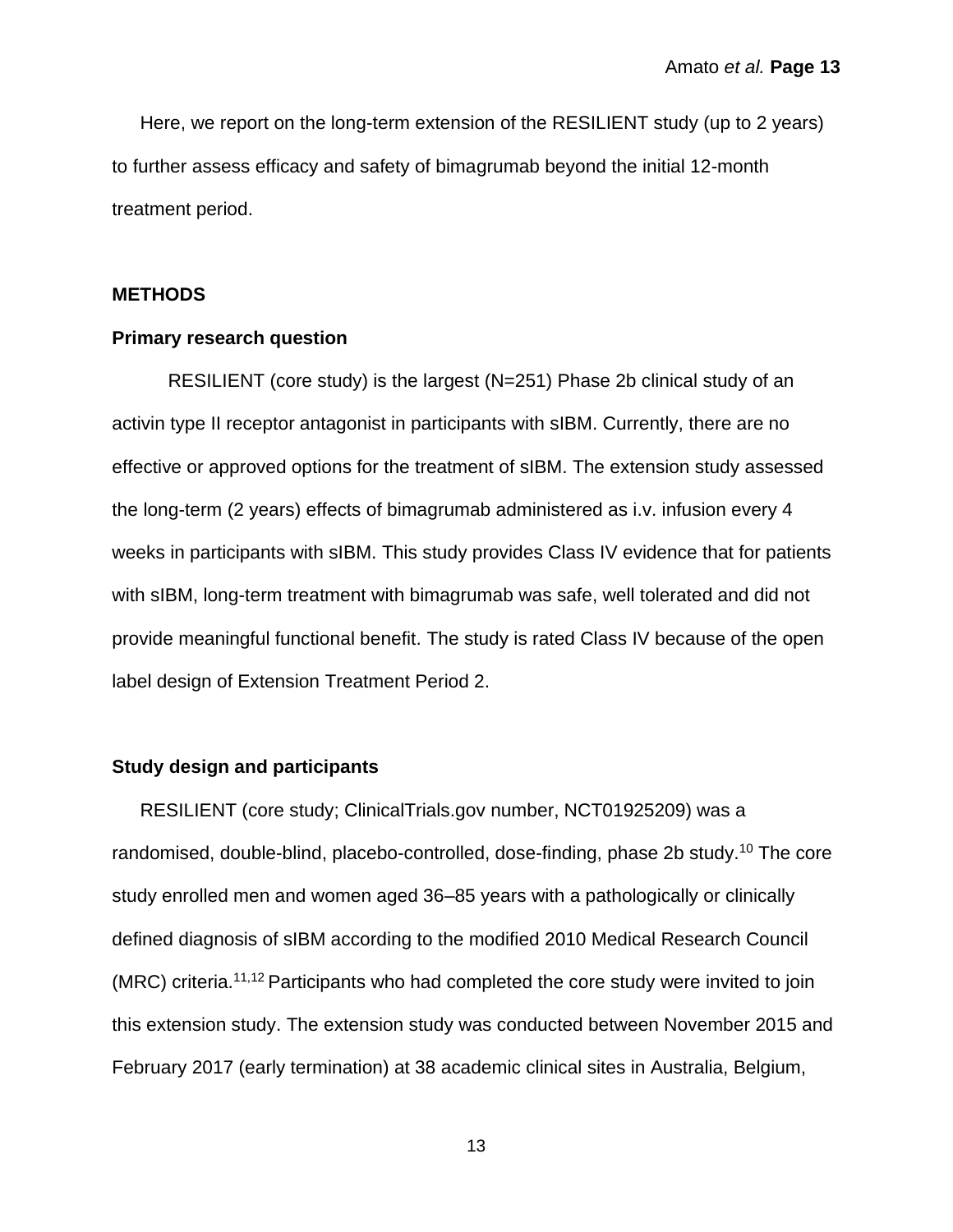Denmark, France, Italy, Japan, the Netherlands, Switzerland, the UK, and the USA. The extension study was prematurely terminated, as findings from the core study did not meet its primary objective when all participants had completed week 52.

The extension study comprised a screening period (to assess participant eligibility), an Extension Treatment Period 1 (double-blind and placebo-controlled), an Extension Treatment Period 2 (open-label), and a post-treatment follow-up (Figure 1a). In the study, intermittent use of wheelchairs was allowed; however, participants had to be able to walk at least 1 m without assistance from another person. The use of assistive aids including canes, walkers, or rollators were permitted during the walking test. Key exclusion criteria preventing further participation were (i) a history of severe hypersensitivity reaction in the core study, adverse event(s) (AEs; including those from the core study) prior to the start of the study medication in the extension study that, in the judgment of the investigator, prevented the participant from entering the extension study; and (ii) clinically significant abnormal liver function tests. Participants on current use of prohibited treatments were also excluded (e.g., prohibited during Treatment period 1: androgen modulators, anabolic steroids, anti-androgens, anti-estrogens, progestins, insulin, dronabinol, systemic glucocorticoids [short-term (<14 days) irregular use if medically indicated was permitted], oral beta-adrenergic agonists, systemic beta blockers, gonadotropin-releasing hormone analogues, growth hormone receptor antagonists, human growth hormone and/or mimetics and ghrelin, drug inhibiting angiogenesis, and vascular endothelial growth factor inhibitors; prohibited during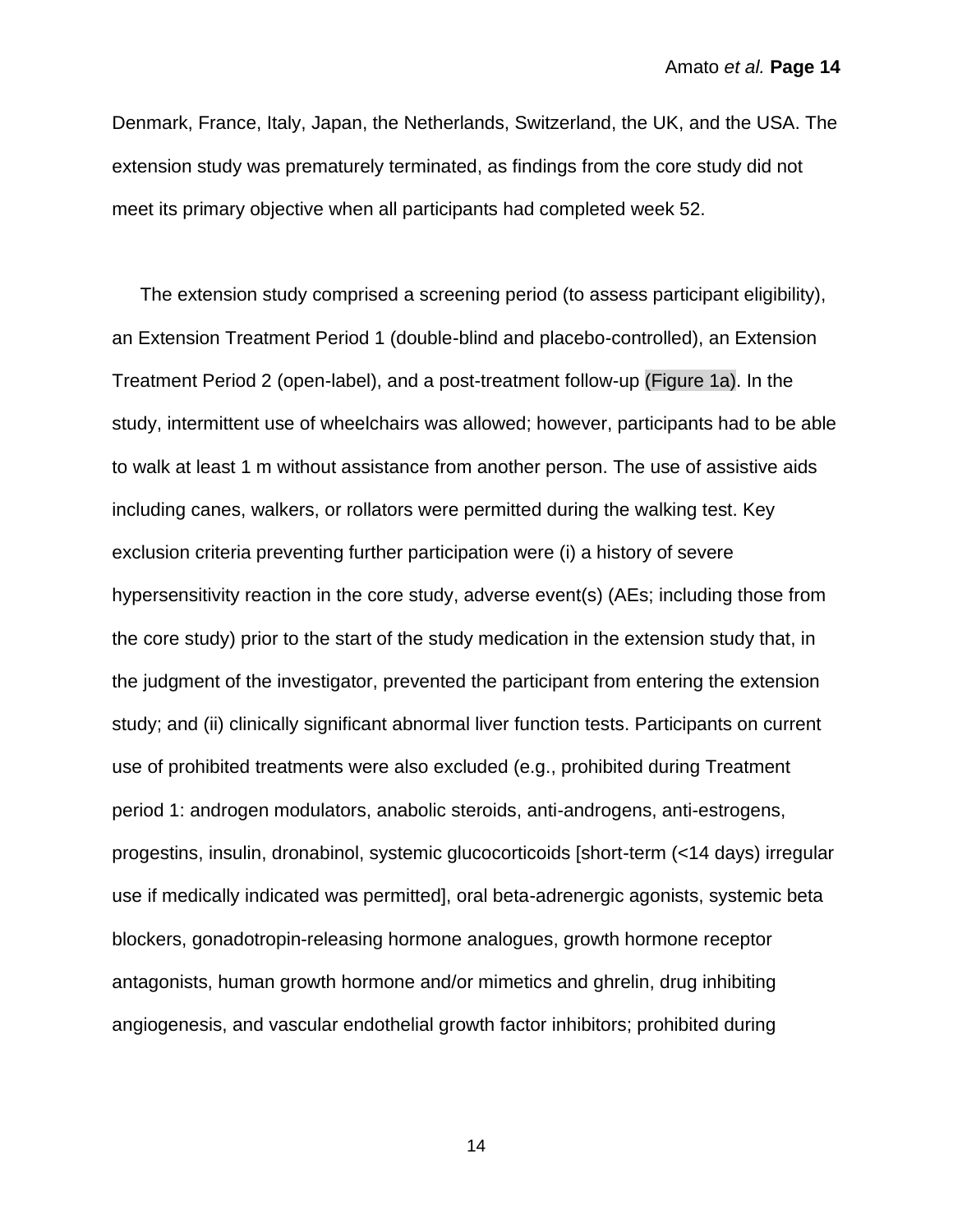Extension Treatment Period 1 and 2: immunomodulators). Finally, women who were pregnant, or of child-bearing potential were excluded from the study.

#### **Standard protocol approvals, registrations, and patient consents**

Members of the Steering Committee gathered from known medical experts supported Novartis Pharma AG in developing the protocol. The study protocol, protocol amendments, and informed consent forms were all reviewed and approved by the Institutional Review Board/Independent Ethics Committee at each participating site. Informed consent was obtained from each participant in writing before any studyspecific procedures were performed. The study was performed in accordance with the International Council for Harmonisation guidelines for Good Clinical Practice,<sup>13</sup> in compliance with applicable local regulatory bodies, and with the ethical principles established in the Declaration of Helsinki.

The extension study was registered with ClinicalTrials.gov, number NCT02573467.

#### **Masking**

This was an extension of a randomised core study (RESILIENT). In the core study eligible participants were randomly assigned (1:1:1:1) to receive intravenous infusions of bimagrumab 10, 3, 1 mg/kg, or matching placebo every 4 weeks. Further details about the core study randomisation are provided elsewhere.<sup>10</sup> The participants who completed the core study entered the extension study and continued on the same study medication to which they were randomised in the core study. Once the last participant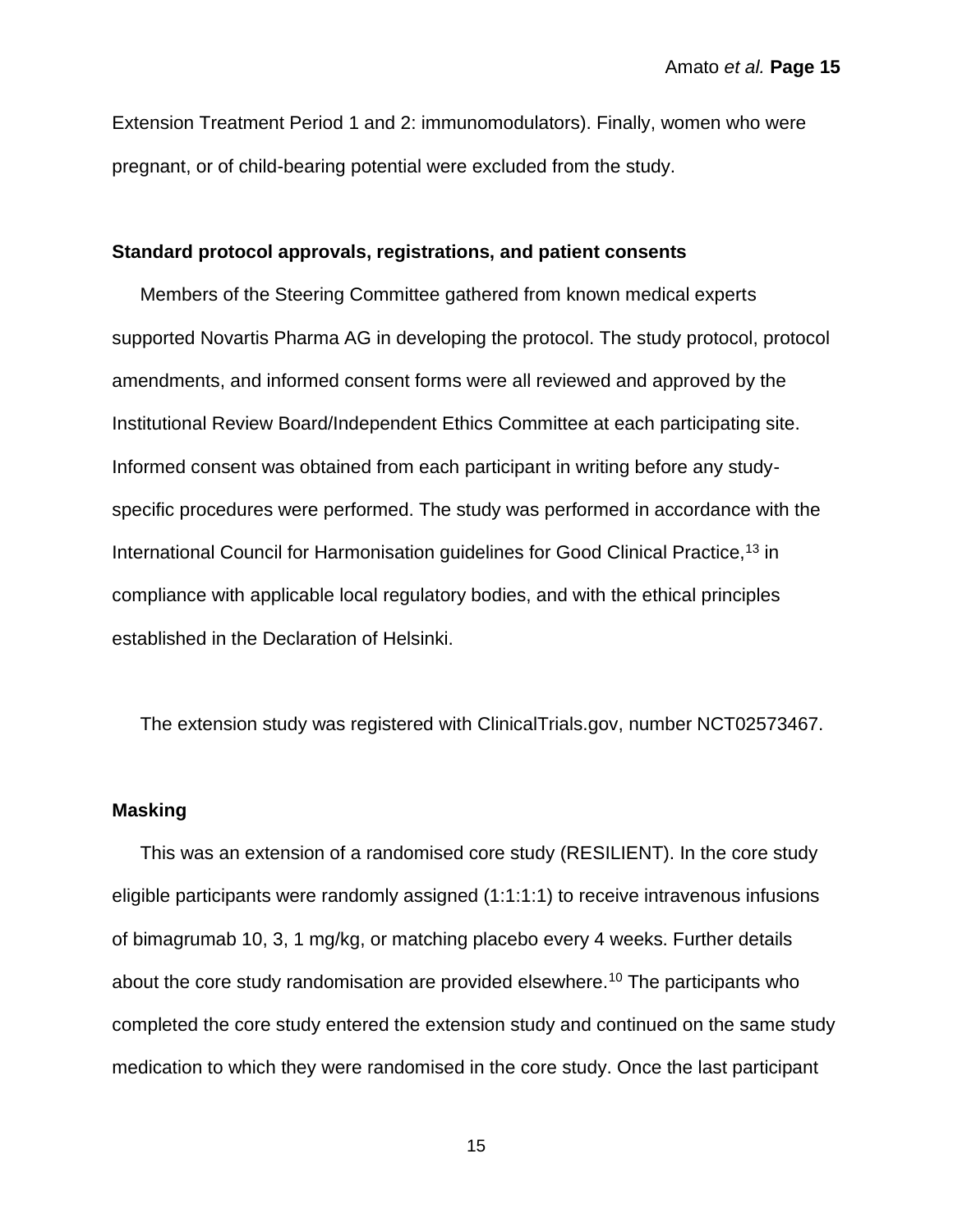completed week 48 visit in the core study, all ongoing participants who completed the end of treatment / end of maintenance treatment visit entered the screening period of the extension study after signing the informed consent.

The study medication for the Extension Treatment Period 1 (double-blind and placebo-controlled) was prepared by an unblinded pharmacist/designee appointed at the study site, and administered to the participants by blinded study site personnel. Participants who were assigned to study treatment remained blinded. Investigators and their site personnel and persons performing the assessments remained blinded to the identity of the treatment. No other person had access to the medication and drug administration documentation, except the unblinded Novartis monitor. The identity of the bimagrumab or placebo treatments was concealed by sleeve-covered infusion bags filled with active or placebo solutions identical in appearance, but the actual bimagrumab or placebo vials were supplied "open-label".

#### **Study procedures**

Scheduled study visits took place at screening, day 1, week 2, week 4, every 4 weeks during Extension Treatment Period 1 and at the end of Extension Treatment Period 1 (week 52; week 52 resembles week 104 as from the core study). During the Extension Treatment Period 1 efficacy assessments (6MWD, short physical performance battery [SPPB], quantitative muscle testing [QMT]) were at week 24 and week 52, and safety was assessed at scheduled visits and by recording of adverse events and serious adverse events throughout the study. Sporadic inclusion body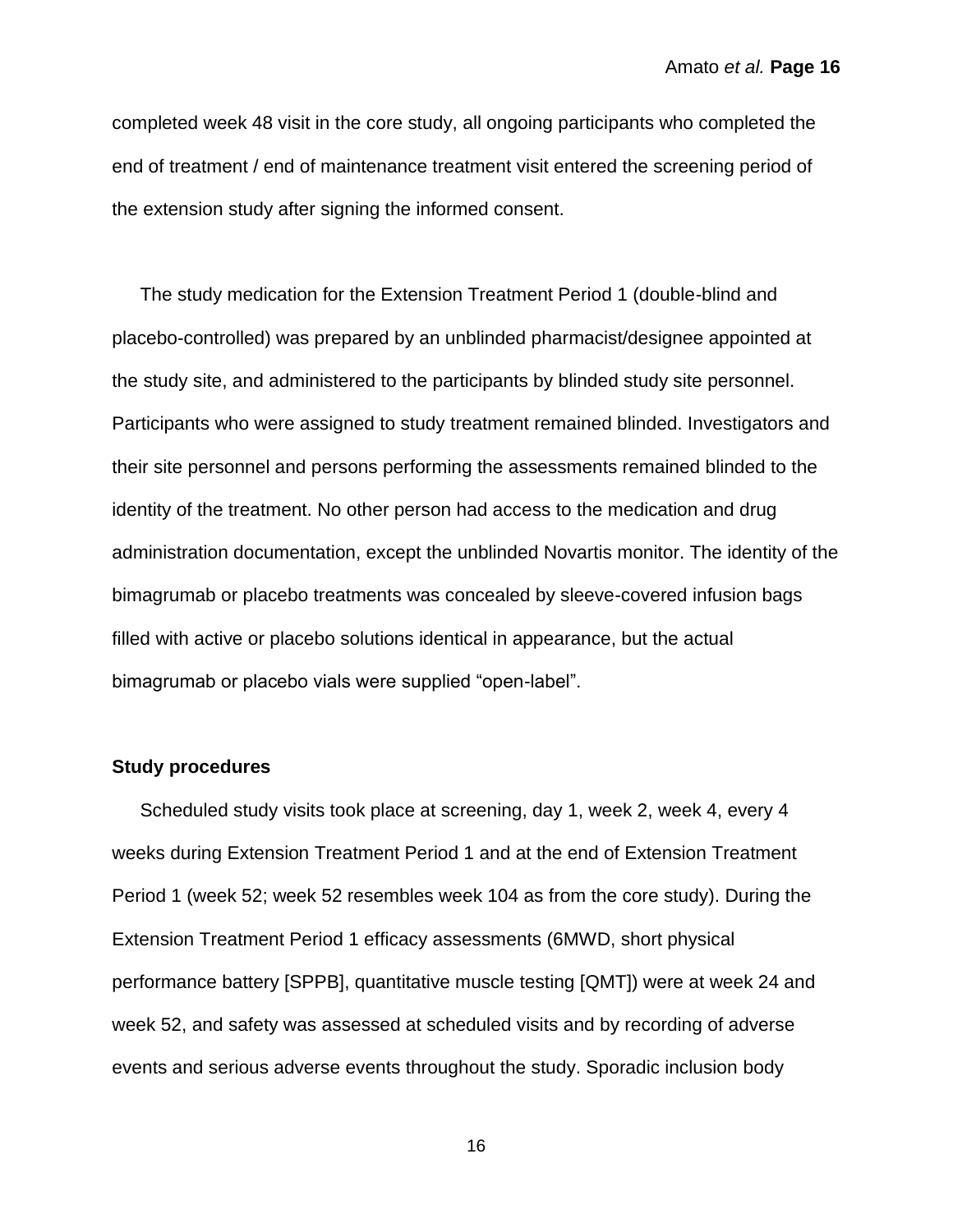myositis functional assessment (sIFA) was assessed at screening, week 24 and week 52 of Extension Treatment Period 1 (Extension Treatment Period 2: week 52 and 6 month post treatment follow-up). Physical examination, vital signs, haematological testing, blood chemistry, and urinalysis were performed at week 24 and week 52. Assessment of falls was performed at all scheduled visits, whereas electrocardiography was assessed every 12 weeks. Extension Treatment Period 1 was a double-blind placebo-controlled period. Bimagrumab or matching placebo was administered intravenously every 4 weeks as slow infusion over no less than 30 minutes. Starting at Day 1 and at all subsequent site visits during Treatment Period 1, the unblinded pharmacist/designee contacted the Interactive Response Technology (IRT) to obtain unique medication numbers to prepare the investigational treatment for each participant. Participants were allowed to voluntarily discontinue from the study treatment for any reason at any time. Participants who discontinued prematurely during Extension Treatment Period 1 for any other reason entered the post-treatment follow-up period.

Extension Treatment Period 2 was open-label (no blinding). As per protocol, all participants were scheduled for transition to the Extension Treatment Period 2 to receive continuing treatment with the optimal dose of bimagrumab as indicated by the 52-week data. However, the extension study protocol allowed for early termination of the study if no bimagrumab dose elicited statistically and clinically significant increase in the 6MWD at week 52.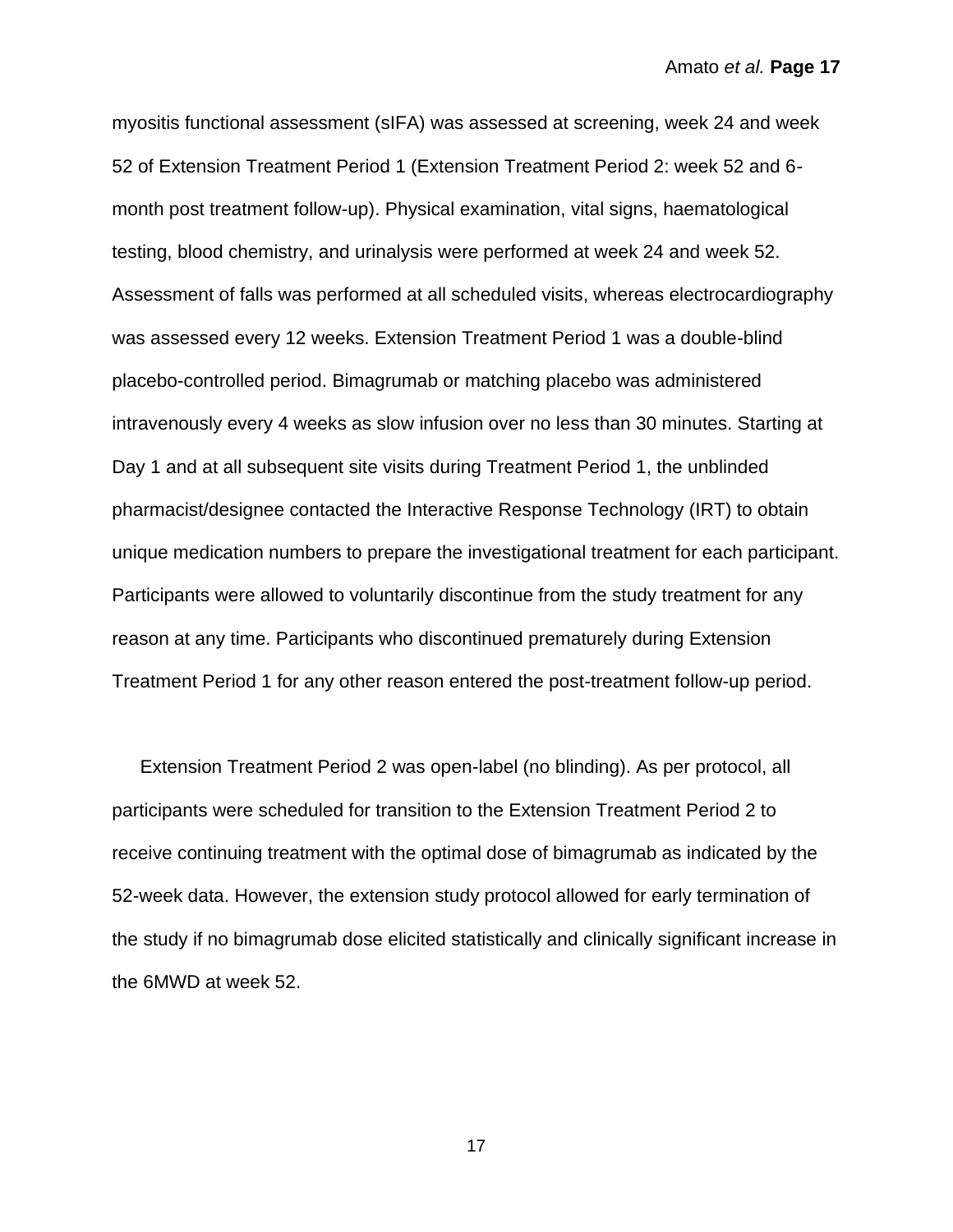Amato *et al.* **Page 18**

#### **Outcomes**

The primary outcome measures were 6MWD as well as incidence of AEs and serious AEs. Additional safety outcome measures included physical examination, monitoring of vital signs, laboratory evaluations (hematology, clinical chemistry, coagulation testing, and urinalysis), electrocardiography, and assessment of immunogenicity. Secondary outcomes included physical function (sIFA) and muscle strength measurements (quantitative muscle testing of right quadriceps and hand-grip). The latter were performed using BTE Evaluator portable fixed dynamometry (BTE Technologies, Hanover, MD) or equivalent. sIFA is a patient-reported outcome measure developed specifically for sIBM in alignment with the FDA PRO guidance<sup>14</sup> and evaluated in three observational studies and demonstrated to have good psychometric properties.15,16 Falls were reported by participants. The SPPB is a physical performance test that evaluates lower extremities function by using tests of gait speed, standing balance, and time to rise from a chair five times.

#### **Statistical analysis**

In the extension study, no hypothesis testing was performed (summary analyses were planned). For evaluation of efficacy the double-blind treatment period of the extension study was combined with the initial core study. Enrollment of participants in the extension study was determined based on the number completing the core study, and not more than 240 participants were planned to be enrolled into this study. The full analysis set (FAS) comprised participants to whom the study treatment was assigned in the core study. The safety set included all participants who received at least one dose of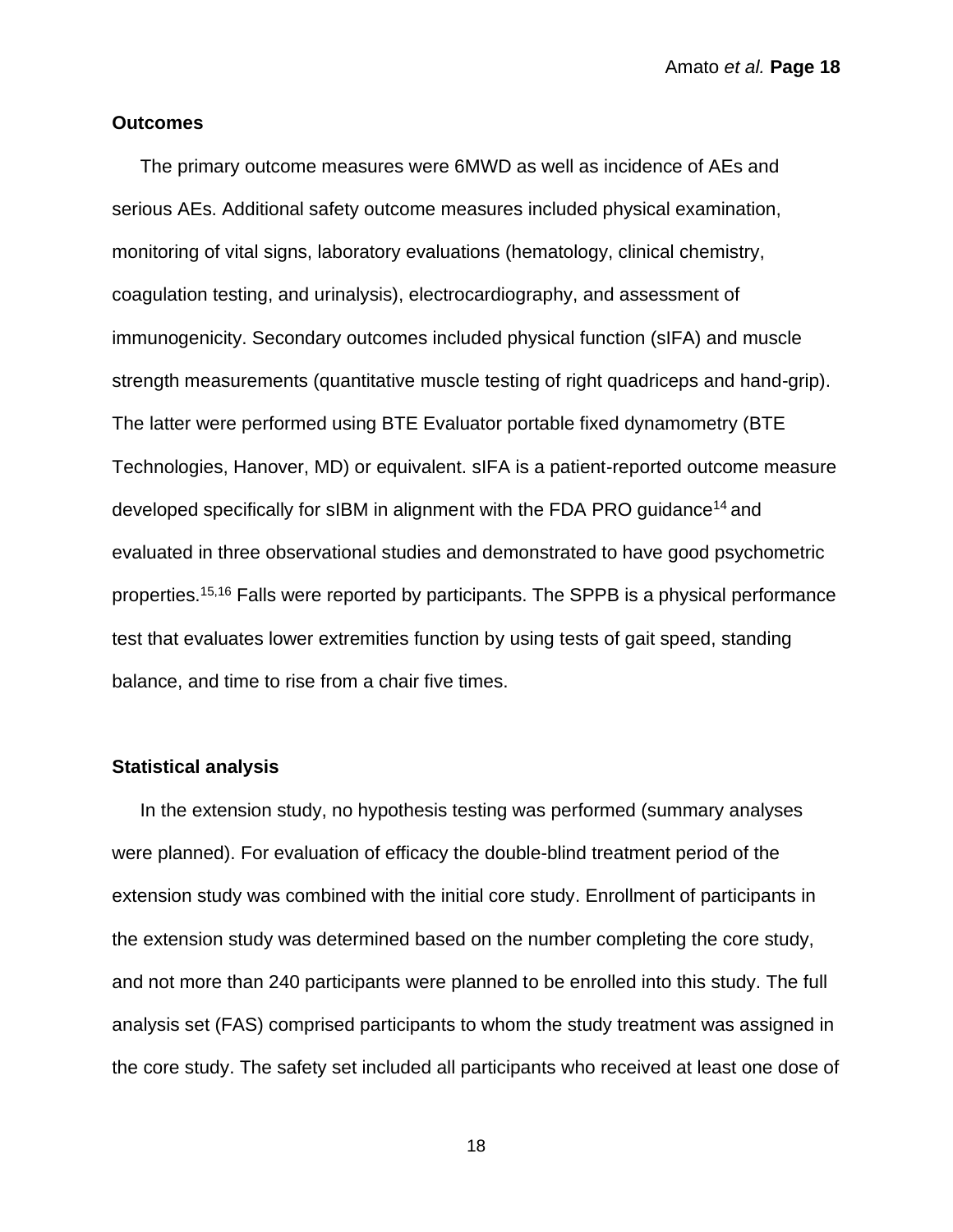study drug in the extension study. The 6MWD results from the pooled double-blind treatment periods of the core and extension studies were summarised descriptively by visits for the FAS. Efficacy assessments were performed at the core study baseline. Patient demographics and baseline characteristics were at the extension study baseline (i.e., prior to intake of any study medication in extension study). The change from core study baseline in 6MWD was computed for each visit. For secondary efficacy variables (quantitative muscle testing of right quadriceps, sIFA, falls, and hand-grip), analyses were performed similar to 6MWD. Crude group-level annualised falls rate was calculated as the total number of falls of all individuals within a treatment group/total days of risk of all individuals of the treatment arm x 365.25. Efficacy analyses were performed from the core study baseline to end of Treatment Period 1, whereas safety was only from the extension phase.

An independent, external Data Monitoring Committee (DMC) of the entire bimagrumab program continued to review the safety data at regular intervals. DMC provided recommendations to the Sponsor concerning safety and study continuation or discontinuation. An independent adjudication committee monitored specific safety events, including, but not limited to clinically significant cardiovascular events.

In this study, the statistical analyses were performed with SAS program, version 9·3 (SAS Institute, Cary, NC, US). Adverse events were coded using Medical Dictionary for Regulatory Activities (MedDRA) version 18·1.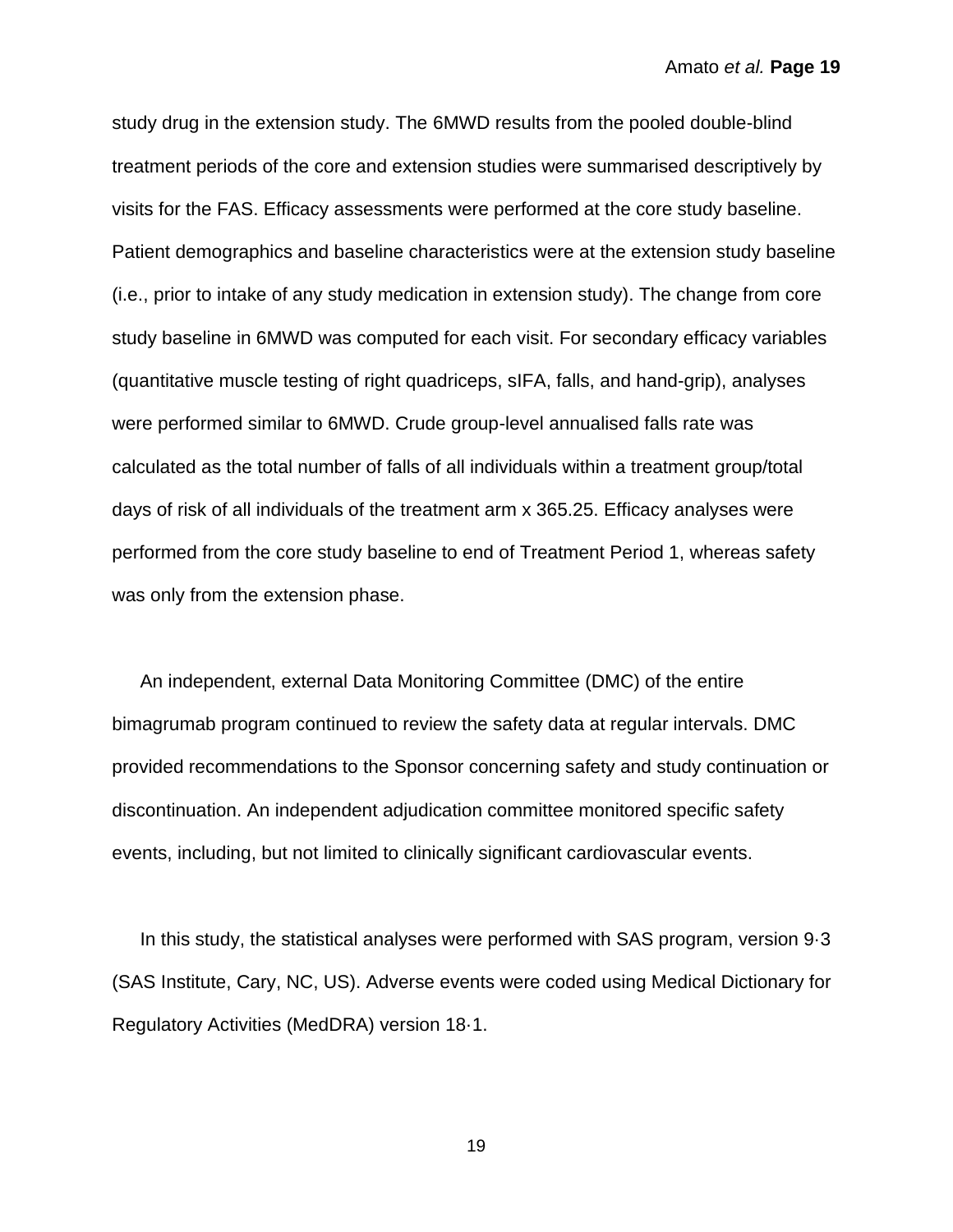#### **Role of the funding source**

The study sponsor participated in the study design, conduct of the study, data collection, data management, data analysis, data interpretation, and preparation, review, and approval of the manuscript. The authors had full access to the data in the study, participated in data analysis, interpretation, development of the manuscript, and had final responsibility for the decision to submit for publication.

#### **Data Availability**

Anonymised data will be shared by request from any qualified investigator. Individual participant data will not be shared.

## **RESULTS**

Of the 215 screened participants (38 sites) from the core study, 211 entered the extension study Treatment Period 1. There were four participants who were not enrolled in the extension study as they were screen failures. The primary reason for discontinuation were subject/guardian decision (n=1), screen failure (n=2), study terminated by sponsor  $(n=1)$ . As the core study did not meet its primary endpoint of significantly improving the 6MWD from baseline to week 52, the study medication in the extension study was terminated per study protocol before any participant entered the Extension Treatment Period 2. During Extension Treatment Period 1 there were 204 participants who discontinued study treatment (Figure 1b). Subsequently, 178 participants entered the post-treatment follow-up period following Treatment Period 1.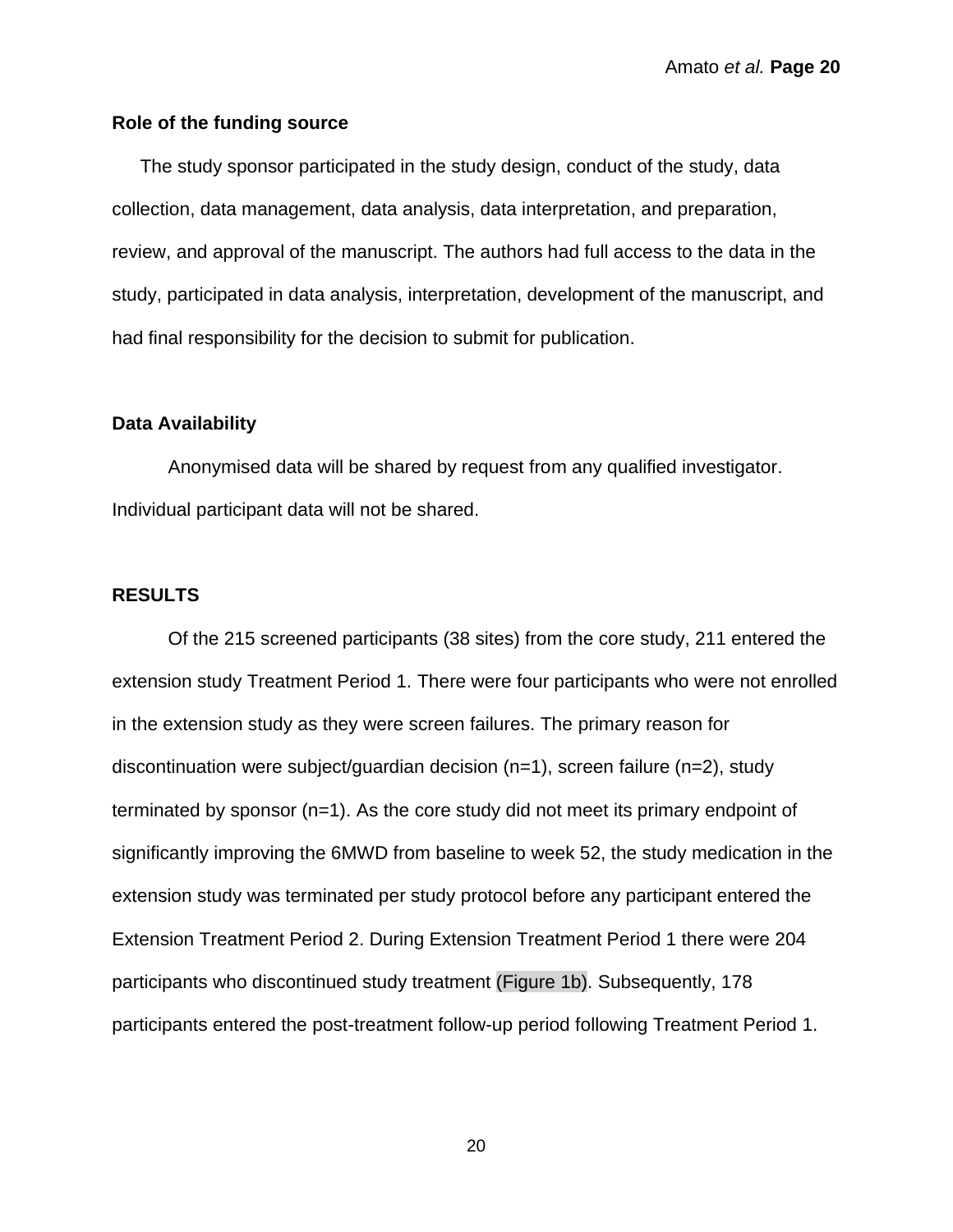Of 178 participants, 154 (86·5%) completed the follow-up period and 24 (13·5%) discontinued before completion.

The baseline demographics were well balanced between all treatment groups participating in the extension study (Table 1). There were more men than women (65·4% [n=138] vs. 34·6% [n=73]) in the extension study. The mean (SD) age of participants was 69·1 (8·24) years, and the majority were Caucasian (87·2%; n=184). Participants in the bimagrumab 10 mg/kg group had numerically lower mean [SD] 6MWD at baseline (268·6 [133·5]); and sIFA total score in the 10 mg/kg group was higher (i.e. greater difficulty) compared with the other bimagrumab groups (10 mg/kg vs. 3 mg/kg or 1 mg/kg: 56·9 [18·7] vs. 51·0 [18·1] or 50·9 [18·2]) and the placebo group (10 mg/kg vs. placebo: 56·9 [18·7] vs. 50·0 [20·6]), raising the possibility that those included in the bimagrumab 10 mg/kg dose group had on average more severe underlying disease.

# **6-minute walk distance test**

The mean change in 6MWD from baseline was highly variable across treatment arms and showed progressive decline from week 24 to week 104 in all treatment groups (following a small transient increase during the first 6 months of the core study) (Figure 2).

#### **Sporadic inclusion body myositis physical functioning assessment**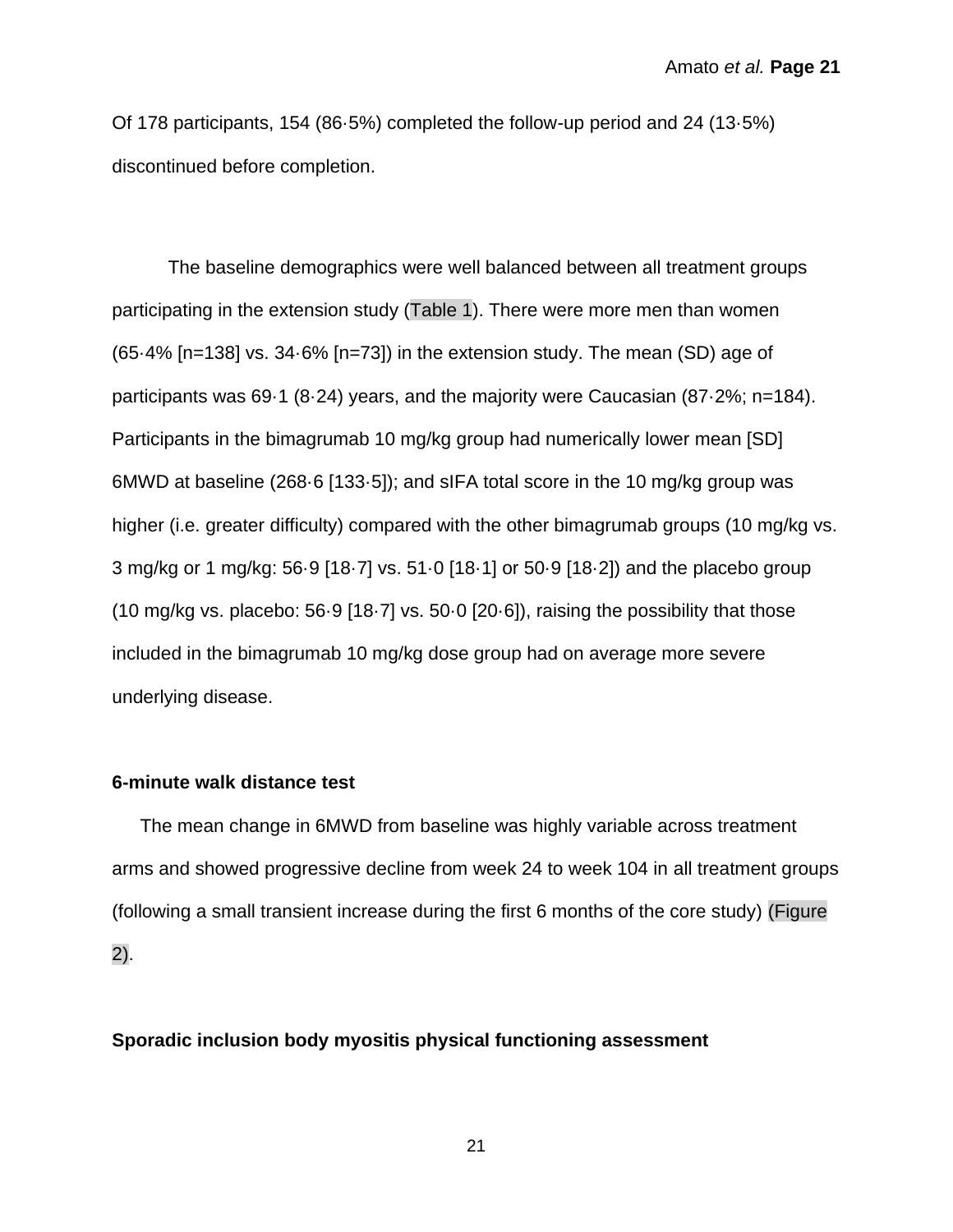The differences in changes in sIFA total score from the core study baseline increased progressively between the placebo and the 10 mg/kg bimagrumab groups up to week 78. The number of participants was sustained until this visit. At week 104, only 150 participants completed sIFA, limiting the interpretation of the curve as a continuum. At week 104, the bimagrumab 10 mg/kg dose group experienced a relative worsening, whereas the placebo group remained largely stable, resulting in convergence of responses toward the end of the observation period (Figure 3).

# **Quantitative muscle testing of right quadriceps**

Absolute changes in the quadriceps muscle strength (N) were highly variable in each of the treatment arms and there was no indication of a dose-response relationship based on the mean changes from baseline. The overall trend of changes suggested slow but progressive decline over the 104-week observation period. The differences in the changes of muscle strength between bimagrumab and placebo groups were not clinically meaningful at any time point during the treatment period (Figure 4).

#### **Hand-grip strength**

The absolute changes in handgrip strength were also highly variable. The differences in muscle strength per hand grip between bimagrumab and placebo groups were not clinically meaningful at any time point (Figure 5).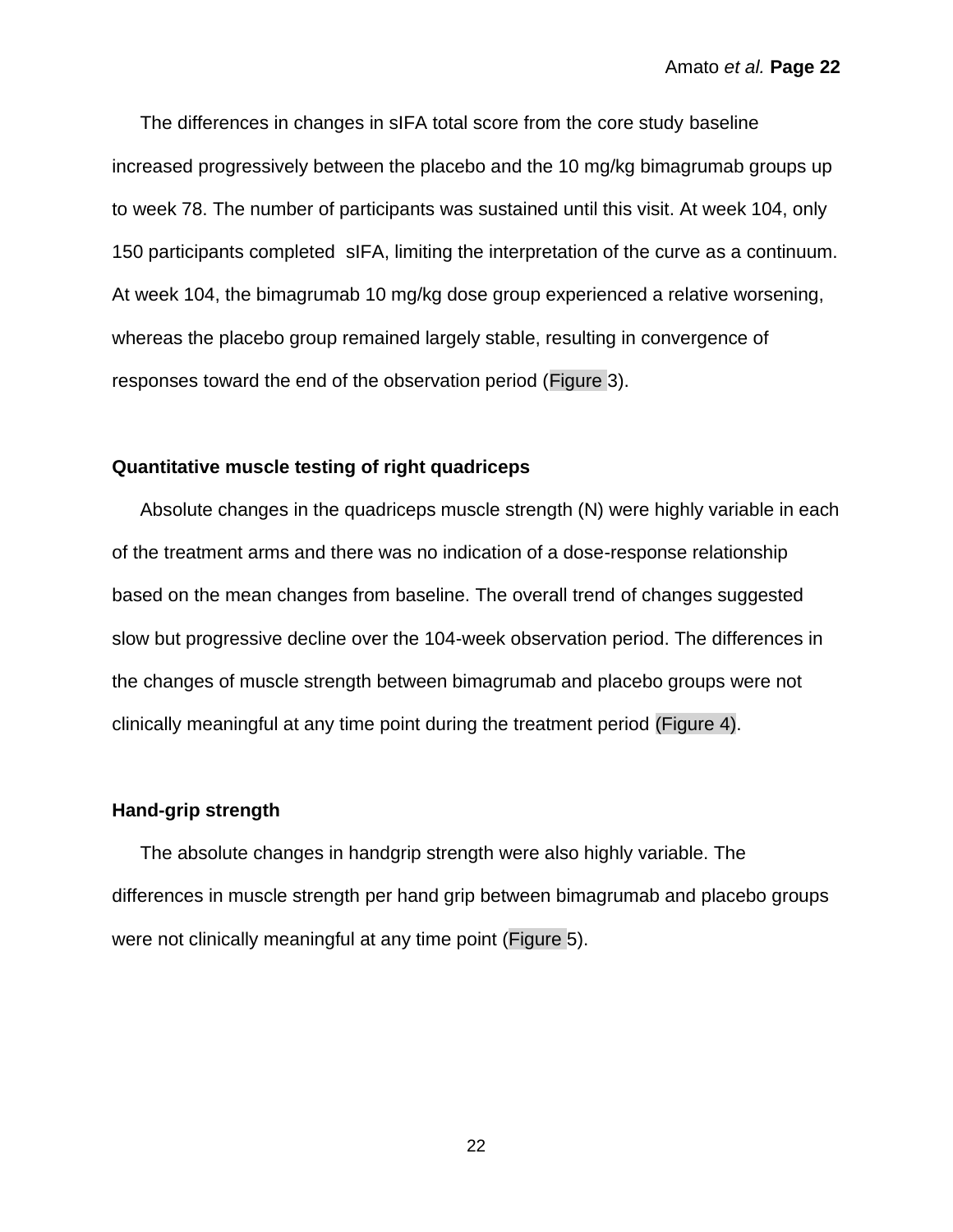#### **Falls**

The annualised rates of all falls were slightly higher in the bimagrumab 10 mg/kg group compared with the other bimagrumab groups and placebo group (all falls: 4·164 [10 mg/kg] vs. 3·480 [1 mg/kg], 3·879 [3 mg/kg], and 3·835 [placebo]).

### **Safety**

Ninety-one percent of participants in the pooled bimagrumab group and 89·1% in the placebo group had at least one treatment-emergent adverse event (AE). Overall, 5 deaths were reported during the study. One death in the bimagrumab 1 mg/kg group and one in the placebo group occurred during Treatment Period 1. The remaining 3 deaths (one each in the 10 mg/kg and 3 mg/kg bimagrumab groups and placebo group) occurred during the post-treatment follow-up period. The causes of deaths were respiratory failure, pneumonia and aspiration pneumonia, which are all regarded as relatively frequent and fatal complications in this population. None of these deaths were considered to be related to the study medication by the investigator. The incidence of AEs (91·0% vs. 89·1%) and SAEs (18·6% vs. 14·5%) was comparable between the pooled bimagrumab versus the placebo group. No dose-dependent increases in the overall incidence of AEs were observed. The incidence of SAEs was comparable between the pooled bimagrumab and placebo groups (Table 2). The most frequently reported exposure-adjusted AESI (AEs of special interest; incidence rate greater than 15 per 100 patient-years) in the pooled bimagrumab group were diarrhea (49·4), acne (24·7), involuntary muscle contractions (18·8), and hypersensitivity (17·8). Hypersensitivity was defined as per SMQ (standardised MedDRA query) and included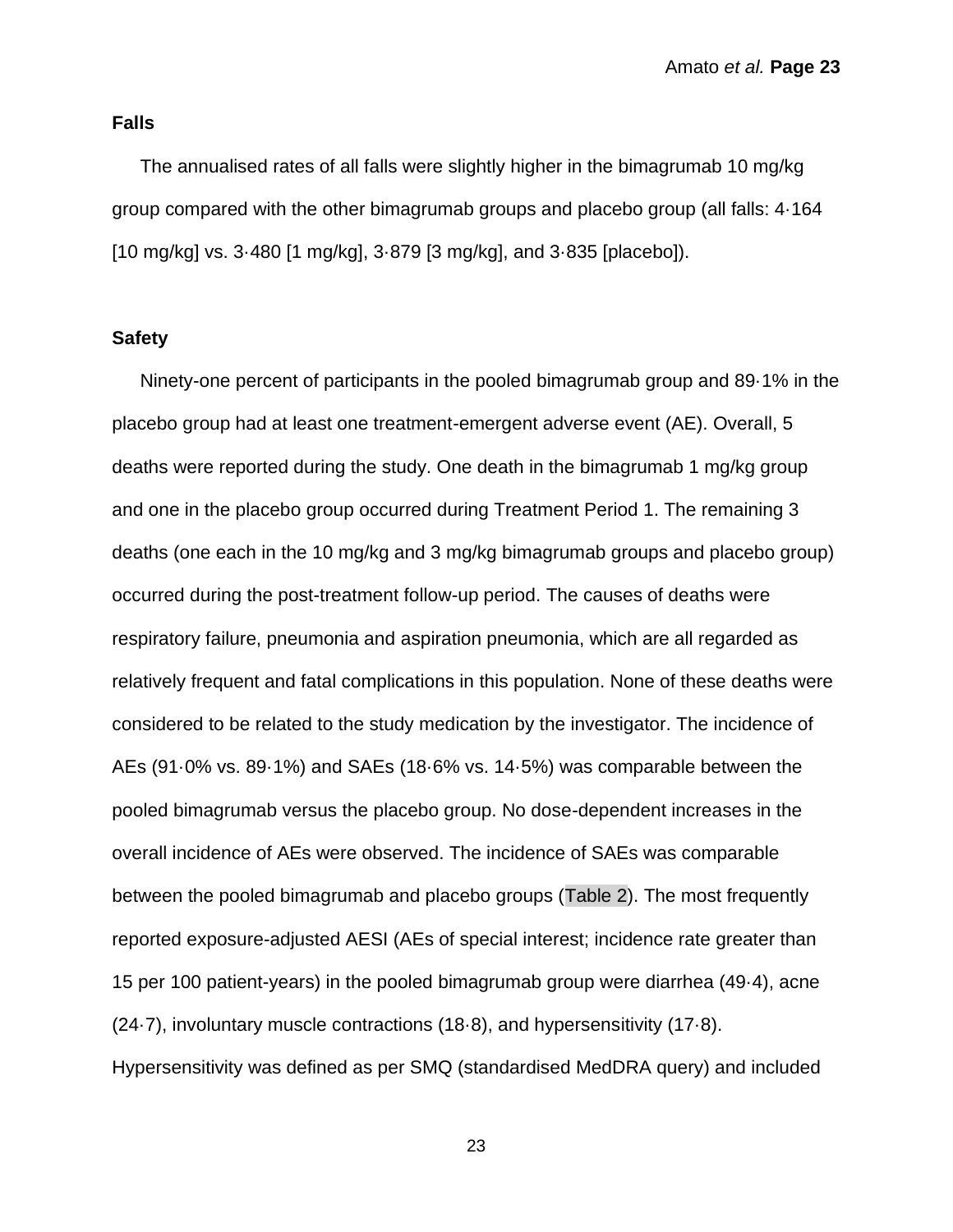the following AE preferred terms (rash, rhinitis allergic, dermatitis, dermatitis contact, hand dermatitis, lip swelling, rash erythematous, and urticaria).

Fall was reported by more than 50% of the participants across all the treatment groups. The incidence of falls was slightly higher in the bimagrumab 3 mg/kg group compared with the bimagrumab 10 mg/kg, 1 mg/kg and placebo groups (69·2% vs. 56·6%, 58·8%, and 61·8% respectively) without any clear dose-dependent trend or statistically significant difference observed. The most frequently reported AEs (>5% incidence) in the pooled bimagrumab group were diarrhea (14·7%), involuntary muscle contractions (9·6%), and rash (5·1%) (Table 2).

# **DISCUSSION**

The primary analysis of the core study (i.e., changes in 6MWD from baseline to week 52) did not reveal statistically and clinically meaningful improvements of physical performance in any of the doses of bimagrumab when compared to placebo; therefore, administration of the study medication in the extension study was stopped prematurely. As a consequence, about one-third of the participants did not reach week 104. None of the assessed outcome measures revealed clinical benefits to treatment during the study. However, this study provides a 2-year insight into the history of sIBM utilizing multiple types of outcome measures including clinical indices as well as both performance-based and patient self-reported.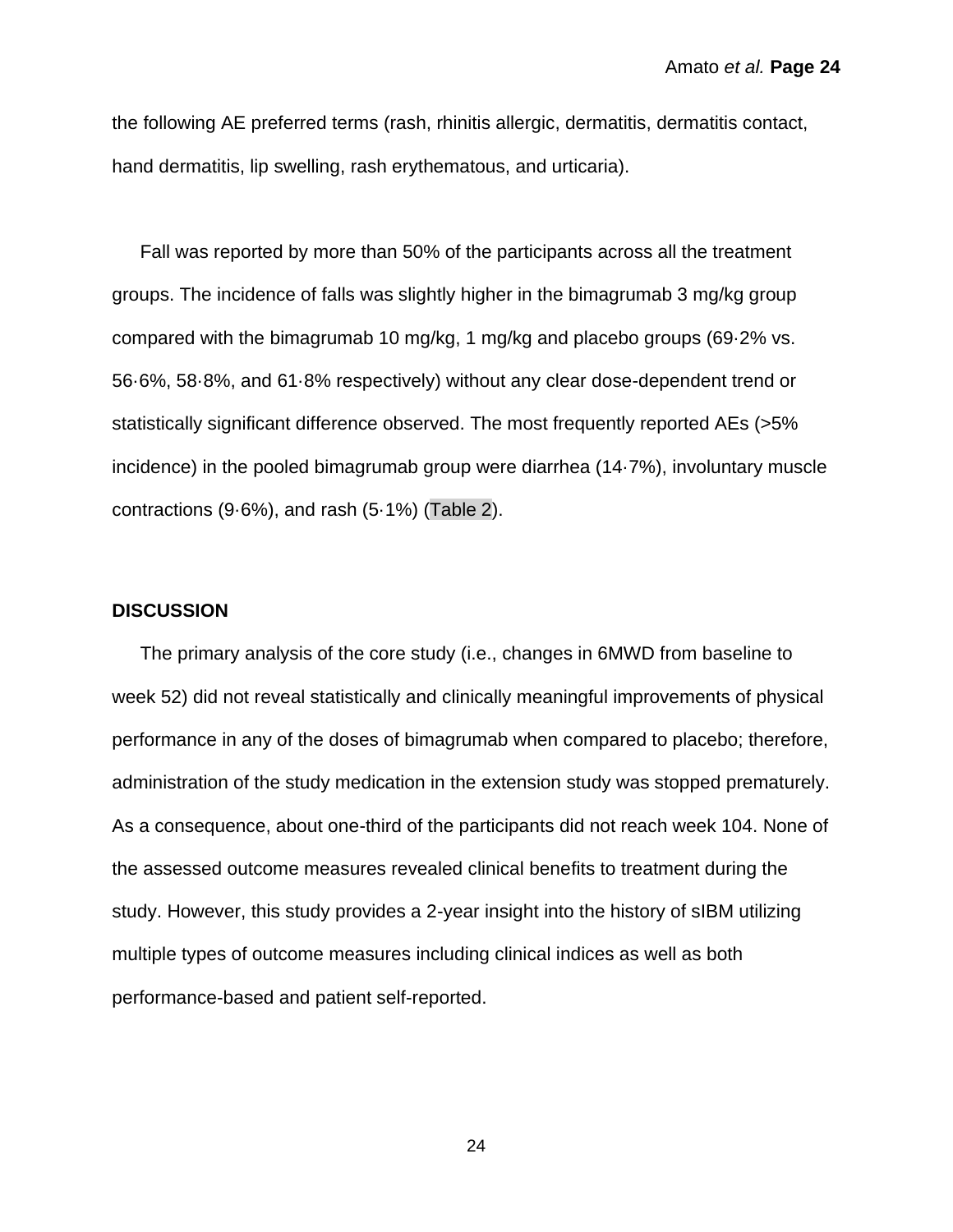Compared to week 52 findings, extension of the treatment period did not change the overall conclusions based on objective measures of muscle function. Changes of these parameters from the core baseline suggested a slow but progressive decline, with no significant differences between treatment arms. Bimagrumab showed a dose-dependent improvement of self-reported physical function from baseline to week 52 as assessed by sIFA. In the extension study, the relative benefits of the 10 mg/kg bimagrumab group appeared to increase compared to the changes in the placebo group at week 78. However, progressive separation of treatment curves were not observed at week 104 when responses seemed to converge rather than diverge further. A significant drop in the number of participants attending this visit, which was mainly caused by stopping the double-blind treatment period based on the core study results related to 6MWD represents, an important caveat in the interpretation of apparent changes between week 78 and week 104.

In this study, quadriceps muscle strength seemed to deteriorate in all treatment groups, although the absolute changes in muscle strength were highly variable. No clinically meaningful differences were observed between the bimagrumab and placebo groups at any time. The variability in the reported results is due to, at least in part, the heterogeneity of the study population in terms of disease duration, distribution of muscle weakness, and severity. In contrast to the proof-of-concept study conducted in 2 centres that showed improvement favoring a single dose of bimagrumab 30 mg/kg i.v. in right quadriceps QMT,<sup>9</sup> the lack of significant differences between treatment groups of the RESILIENT study may also involve difficulties in standardisation of these methods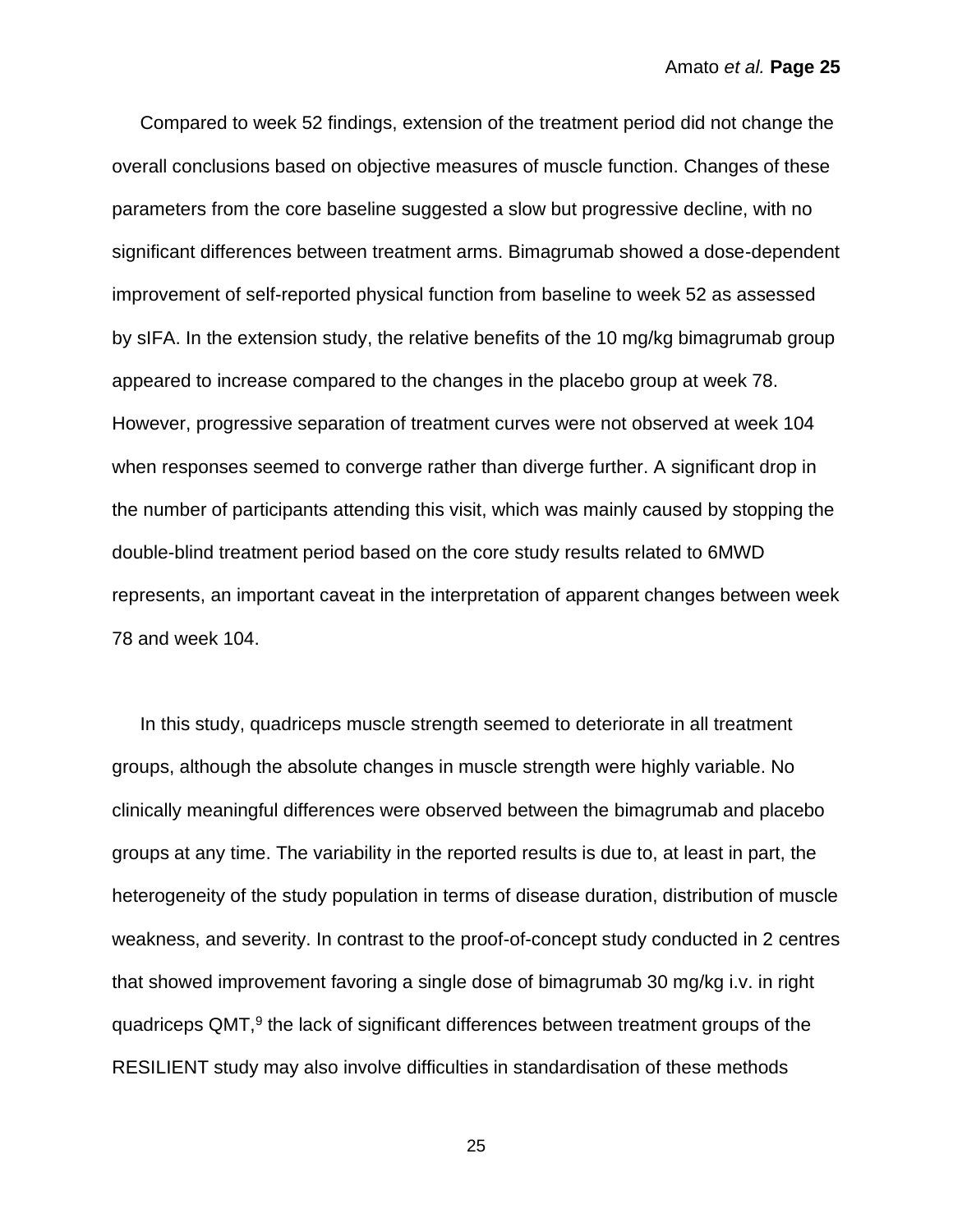between centres in a worldwide multicentre study. Conversely, the proof-of-concept study was not powered for efficacy and is prone to spurious results.<sup>9</sup>

The long-term use of bimagrumab was well-tolerated. Falls were observed in more than 50% of all participants in line with this being a common complication of the underlying muscle disease. Less than a quarter of AEs were suspected to be related to the study drug. The bimagrumab 3 mg/kg group showed slightly higher incidence of AEs and suspected AEs as compared with the other treatment groups. Diarrhea and involuntary muscle contractions were the most common suspected AEs. The majority of cases of diarrhea were mild or moderate in severity.

In this study, diarrhea, acne, involuntary muscle contractions, and hypersensitivity were the most frequently reported exposure-adjusted AEs of special interest (IR frequency exceeding 15/100 patient years in the pooled bimagrumab group). These findings are similar to earlier clinical studies testing bimagrumab, in which transient acne, involuntary muscle contractions and diarrhea were the most frequently reported AEs with higher frequency of reporting accompanying higher doses of the antibody.9,10

The study limitations include the wide heterogeneity of the study population in terms of disease severity, distribution of muscle weakness, and physical performance at baseline. Although the broad spectrum of disease manifestations in each arm pinned down the representativeness of the study population to the real world patient population,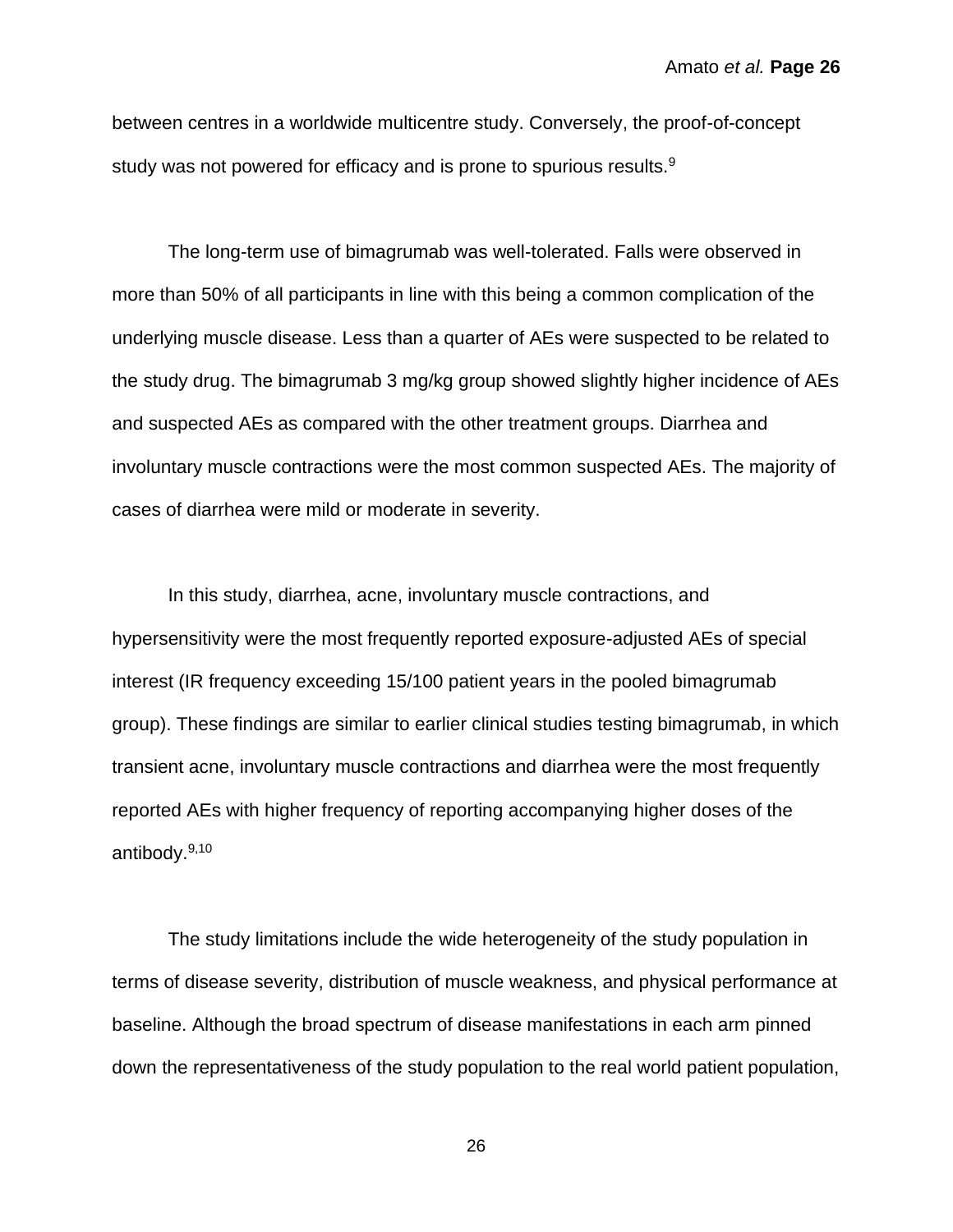yet it may have impacted the statistical probability of demonstrating significant differences between placebo and bimagrumab-treated patients. In addition, although the use of physical performance measures as well as the procedures of measuring muscle strength were guided by standardised methods, variations in the method leading to differences in the measured responses of participants between clinical sites is another limitation of using muscle strength measurements in multicenter clinical trials. Measuring thigh muscle volume by MRI or limb LBM by dual-energy X-ray absorptiometry, DEXA, in the core study and/or quadriceps strength in the core and extension study might have helped to deal with collective analysis and better understanding of the data. Furthermore, mobility/physical performance in sIBM participants may be a function of multiple etiopathological factors beyond muscle mass and weakness. This may include injuries, illnesses, mood changes, sleeping problems, etc., which possibly also influenced the variation in responses over time in the different treatment arms. The study design and some of the deviations from it during the operational execution have also led to limitations driven by differences in total exposure time. Similarly, therapeutic gaps of variable duration between the end of treatment in the core study and initiation of the treatment in the extension study may have impacted results from affected participant. Another limitation of this extension study is that after demonstrating significant increases and sustained responses of lean body mass in the core study, monitoring of this parameter with DEXA was not continued. Conversely, the lean body mass changes observed in the core study seem to be of no clinical relevance. In addition, announcement of the failure of the core study may have theoretically affected self-reported results of sIFA. Finally, the limited number of visits after week 52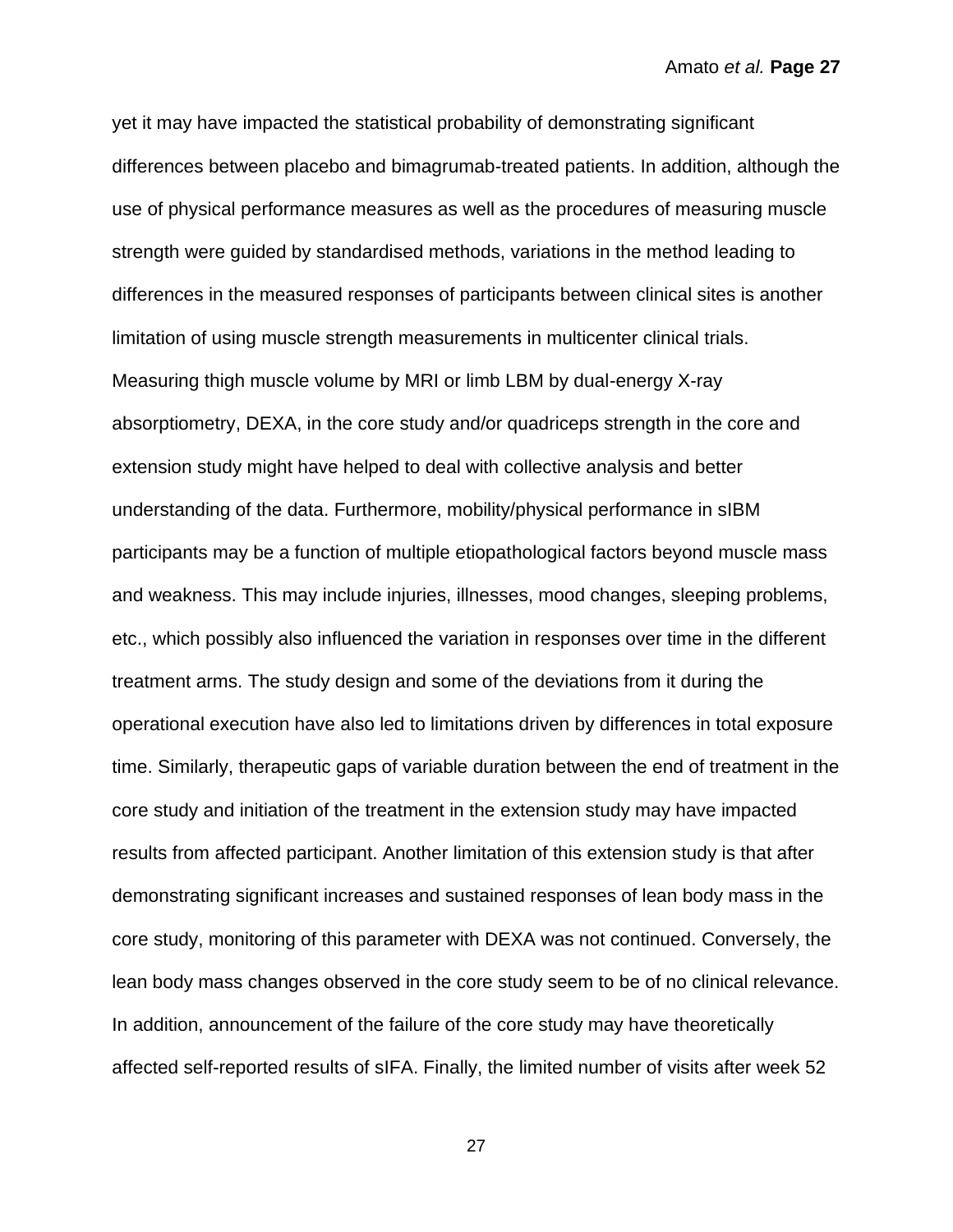resulting from premature termination of the study treatment likely introduced significant changes to the conduct of the study, limiting the number of participants contributing to the number of observations at the week 104 visit data.

# **CONCLUSION**

Extended treatment and observation of participants with sIBM beyond week 52 suggest that bimagrumab had a good safety profile and well tolerated, though it did not demonstrate meaningful functional benefits in participants treated with bimagrumab versus placebo. Outcome measures described the slow but progressive decline in function. Findings from this study, which is the largest and longest ever conducted in sIBM participants, may help to understand disease progression and provide important input to consider when designing clinical trials testing the anticipated benefits of new investigational drugs.

#### **ACKNOWLEDGMENTS**

This study was funded by Novartis Pharma (Basel, Switzerland). We thank all investigators, co-investigators, study coordinators of the RESILIENT extension Study Group, members of the cardiovascular adjudication committee: Brendan Everett, MD, Committee chairman; Aruna D. Pradhan, MD, Member; Viviany Taqueti, MD, Member; Benjamin Olenchock, MD, Member (of Brigham and Women's Hospital, Boston, MA, USA), members of the orthopedic adjudication committee: Michael Blauth, MD, Committee chairman; Christian Kammerlander, MD, Member; Dietmar Krappinger, MD Member (of Medical University Innsbruck, Department for Trauma Surgery, Innsbruck,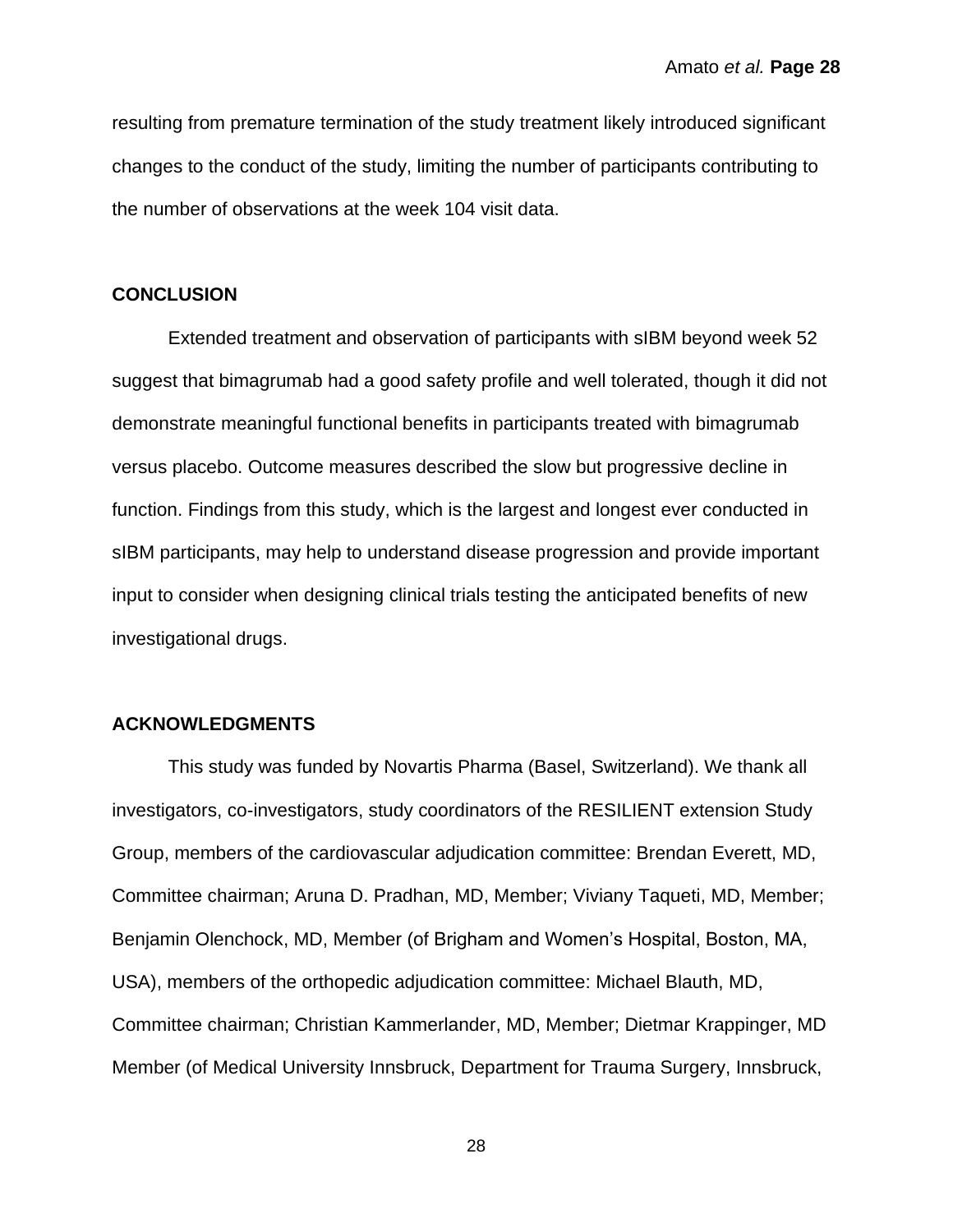Austria), and data monitoring committee members: Cathleen Colon-Emeric, MD, Chairperson (of Duke University Medical Center Durham, NC, USA); Matthew Meriggioli, MD, Member (of Rush University Medical Center Chicago, IL, USA); Ilpo Huhtaniemi, MD, Member (of Imperial College London, London, UK); Jay Magaziner, PhD, Member (of University of Maryland Baltimore, MD, USA); Eric Velazquez, MD, Member (of Duke University Medical Center Durham, NC, USA); Scott R. Evans, PhD, DMC Biostatistician (of Harvard School of Public Health, Boston, MA, USA); Robert Griggs, MD, Former member (of University of Rochester, Rochester, NY, USA). MGH is supported by a Medical Research Council (MRC) Centre grant (MR/K000608/1). PMM is supported by the National Institute for Health Research (NIHR) University College London Hospitals (UCLH) Biomedical Research Centre (BRC). HC is supported by a grant from the Medical Research Council (MR/N003322/1) and the NIHR Biomedical Research Centre Funding Scheme. The views expressed in this publication are those of the authors and not necessarily those of the NHS, the National Institute for Health Research or the Department of Health. We acknowledge the contribution of Satoshi Nakano, who was principal investigator at the Osaka City General Hospital (Osaka, Japan) and who passed away in 2017.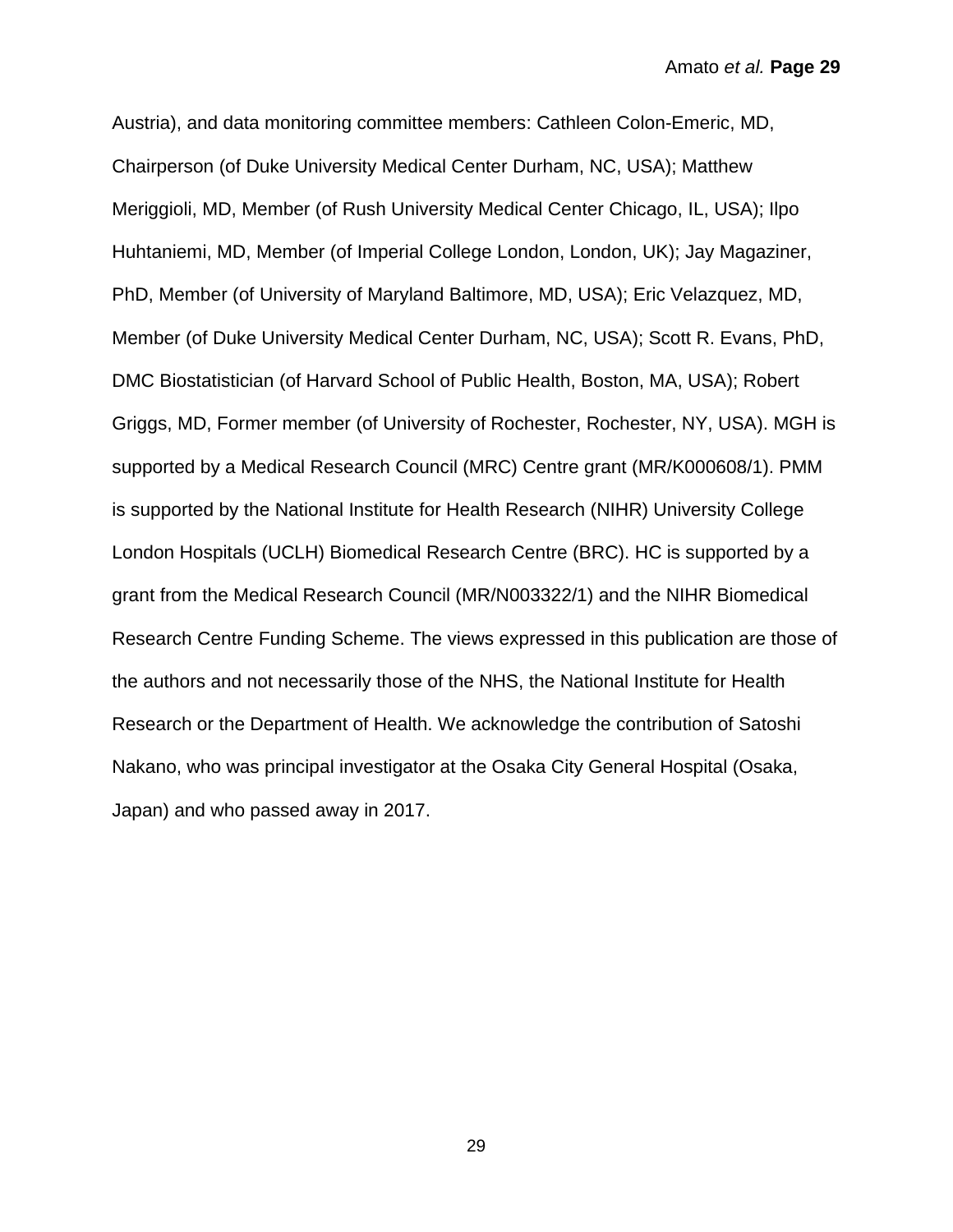Amato *et al.* **Page 30**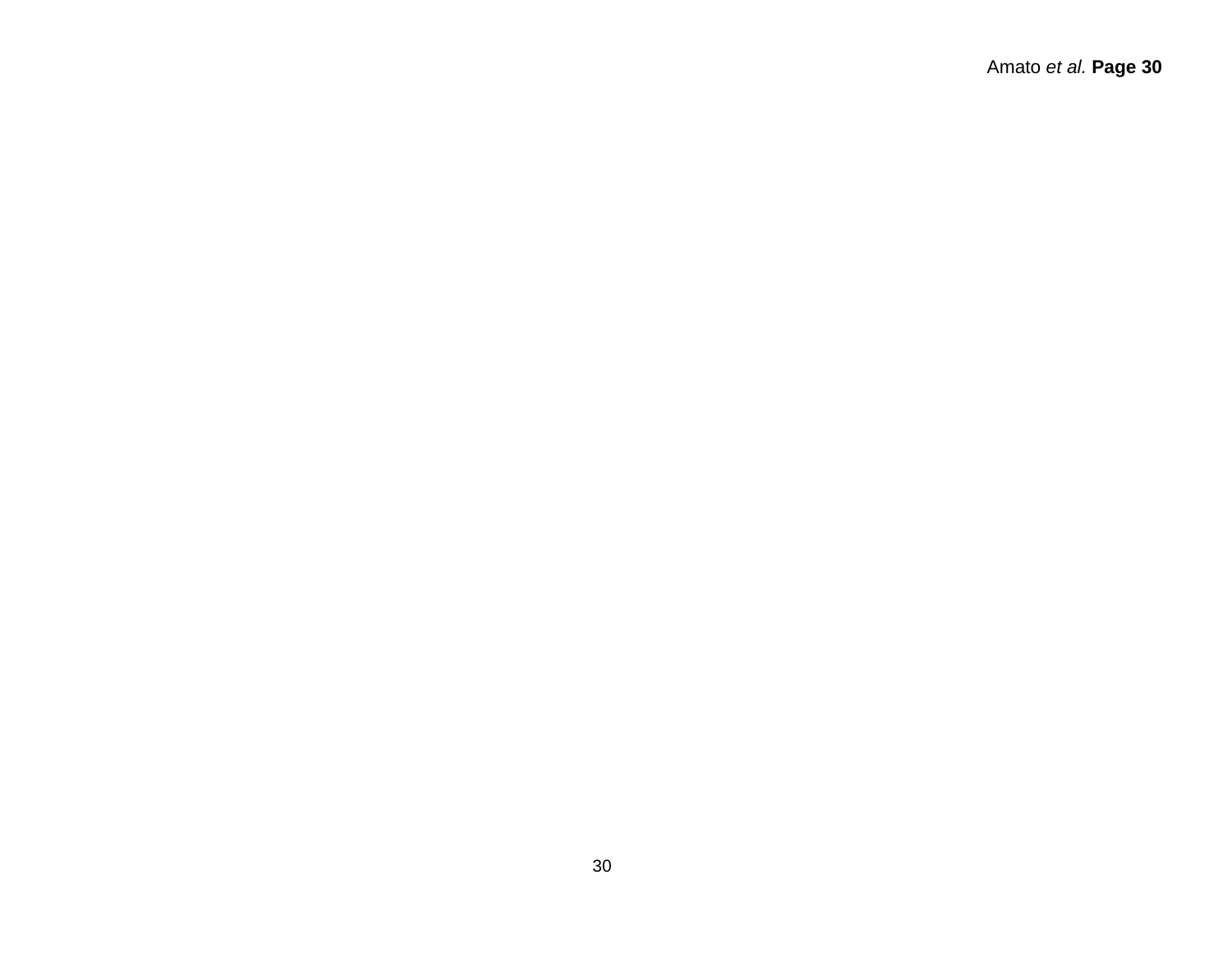# **REFERENCES**

- 1. Dimachkie MM, Barohn RJ. Inclusion body myositis. Neurol Clin 2014;32:629-646.
- 2. Price MA, Barghout V, Benveniste O, et al. Mortality and causes of death in patients with sporadic inclusion body myositis: survey study based on the clinical experience of specialists in Australia, Europe and the USA. J Neuromuscul Dis 2016;3:67-75.
- 3. Benveniste O, Guiguet M, Freebody J, et al. Long-term observational study of sporadic inclusion body myositis. Brain 2011;134:3176-3184.
- 4. Cox FM, Titulaer MJ, Sont JK, Wintzen AR, Verschuuren JJ, Badrising UA. A 12-year follow-up in sporadic inclusion body myositis: an end stage with major disabilities. Brain 2011;134:3167- 3175.
- 5. Aggarwal R, Oddis CV. Inclusion body myositis: therapeutic approaches. Degener Neurol Neuromuscul Dis. 2012:2:43-52.
- 6. Gallay L, Petiot P. Sporadic inclusion-body myositis: Recent advances and the state of the art in 2016. Rev Neurol (Paris) 2016;172:581-586.
- 7. Lach-Trifilieff E, Minetti GC, Sheppard K, et al. An antibody blocking activin type II receptors induces strong skeletal muscle hypertrophy and protects from atrophy. Mol Cell Biol 2014;34(4):606-618.
- 8. Smith RC, Lin BK. Myostatin inhibitors as therapies for muscle wasting associated with cancer and other disorders. Curr Opin Support Palliat Care 2013;7:352-360.
- 9. Amato AA, Sivakumar K, Goyal N, et al. Treatment of sporadic inclusion body myositis with bimagrumab. Neurology 2014;83:2239-2246.
- 10.Hanna MG, Badrising UA, Benveniste O, et al. Safety and efficacy of intravenous bimagrumab in inclusion body myositis (RESILIENT): a randomised, double-blind, placebo-controlled phase 2b trial. Lancet Neurol. 2019;18:834-844.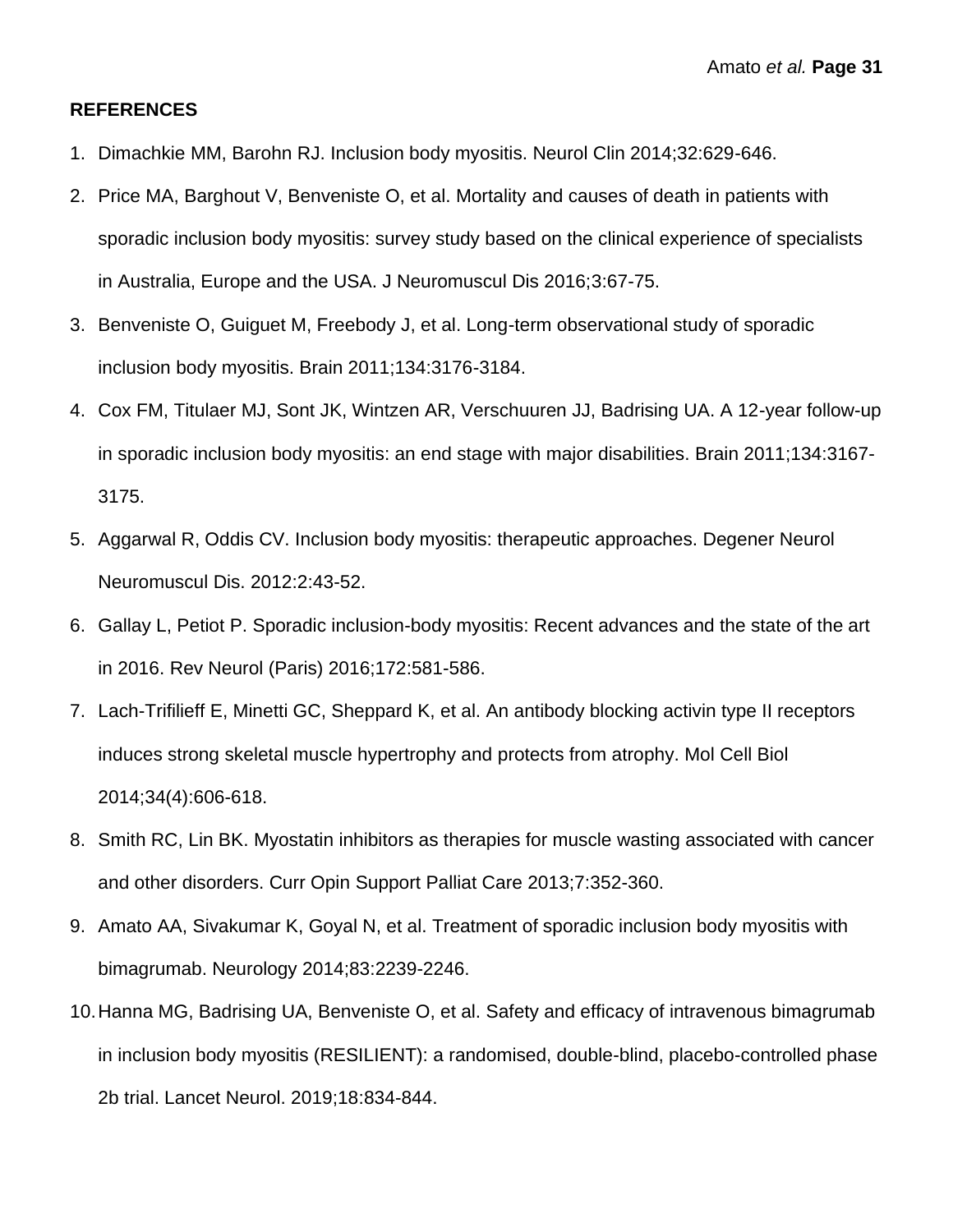- 11.Hilton-Jones D, Miller A, Parton M, Holton J, Sewry C, Hanna MG. Inclusion body myositis: MRC Centre for Neuromuscular Diseases, IBM workshop, London, 13 June 2008. Neuromuscul Disord 2010;20:142-147.
- 12.Hohlfeld R. Update on sporadic inclusion body myositis. Brain 2011; 134: 3141-3145
- 13.International Conference on Harmonisation of technical requirements for registration of pharmaceuticals for human use. ICH harmonized tripartite guideline: Guideline for Good Clinical Practice. J Postgrad Med 2001;47:45-50.
- 14.Food and Drug Administration. Guidance for industry: patient-reported outcome measures: use in medical product development to support labeling claims, 2009. (Accessed 29 Jul, 2020) Available at:

http://www.fda.gov/downloads/Drugs/GuidanceComplianceRegulatoryInformation/Guidances/U CM193282.pdf)

- 15.DeMuro C, Lewis S, Lowes L, Alfano L, Tseng B, Gnanasakthy A. Development of the sporadic inclusion body myositis physical functioning assessment (sIFA). Muscle Nerve 2016; 54:653-657.
- 16.Williams V, Coles T, Gnanasakthy A, et al. Psychometric validation of a patient-reported measure of physical functioning in sporadic inclusion body myositis. Muscle Nerve 2016;54:658-665.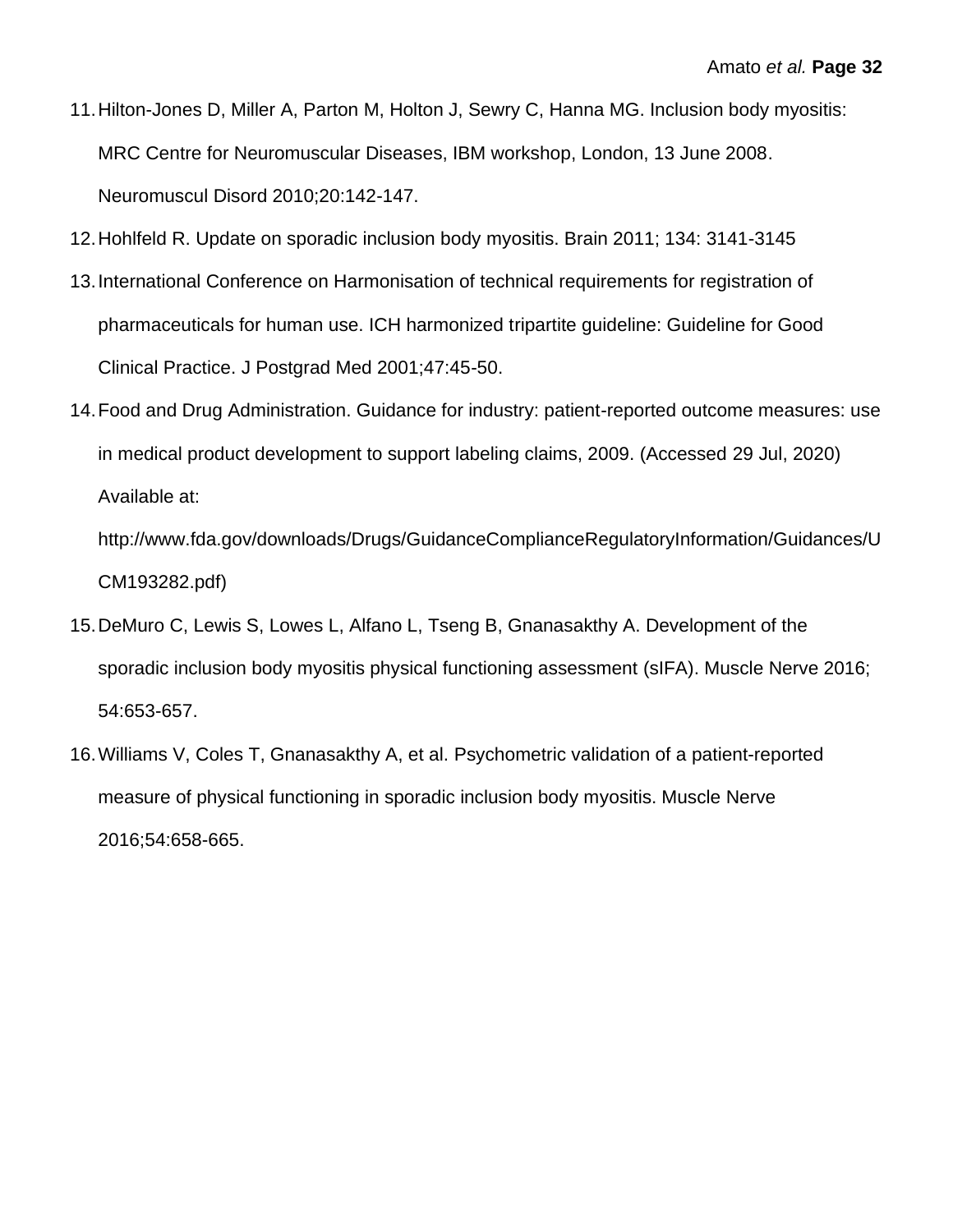# **Tables**

**Table 1.** Demographic and participant baseline characteristics at extension study baseline (FAS)

|                        | <b>Bimagrumab</b> | <b>Bimagrumab</b> | <b>Bimagrumab</b> | <b>Placebo</b> |
|------------------------|-------------------|-------------------|-------------------|----------------|
|                        | 10 mg/kg          | 3 mg/kg           | 1 mg/kg           | $N=55$         |
|                        | $N=53$            | $N=52$            | $N=51$            |                |
| Age, years             | 69.2(8.19)        | 67.3(9.04)        | 70.0(7.69)        | 69.9 (7.95)    |
|                        |                   |                   |                   |                |
|                        | (range: 43-80)    | (range: 43-85)    | (range: 54-87)    | (range: 50-84) |
| Gender, n (%)          |                   |                   |                   |                |
| Men                    | 35(66.0)          | 33(63.5)          | $34(66-7)$        | 36(65.5)       |
|                        |                   |                   |                   |                |
| Women                  | $18(34-0)$        | 19(36.5)          | 17(33.3)          | 19(34.5)       |
| Race, n (%)            |                   |                   |                   |                |
| Caucasian              | $43(81-1)$        | 46(88.5)          | $44(86-3)$        | 51(92.7)       |
| BMI ( $kg/m2$ )        | 24.2(3.71)        | 25.5(4.8)         | 24.9(3.3)         | 25.8(4.2)      |
| 6MWD, m                | $n=53$            | $n=52$            | $n = 51$          | $n=55$         |
|                        | 268.6(133.5)      | 296.3(94.2)       | 315.44(125.0)     | 310.7(125.5)   |
| <b>QMT of right</b>    | $n=53$            | $n=52$            | $n = 51$          | $n=55$         |
| quadriceps (N)         | 58.3(76.5)        | 77.41(93.8)       | 58.1(55.3)        | 72.63(74.7)    |
| <b>Right hand-grip</b> | $n=52$            | $n=52$            | $n=51$            | $n=54$         |
| strength (N)           |                   |                   |                   |                |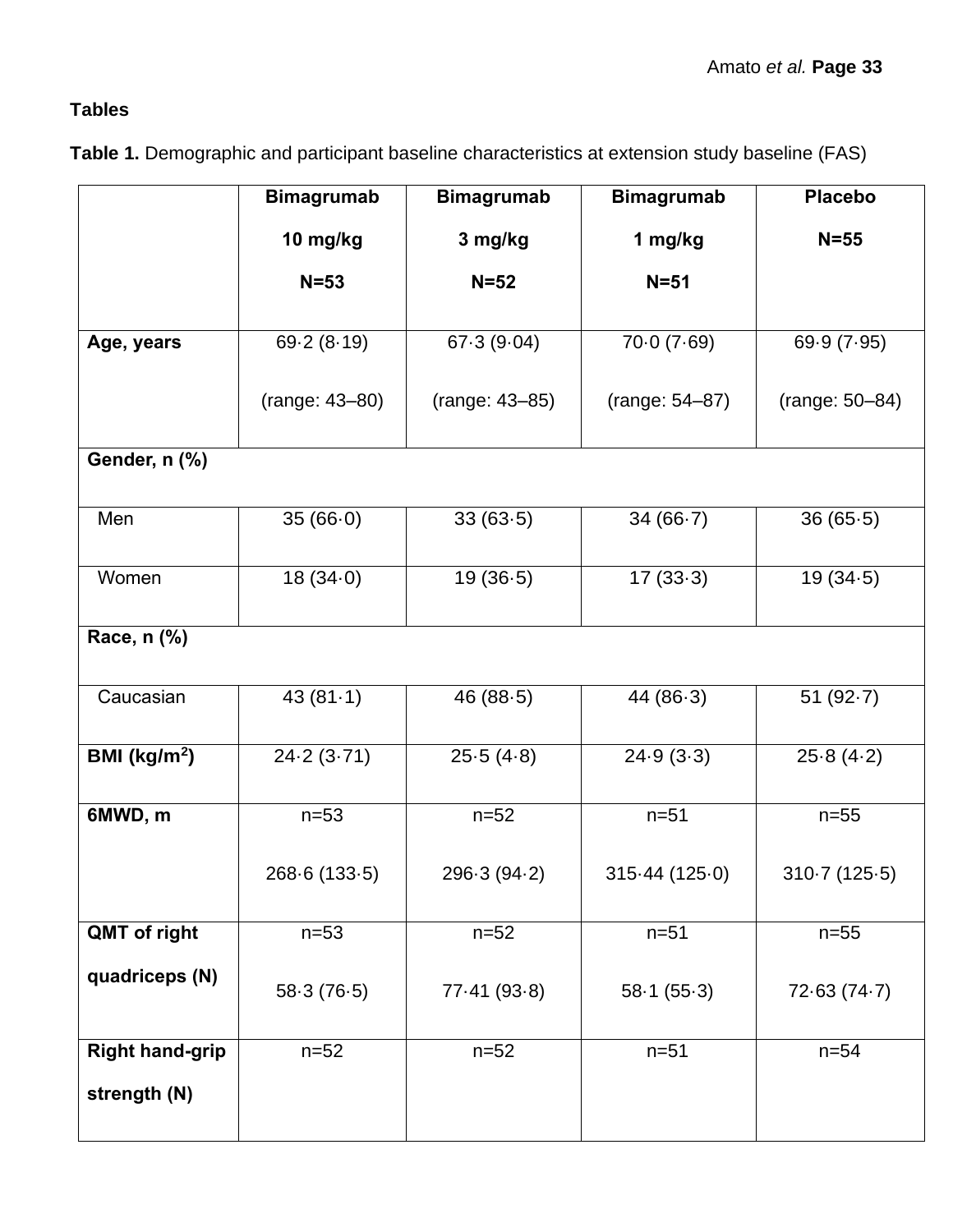Amato *et al.* **Page 34**

|                                                                                                             | 89.1(63.2)        | 103.30(59.5)           | 110.30(70.8)         | 108.3(63.3)         |  |
|-------------------------------------------------------------------------------------------------------------|-------------------|------------------------|----------------------|---------------------|--|
| <b>Right pinch-</b>                                                                                         | $n=50$            | $n=52$                 | $n = 51$             | $n = 54$            |  |
| grip                                                                                                        | 47.2(25.2)        | 67.74(136.5)           | 45.6(23.9)           | 48.6(19.3)          |  |
| strength (N)                                                                                                |                   |                        |                      |                     |  |
| sIFA total score                                                                                            | $n=53$            | $n = 52$               | $n=49$               | $n = 52$            |  |
|                                                                                                             | 56.9(18.7)        | 51.0(18.1)             | 50.9(18.2)           | 50.0(20.6)          |  |
|                                                                                                             | (range, 9.1–90.9) | $(range, 10.0 - 90.9)$ | $(range, 15.5-86.4)$ | $(range, 5.5-81.8)$ |  |
| <b>Short physical</b>                                                                                       | $n=53$            | $n = 52$               | $n = 51$             | $n=55$              |  |
| performance                                                                                                 | 6.0(2.5)          | 6.7(1.9)               | 6.8(2.0)             | 7.1(2.2)            |  |
| test total score                                                                                            |                   |                        |                      |                     |  |
| (points)                                                                                                    |                   |                        |                      |                     |  |
| Data are shown as mean (SD), unless specified otherwise; body mass index: BMI ( $kg/m2$ ) = baseline weight |                   |                        |                      |                     |  |
| (kg) / screening height $(m)^2$                                                                             |                   |                        |                      |                     |  |
| 6MWD, 6-minute walk distance test; BMI, body mass index; FAS, full analysis set; sIFA, sporadic inclusion   |                   |                        |                      |                     |  |
| body myositis physical functioning assessment; SD, standard deviation; QMT, quantitative muscle testing     |                   |                        |                      |                     |  |

**Table 2.** Participants with AEs and serious AEs during extension study (safety set)

|          | Bimagrumab   Bimagrumab | Bimagrumab |                | <b>Pooled active</b> |
|----------|-------------------------|------------|----------------|----------------------|
| 10 mg/kg | 3 mg/kg                 | mg/kg      | <b>Placebo</b> | treatment groups     |
| $N=53$   | $N=52$                  | $N=51$     | $N=55$         | $N = 156$            |
| $n$ (%)  | $n$ (%)                 | $n$ (%)    | $n$ (%)        | $n$ (%)              |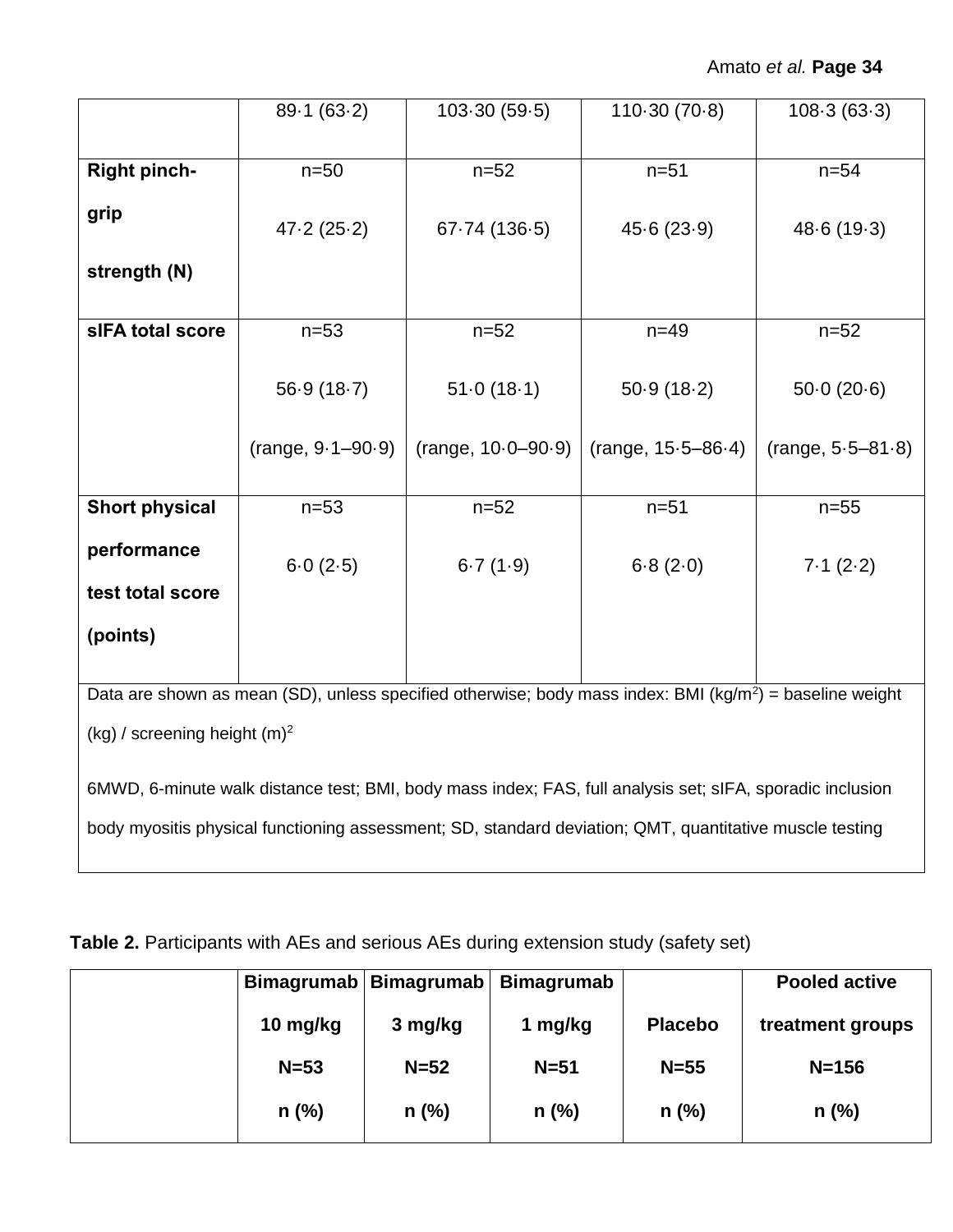| Subjects with at                                                                                                      | 48 $(90.6)$ | $50(96-2)$       | 44 (86-3) | 49 (89-1)        | $142(91-0)$ |
|-----------------------------------------------------------------------------------------------------------------------|-------------|------------------|-----------|------------------|-------------|
| least one AE <sup>*</sup>                                                                                             |             |                  |           |                  |             |
| Diarrhea <sup>+</sup>                                                                                                 | 9(17.0)     | 5(9.6)           | 9(17.6)   | 5(9.1)           | $23(14-7)$  |
| Involuntary                                                                                                           | 4(7.5)      | 8(15.4)          | 3(5.9)    | 1(1.8)           | 15(9.6)     |
| muscle                                                                                                                |             |                  |           |                  |             |
| contractions <sup>†</sup>                                                                                             |             |                  |           |                  |             |
| Rash <sup>+</sup>                                                                                                     | 2(3.8)      | 3(5.8)           | 3(5.9)    | 1(1.8)           | 8(5.1)      |
| Subjects with at                                                                                                      | 12(22.6)    | $10(19-2)$       | 7(13.7)   | 8(14.5)          | 29(18.6)    |
| least one serious                                                                                                     |             |                  |           |                  |             |
| AE <sup>+</sup>                                                                                                       |             |                  |           |                  |             |
| Serious AEs or AE discontinuations                                                                                    |             |                  |           |                  |             |
| Death                                                                                                                 | $1(1-9)$    | 1(1.9)           | $1(2-0)$  | 2(3.6)           | 3(1.9)      |
| Discontinuation                                                                                                       | 1(1.9)      | $\boldsymbol{0}$ | $1(2-0)$  | $\mathbf 0$      | $2(1-3)$    |
| due to $AE(s)$ *                                                                                                      |             |                  |           |                  |             |
| Discontinuation                                                                                                       | $1(1-9)$    | $\boldsymbol{0}$ | $1(2-0)$  | $\boldsymbol{0}$ | $2(1-3)$    |
| due to serious                                                                                                        |             |                  |           |                  |             |
| $AE(s)$ <sup><math>\ddagger</math></sup>                                                                              |             |                  |           |                  |             |
| A participants could have discontinued study treatment due to both a SAE and non-SAE                                  |             |                  |           |                  |             |
| * AEs starting on or after the day of first administration of extension study drug until last administration of study |             |                  |           |                  |             |

drug + 56 days are considered

† Most frequently reported AEs (>5% incidence) in the pooled bimagrumab group

‡ SAEs starting on or after the day of first administration of extension study drug are considered. Deaths which

occurred on or after the day of first administration of extension study drug are considered

AEs, adverse events; SAEs, serious adverse events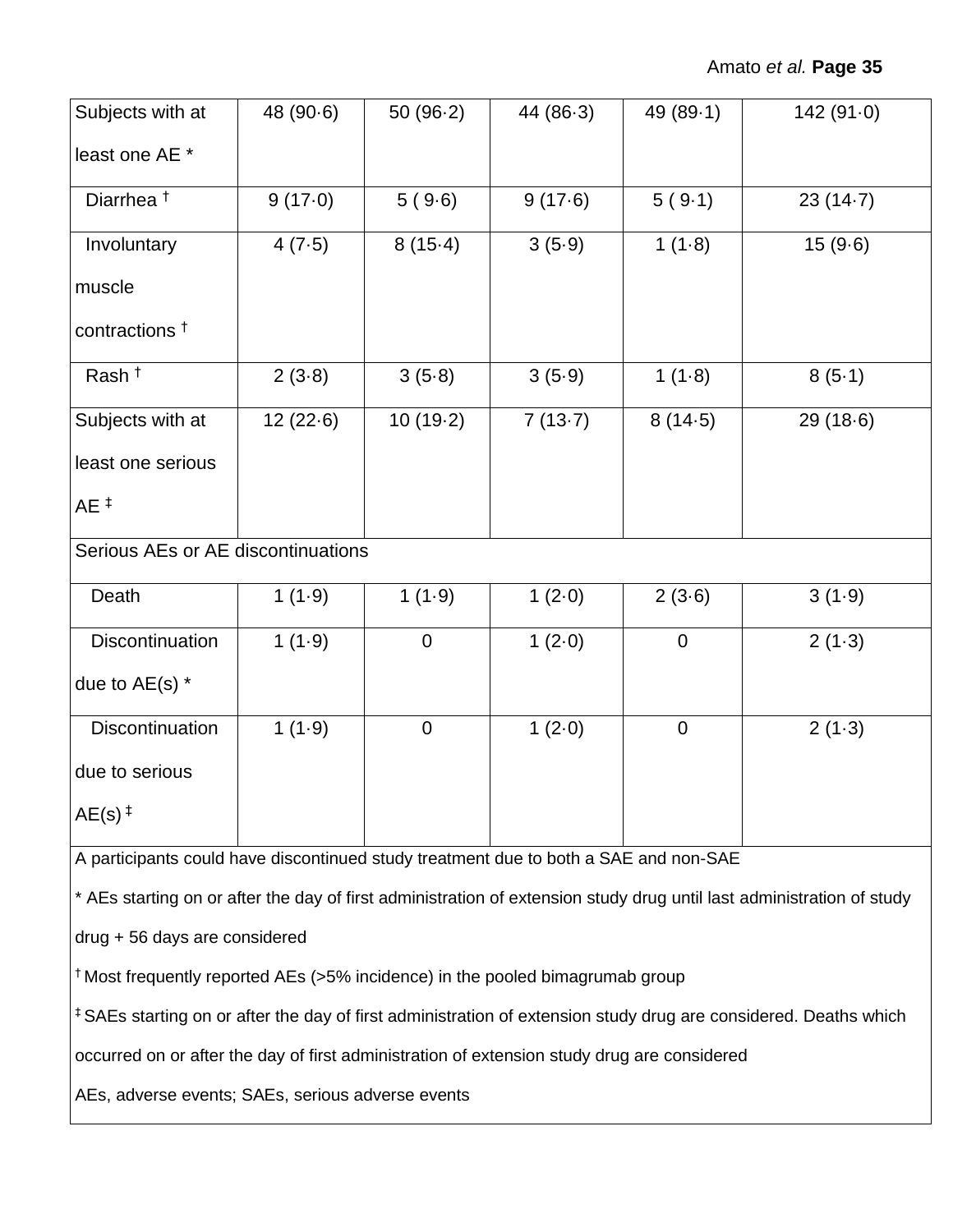# **Figure Legends**

**Figure 1.** Study design and subject disposition (a) Study design. (b) Subject disposition in the extension study during double-blind Extension Treatment Period 1 (excluding follow-up period) (full analysis set)

Maximum duration of Extension Treatment Period was 52 weeks

**Figure 2.** Mean change from core baseline in 6MWD during double-blind treatment.

Error bars represent SEM

At each visit, only participants with a value at both core baseline and the post core-baseline visit were included. Number of participants contributing to the data analyzed for means of 6MWD at week 104 was considerably lower than earlier visits. Baseline was defined as the last assessment before the first dose of core study drug. All participants were included regardless of intervening drug holiday. Treatment for participants in the double-blind period of the extension study was stopped as the core study (RESILIENT) did not meet the primary endpoint, and all participants were switched to a 6-month off-drug follow-up period.

**Figure 3.** Mean change from core baseline in sIFA total score during double-blind treatment Error bars represent SEM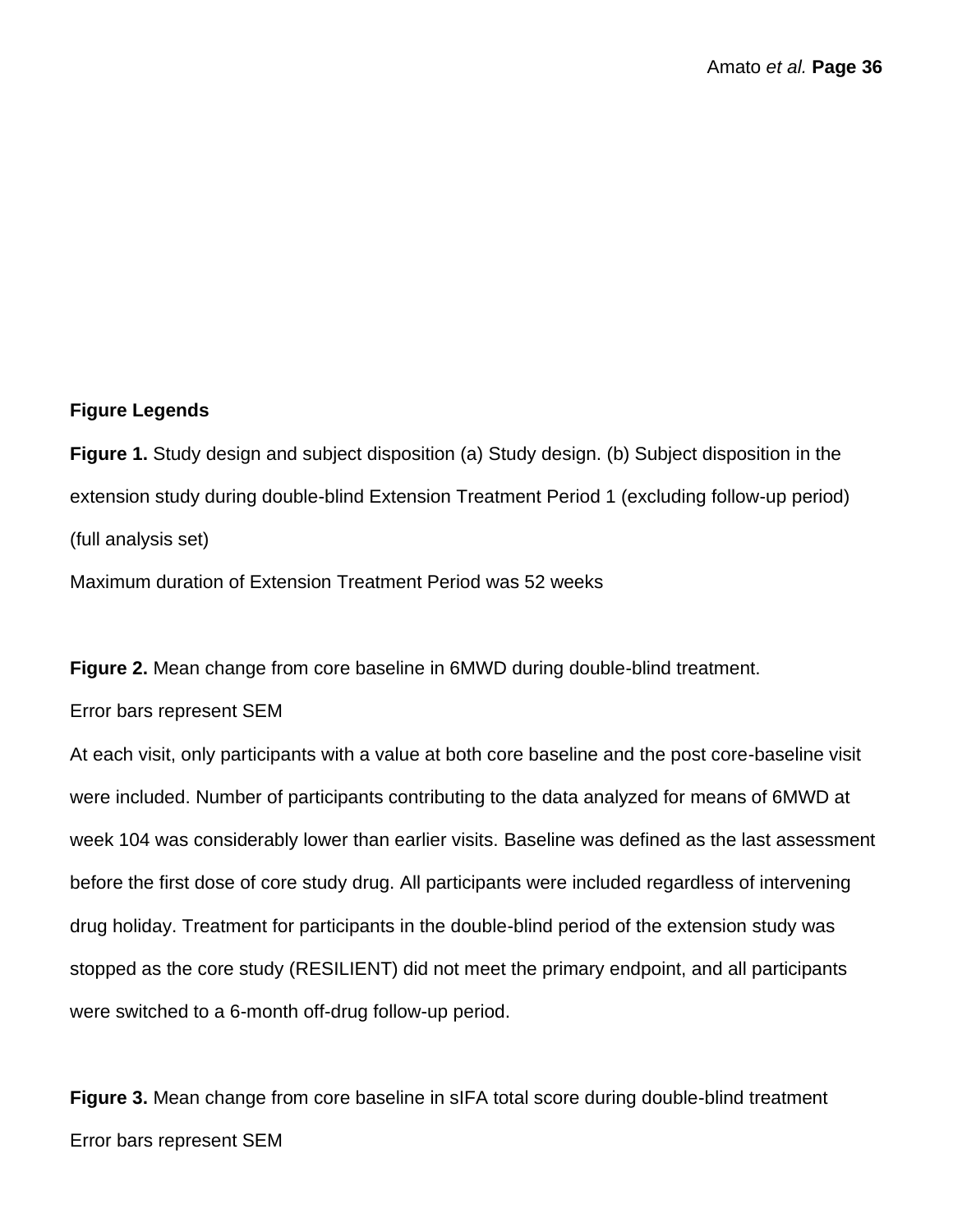The number of participants contributing to the means analyzed for sporadic inclusion body myositis functional assessment (sIFA) total scores across all treatment groups at week 104 decreased by 13 to 15 due to early termination of study medication in the extension study. sIFA total score is between 0 and 100 with 0 indicating no difficulties. Baseline is defined as the last assessment before the first dose of study drug. Results from tests performed more than 56 days after discontinuation of study drug are not shown. All participants were included regardless of any drug holiday.

sIFA items are rated on an 11-point numerical rating scale from 0 (no difficulty) to 10 (unable to do) across three domains: upper body functioning (e.g., "carry a 5-pound object"), lower body functioning (e.g., "step up and down sidewalk or street curbs"), and general functioning (e.g., "get on and off a toilet").

**Figure 4.** Mean change from core baseline in quantitative muscle testing of the right quadriceps muscle during the double-blind treatment period

Error bars represent SEM

At each visit, only subjects with a value at both core baseline and the post core-baseline visit were included. Baseline is defined as the last assessment before the first dose of core study drug. All participants were included regardless of any drug holiday.

**Figure 5.** Mean change from core baseline in right hand-grip strength during double-blind treatment

Error bars represent SEM

At each visit, only subjects with a value at both core baseline and the post core-baseline visit were included. Baseline is defined as the last assessment before the first dose of core study drug. All participants were included regardless of their drug holiday.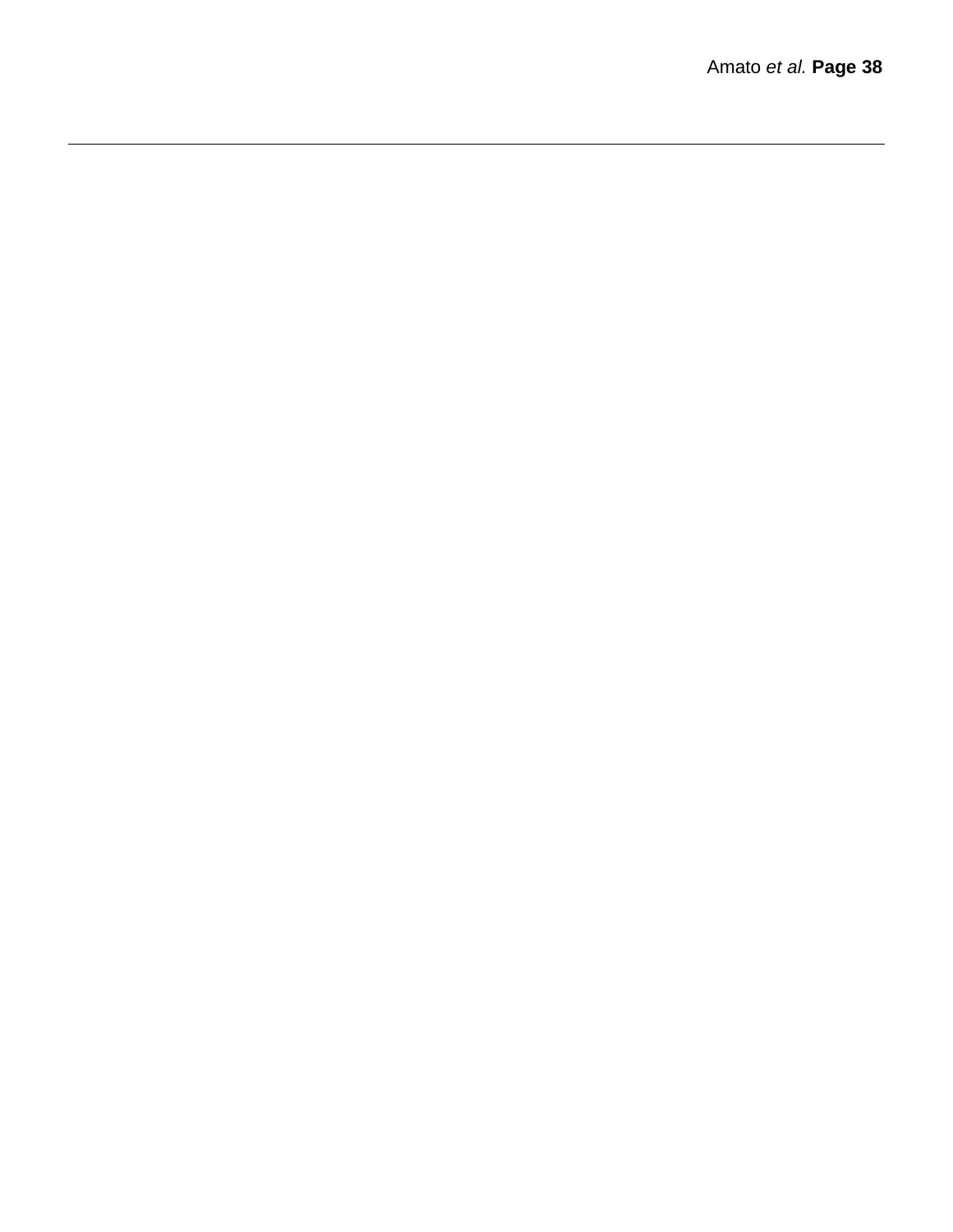# **Appendix 1: Authors**

| <b>Name</b>            | <b>Location</b>                     | <b>Contribution</b>                  |
|------------------------|-------------------------------------|--------------------------------------|
| Anthony A. Amato, MD   | Brigham and Women's                 | Contributed to conception and        |
|                        | Hospital, Boston, MA, USA           | execution of the study, data         |
|                        |                                     |                                      |
|                        |                                     | collection, data analysis, data      |
|                        |                                     | interpretation, writing and revision |
|                        |                                     | of the report                        |
| Michael G. Hanna, FRCP | <b>University College London</b>    | Contributed to data analysis,        |
|                        |                                     |                                      |
|                        | Hospital, London, UK                | writing and revision of the report   |
| Pedro M. Machado, MD   | <b>University College London</b>    | Contributed to execution of the      |
|                        | Hospital, London, UK                | study, data collection, data         |
|                        |                                     | interpretation, writing and revision |
|                        |                                     | of the report                        |
|                        |                                     | Contributed to execution of the      |
| Umesh A. Badrising, MD | <b>Leiden University Medical</b>    |                                      |
|                        | Center, Leiden, Netherlands         | study, data collection, data         |
|                        |                                     | interpretation, and revision of the  |
|                        |                                     | report.                              |
|                        |                                     | Contributed to execution of the      |
| Hector Chinoy, FRCP    | <b>Salford Royal NHS Foundation</b> |                                      |
|                        | Trust, Salford, Manchester,         | study, data collection, writing and  |
|                        | <b>UK</b>                           | revision of the report.              |
|                        |                                     |                                      |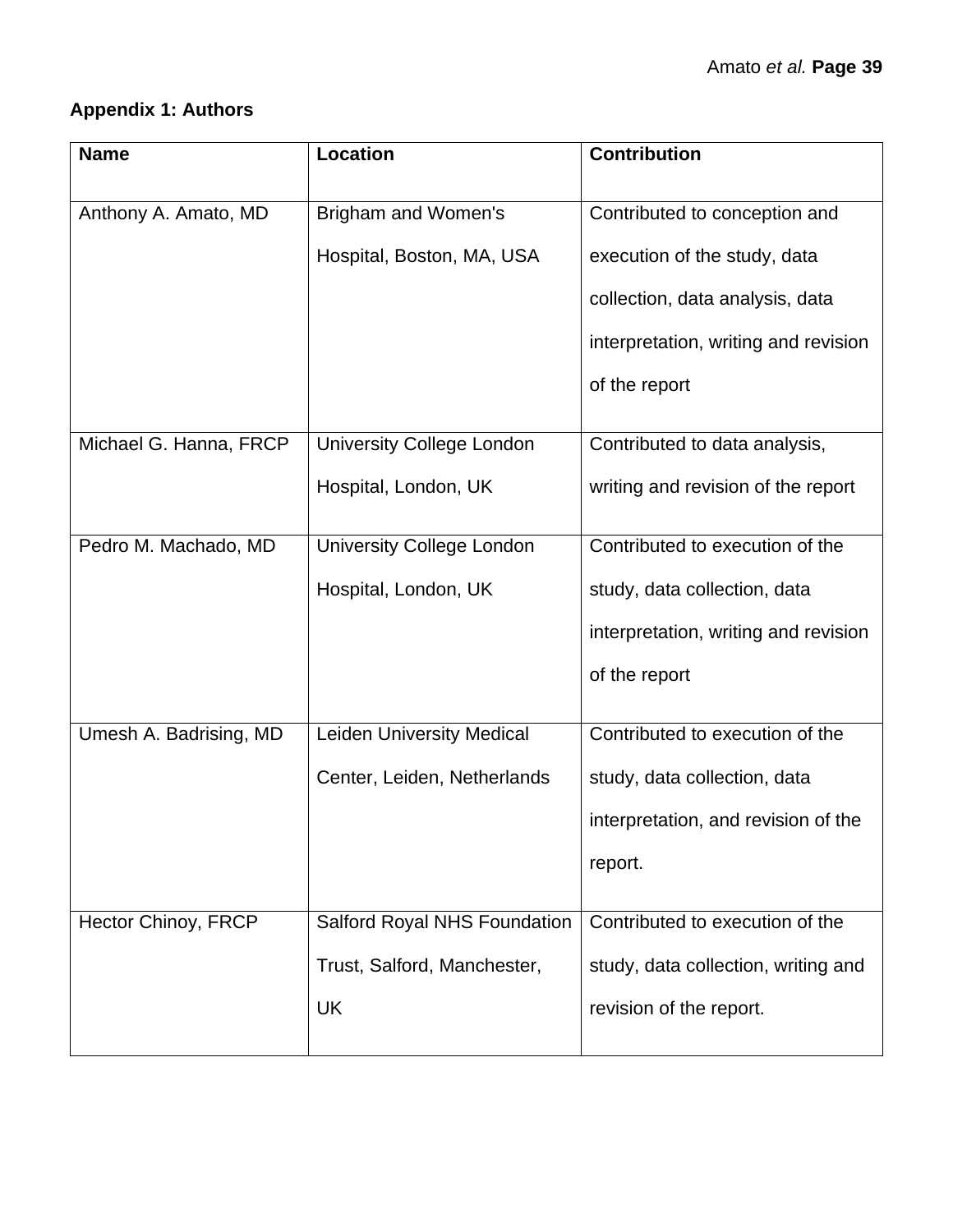| Olivier Benveniste, MD         | Hôpital Pitié Salpêtrière, Paris, | Contributed to study design, data    |
|--------------------------------|-----------------------------------|--------------------------------------|
|                                | France                            | collection, data interpretation,     |
|                                |                                   | revision of the report, and did the  |
|                                |                                   | literature search.                   |
| Ananda Krishna Karanam,        | Novartis Healthcare Pvt. Ltd.,    | Contributed to data interpretation,  |
| PhD                            | Hyderabad, India                  | writing, revised the manuscript for  |
|                                |                                   | intellectual content and did the     |
|                                |                                   | literature search.                   |
| Min Wu, PhD                    | Novartis Pharmaceuticals,         | Contributed to study design, data    |
|                                | East Hanover, NJ, USA             | analysis, data interpretation, and   |
|                                |                                   | statistical analysis.                |
| László B. Tankó, MD            | Novartis Pharma AG, Basel,        | Contributed to data collection,      |
|                                | Switzerland                       | data analysis, data interpretation,  |
|                                |                                   | writing and revision of the report.  |
| <b>Agnes Annette Schubert-</b> | Novartis Pharma AG, Basel,        | Contributed to data analysis, data   |
| Tennigkeit, MD                 | Switzerland                       | interpretation, writing and revision |
|                                |                                   | of the report.                       |
| Dimitris A. Papanicolaou,      | Novartis Pharmaceuticals,         | Contributed to conception and        |
| MD                             | East Hanover, NJ, USA             | execution of the study, study        |
|                                |                                   | design, data interpretation,         |
|                                |                                   | revision of the report and           |
|                                |                                   | supervising the research.            |
|                                |                                   |                                      |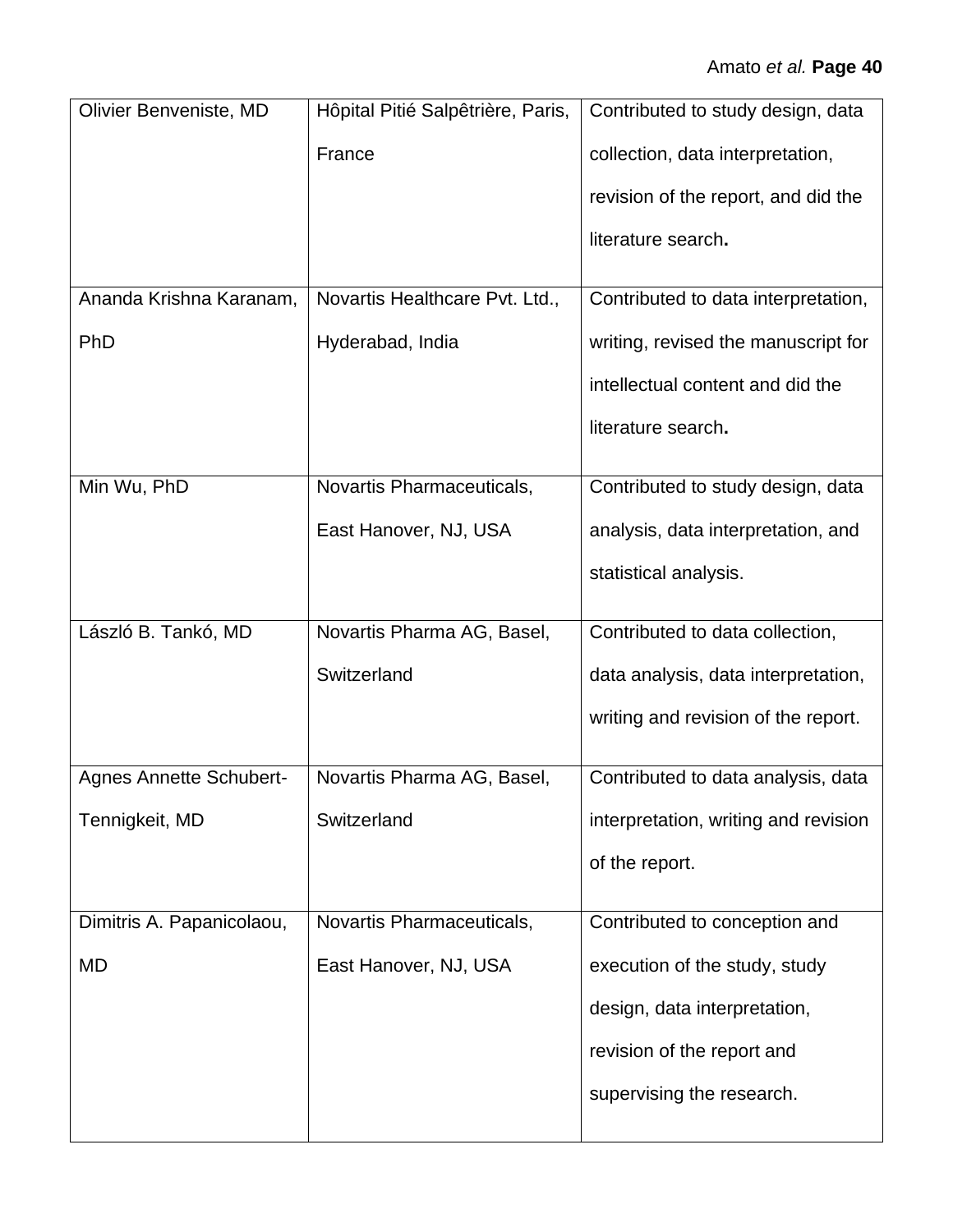| Thomas E. Lloyd, MD     | <b>Johns Hopkins University</b> | Contributed to execution of the     |
|-------------------------|---------------------------------|-------------------------------------|
|                         | School of Medicine, Baltimore,  | study, data collection, data        |
|                         | MD, USA                         | interpretation, and revision of the |
|                         |                                 | report.                             |
|                         |                                 |                                     |
| Merrilee Needham, MBBS  | <b>Western Australian</b>       | Contributed to conception and       |
|                         | Neuroscience Research           | execution of the study, study       |
|                         | Institute, Nedlands, Australia  | design, data collection and         |
|                         |                                 | revision of the report.             |
| Christina Liang, PhD    | Royal North Shore Hospital, St  | Contributed to execution of the     |
|                         |                                 |                                     |
|                         | Leonards, Australia             | study, data collection and revision |
|                         |                                 | of the report.                      |
|                         |                                 |                                     |
| Katrina A. Reardon, PhD | <b>Calvary Health Care</b>      | Contributed to execution of the     |
|                         | Bethlehem, Caulfield, Australia | study, data collection and revision |
|                         |                                 | of the report.                      |
|                         |                                 |                                     |
| Marianne de Visser, MD  | Academic Medical Centre,        | Contributed to execution of the     |
|                         | University of Amsterdam,        | study, data collection, and         |
|                         | Amsterdam, Netherlands          | revision of the report.             |
|                         |                                 |                                     |
| Dana P. Ascherman, MD   | University of Miami, Miami, FL, | Contributed to execution of the     |
|                         | <b>USA</b>                      | study, data collection, and         |
|                         |                                 | revision of the report.             |
|                         |                                 |                                     |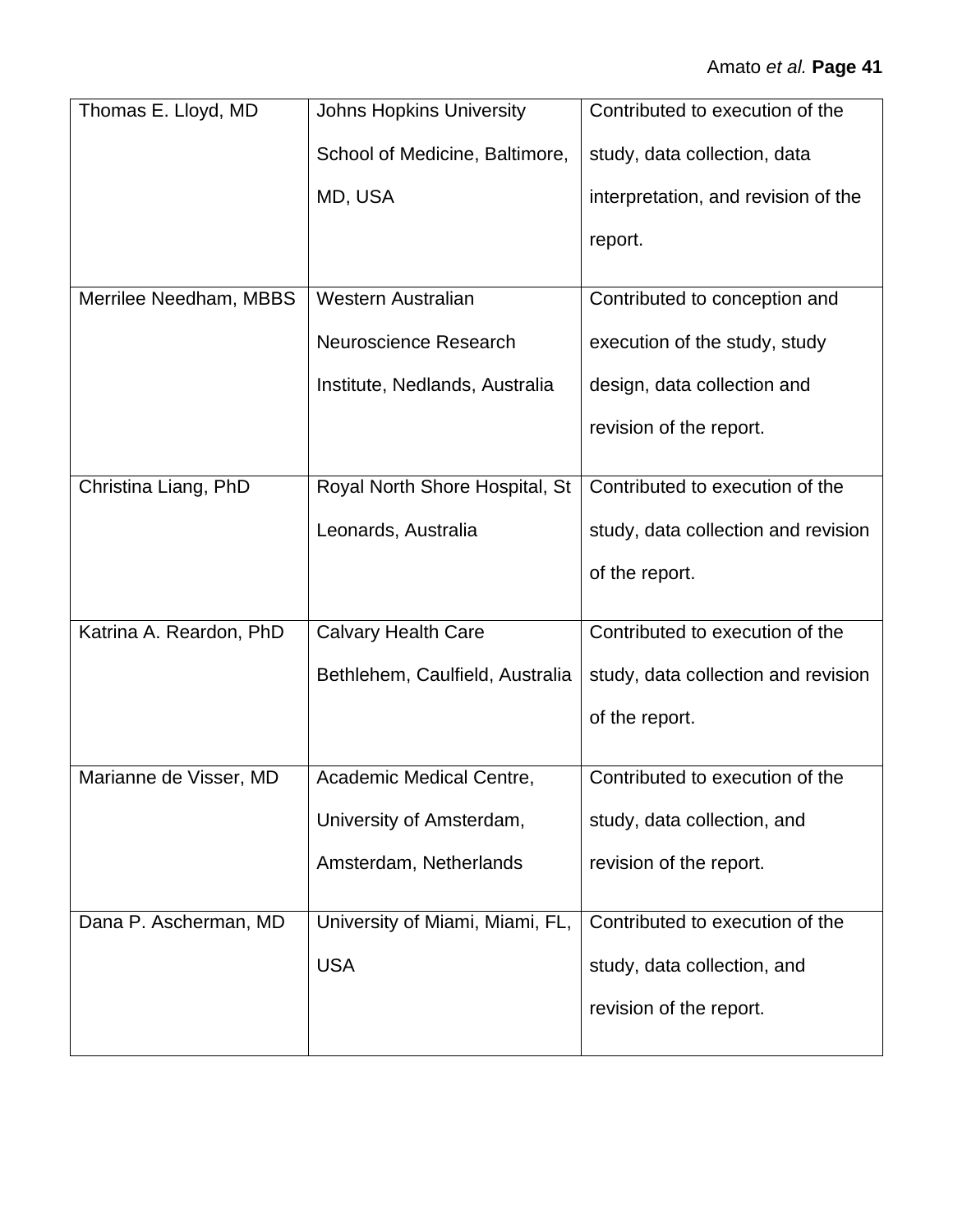| Richard J. Barohn, MD   | University of Kansas Medical   | Contributed to execution of the     |
|-------------------------|--------------------------------|-------------------------------------|
|                         | Center, Fairway, KS, USA       | study, data collection, and         |
|                         |                                | revision of the report.             |
|                         |                                |                                     |
| Mazen M Dimachkie, MD   | University of Kansas Medical   | Contributed to data collection and  |
|                         | Center, Fairway, KS, USA       | revision of the report.             |
|                         |                                |                                     |
| James A. L. Miller, PhD | Clinical Ageing Research Unit, | Contributed to execution of the     |
|                         | Newcastle upon Tyne, UK        | study, data collection, and         |
|                         |                                | revision of the report.             |
|                         |                                |                                     |
| John T. Kissel, MD      | The Ohio State University,     | Contributed to execution of the     |
|                         | <b>Wexner Medical Center,</b>  | study, data collection, revision of |
|                         | Columbus, OH, USA              | the manuscript, and supervision     |
|                         |                                | of the research at his site.        |
|                         |                                |                                     |
| Björn Oskarsson, MD     | UC Davis School of Medicine,   | Contributed to execution of the     |
|                         | Neuromuscular Research         | study, data collection, data        |
|                         | Center, Sacramento, CA, USA    | interpretation, and revision of the |
|                         |                                | report, and supervising the         |
|                         |                                | research.                           |
|                         |                                |                                     |
| Nanette C. Joyce, DO    | UC Davis School of Medicine,   | Contributed to execution of the     |
|                         | Neuromuscular Research         | study, data collection, data        |
|                         | Center, Sacramento, CA, USA    | interpretation, supervising the     |
|                         |                                | research, and writing and revision  |
|                         |                                | of the report.                      |
|                         |                                |                                     |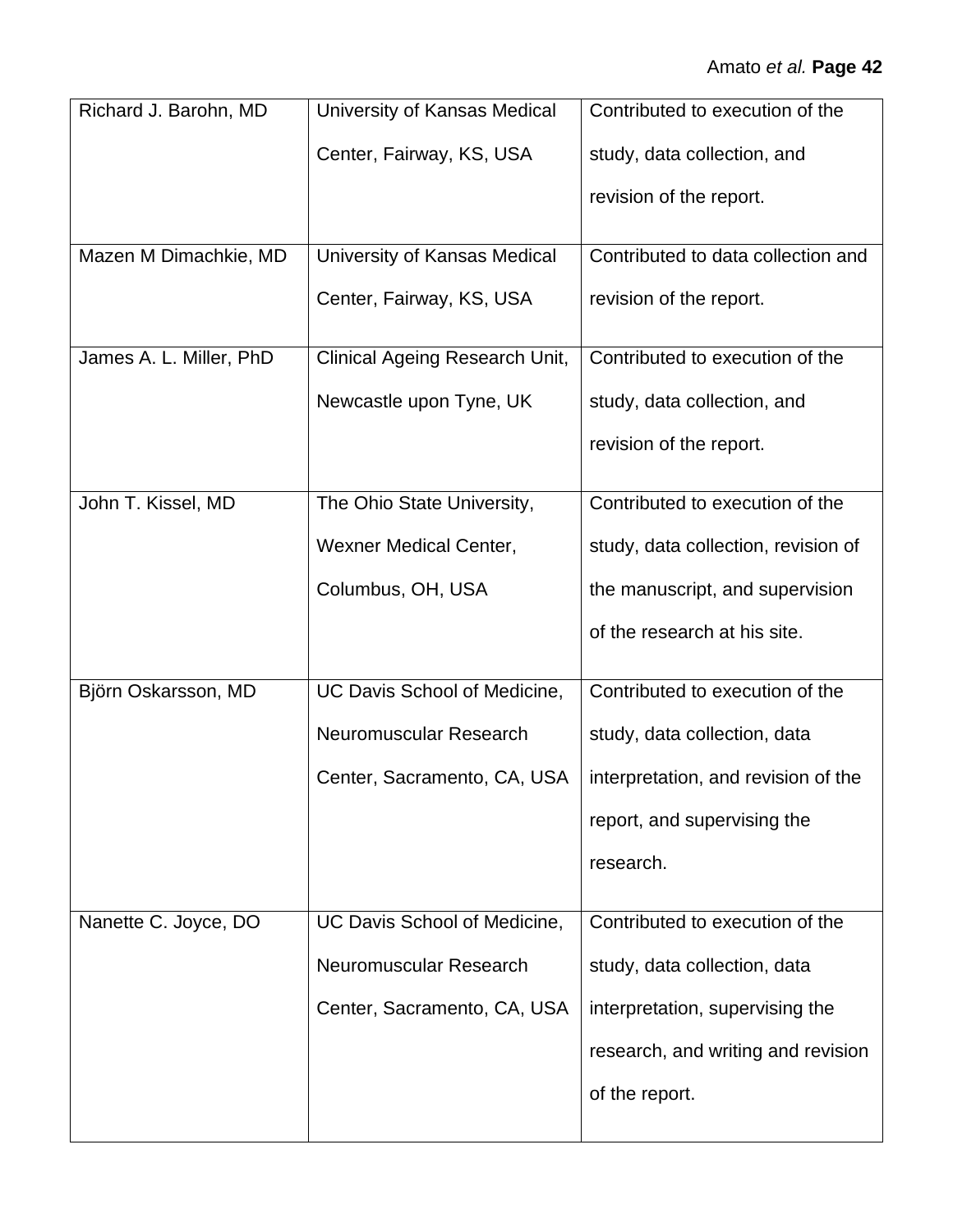| Peter Van den Bergh,    | <b>Cliniques Universitaires Saint-</b> | Contributed to execution of the      |
|-------------------------|----------------------------------------|--------------------------------------|
| <b>FEAN</b>             | Luc, Bruxelles, Belgium                | study, data collection, data         |
|                         |                                        | interpretation, writing and revision |
|                         |                                        | of the report.                       |
|                         |                                        |                                      |
| Jonathan Baets, PhD     | U.Z. Antwerpen, Edegem,                | Contributed to execution of the      |
|                         | <b>Belgium</b>                         | study, data collection, data         |
|                         |                                        | interpretation and revision of the   |
|                         |                                        | report.                              |
|                         |                                        |                                      |
| Jan L. De Bleecker, MD  | AZ Sint-Lucas vzw, Ghent,              | Contributed to execution of the      |
|                         | <b>Belgium</b>                         | study, data collection, data         |
|                         |                                        | interpretation, and revision of the  |
|                         |                                        | report.                              |
|                         |                                        |                                      |
| Chafic Karam, MD        | Oregon Health & Science                | Contributed to data interpretation   |
|                         | University, Portland, OR, USA          | and revision of the report.          |
|                         |                                        |                                      |
| William S. David, MD    | <b>Massachusetts General</b>           | Contributed to execution of the      |
|                         | Hospital, Boston, MA, USA              | study and data collection.           |
|                         |                                        |                                      |
| Massimiliano Mirabella, | <b>Fondazione Policlinico</b>          | Contributed to data collection,      |
| MD                      | Universitario Agostino Gemelli,        | data interpretation, and revision of |
|                         | Università Cattolica del Sacro         | the report.                          |
|                         | Cuore, Rome, Italy                     |                                      |
|                         |                                        |                                      |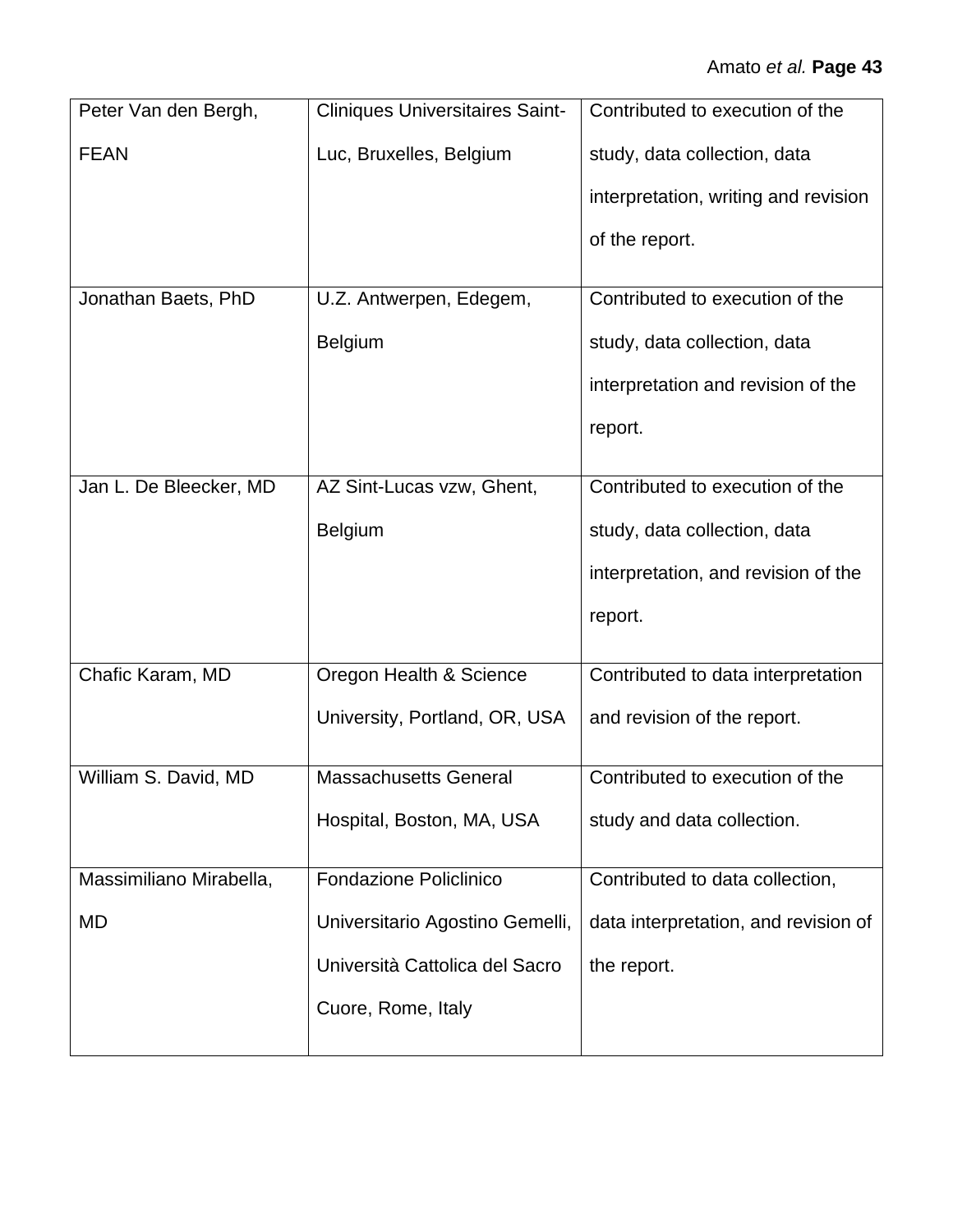| Sharon P. Nations, MD    | <b>University of Texas</b>      | Contributed to execution of the      |
|--------------------------|---------------------------------|--------------------------------------|
|                          | Southwestern Medical Center,    | study and data collection            |
|                          | Dallas, TX, USA                 |                                      |
|                          |                                 |                                      |
| Hans H. Jung, MD         | University Hospital Zurich,     | Contributed to execution of the      |
|                          | Zurich, Switzerland             | study, data collection, and          |
|                          |                                 | revision of the report.              |
| Elena Pegoraro, MD       | Azienda Ospedaliera di          | Contributed to execution of the      |
|                          | Padova Università degli Studi,  | study, data collection, and          |
|                          | Padova, Italy                   | revision of the report.              |
| Lorenzo Maggi, MD        | Fondazione IRCCS Istituto       | Contributed to data collection,      |
|                          | Neurologico Carlo Besta,        | data interpretation, and revision of |
|                          | Milan, Italy                    | the report                           |
| Carmelo Rodolico, MD     | Azienda Ospedaliera             | Contributed to data collection,      |
|                          | Universitaria Policlinico G.    | data interpretation, and revision of |
|                          | Martino, Università degli Studi | the report                           |
|                          | di Messina, Messina, Italy      |                                      |
| Massimiliano Filosto, MD | Azienda Ospedaliera Spedali     | Contributed to execution of the      |
|                          | Civili di Brescia Università    | study, data collection, and          |
|                          | degli Studi Brescia, Brescia,   | revision of the report.              |
|                          | Italy                           |                                      |
|                          |                                 |                                      |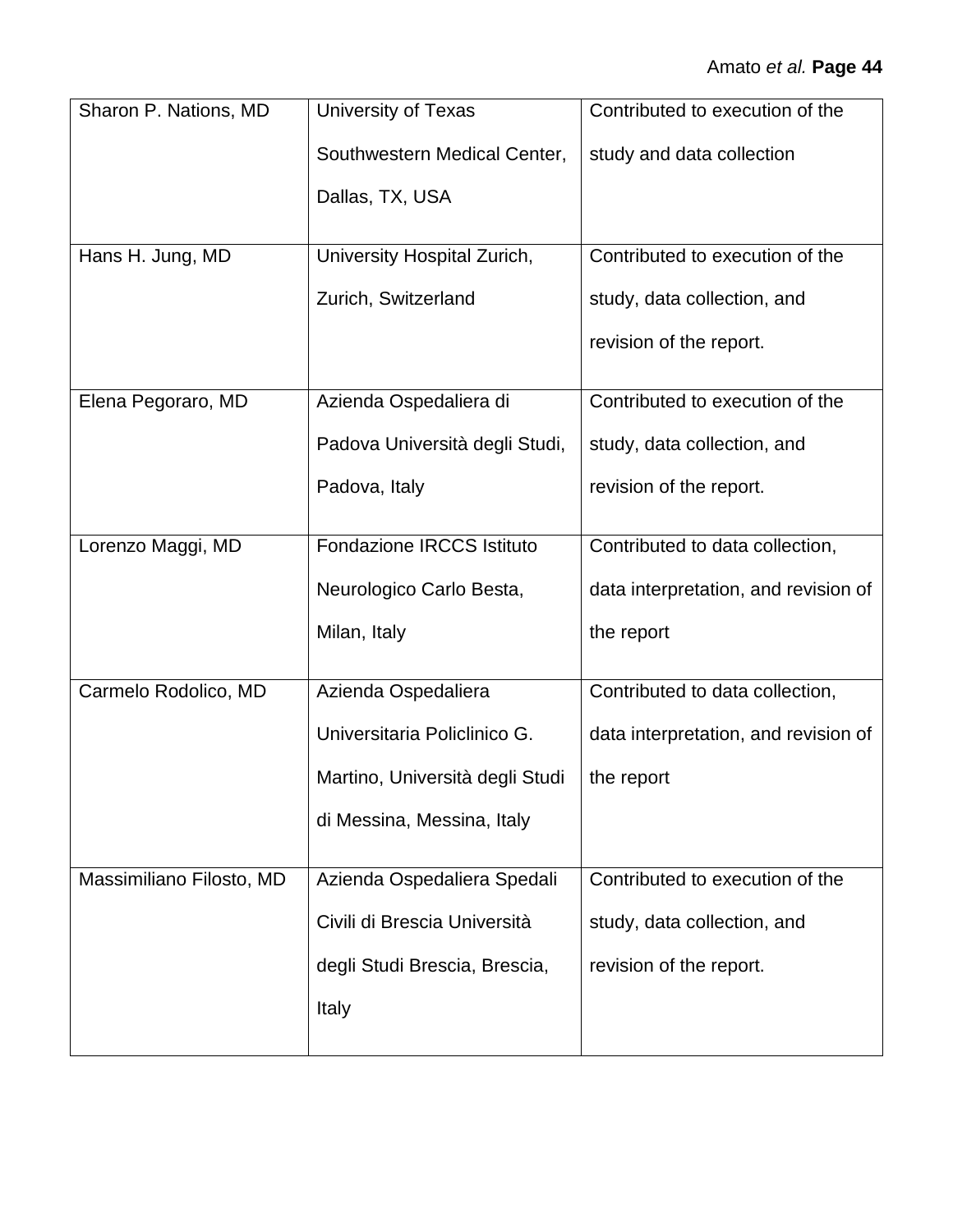| Aziz I. Shaibani, MD   | Nerve and Muscle Center of          | Contributed to execution of the      |
|------------------------|-------------------------------------|--------------------------------------|
|                        | Texas, Houston, TX, USA             | study, data collection, and          |
|                        |                                     | revision of the report.              |
|                        |                                     |                                      |
| Kumaraswamy            | Neuromuscular Research              | Contributed to data collection and   |
| Sivakumar, MD          | Center, Phoenix, AZ, USA            | revision of the report.              |
|                        |                                     |                                      |
| Namita A. Goyal, MD    | University of California Irvine,    | Contributed to execution of the      |
|                        | ALS & Neuromuscular,                | study, data collection and           |
|                        | Orange, CA, USA                     | supervising the research.            |
|                        |                                     |                                      |
| Madoka Mori-Yoshimura, | <b>National Center of Neurology</b> | Contributed to data collection and   |
| <b>MD</b>              | and Psychiatry, Tokyo, Japan        | writing of the report                |
|                        |                                     |                                      |
| Satoshi Yamashita, MD  | Kumamoto University Hospital,       | Contributed to data collection,      |
|                        | Kumamoto, Japan                     | data interpretation, and revision of |
|                        |                                     | the report.                          |
|                        |                                     |                                      |
| Naoki Suzuki, MD       | Tohoku University Hospital,         | Contributed to execution of the      |
|                        | Sendai, Miyagi, Japan               | study and data collection.           |
|                        |                                     |                                      |
| Masashi Aoki, MD       | <b>Tohoku University School of</b>  | Contributed to execution of the      |
|                        | Medicine, Sendai, Japan             | study, data collection and revision  |
|                        |                                     | of the report.                       |
|                        |                                     |                                      |
| Masahisa Katsuno, MD   | Nagoya University Hospital,         | Contributed to execution of the      |
|                        | Nagoya, Aichi, Japan                | study and data collection.           |
|                        |                                     |                                      |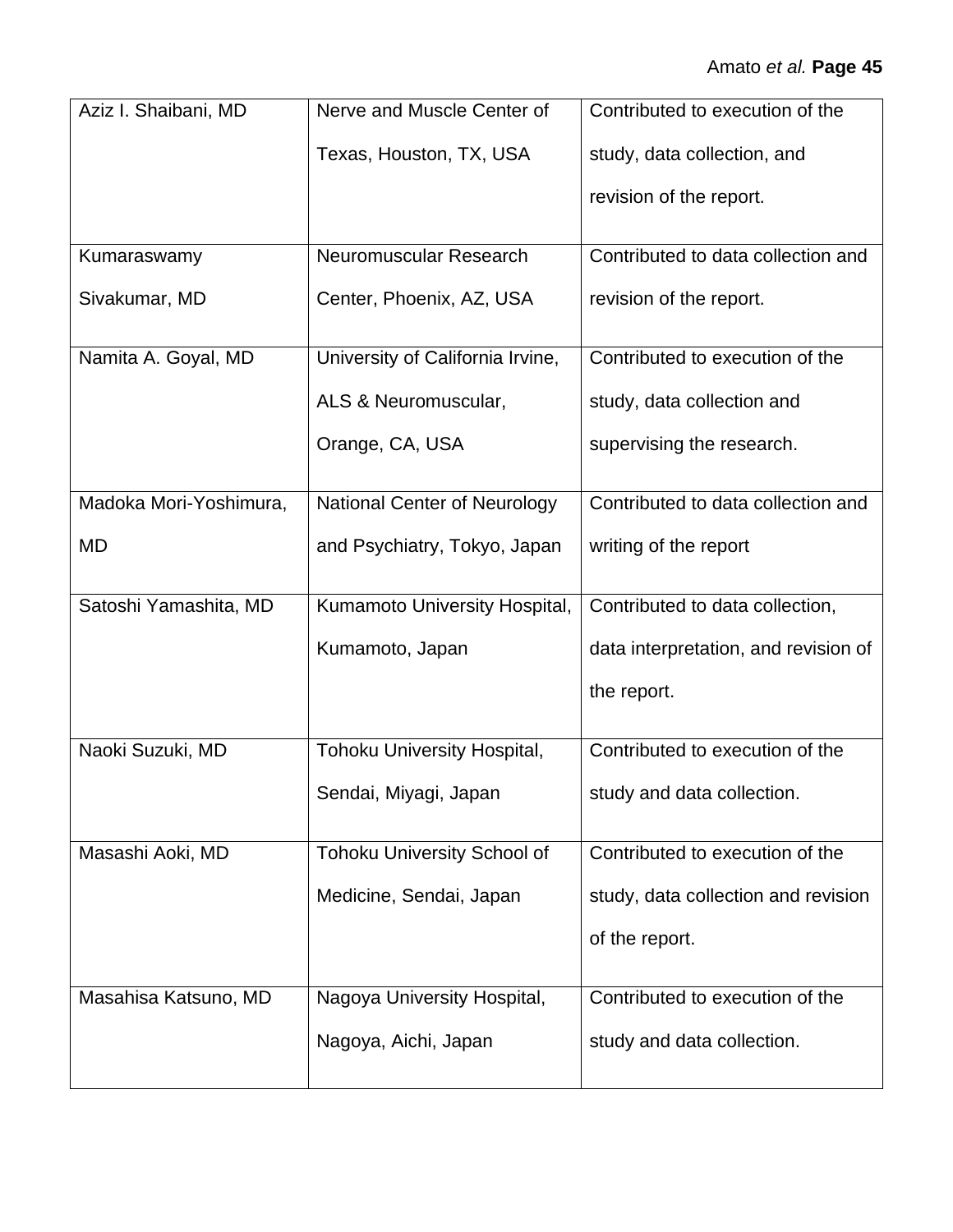| Hirokazu Morihata, PhD  | Osaka City General Hospital,        | Contributed to acquisition of data  |
|-------------------------|-------------------------------------|-------------------------------------|
|                         | Osaka-city, Osaka, Japan            | for the work.                       |
| Kenya Murata, MD        | <b>Wakayama Medical University</b>  | Contributed to execution of the     |
|                         | Hospital, Wakayama, Japan           | study and data collection.          |
| Hiroyuki Nodera, MD     | <b>Tokushima University</b>         | Contributed to execution of the     |
|                         | Hospital, Tokushima, Japan          | study and revision of the report    |
| Ichizo Nishino, MD      | <b>National Center of Neurology</b> | Contributed to data interpretation  |
|                         | and Psychiatry, Tokyo, Japan        | and revision of the report          |
| Carla D Romano, MS      | <b>RTI Health Solutions,</b>        | Contributed to data interpretation, |
|                         | Research Triangle Park, NC,         | development and validation of       |
|                         | <b>USA</b>                          | sIFA, and writing and revision of   |
|                         |                                     | the report.                         |
| Valerie S. L. Williams, | <b>RTI Health Solutions,</b>        | Contributed to data interpretation, |
| <b>PhD</b>              | Research Triangle Park, NC,         | development and validation of       |
|                         | <b>USA</b>                          | sIFA, and writing and revision of   |
|                         |                                     | the report.                         |
| John Vissing, MD        | Rigshospitalet, Copenhagen,         | Contributed to execution of the     |
|                         | Denmark                             | study, data collection, data        |
|                         |                                     | interpretation, and revision of the |
|                         |                                     | report.                             |
|                         |                                     |                                     |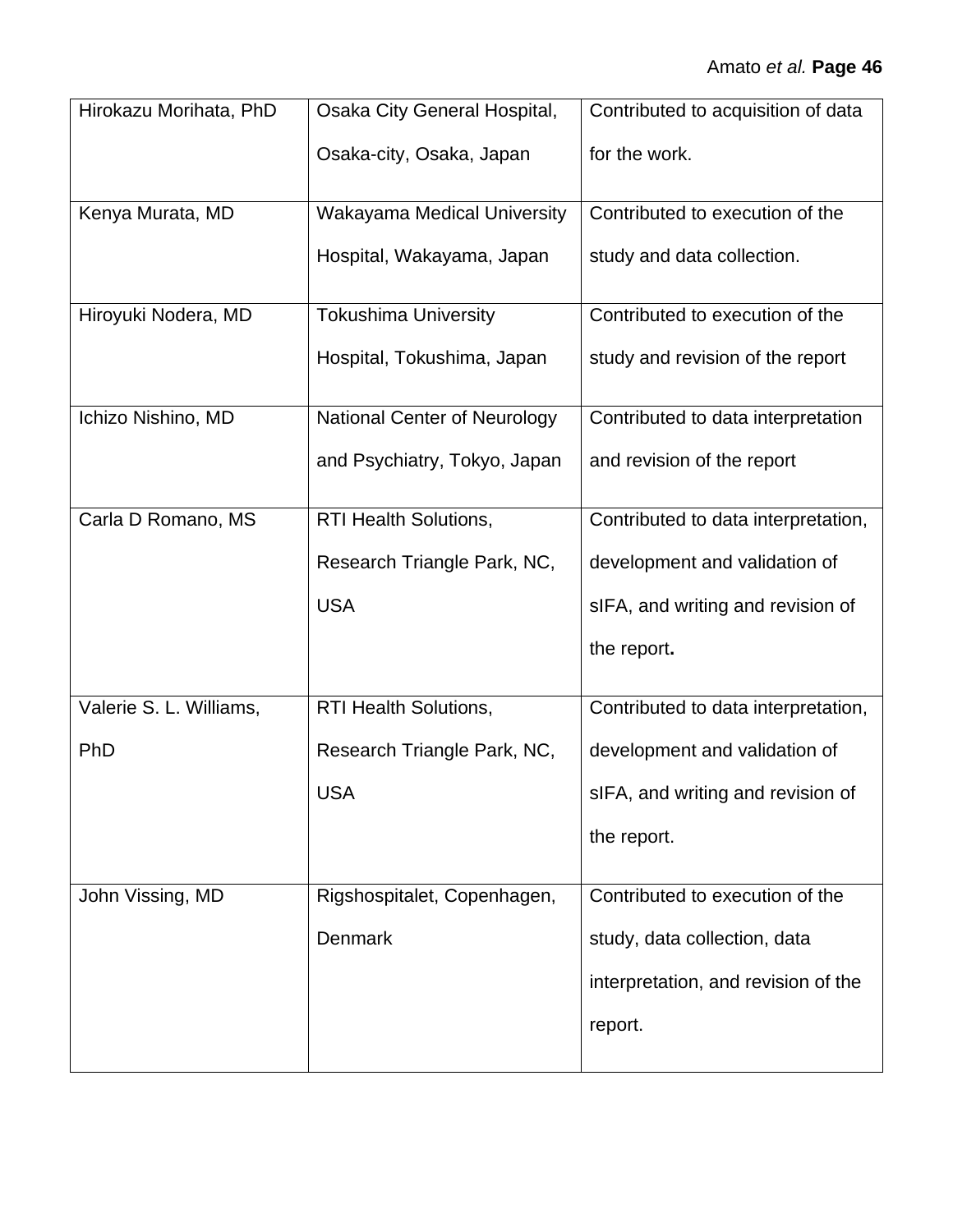| Lixin Zhang Auberson, | Novartis Pharma AG, Basel, | Contributed to the study design |
|-----------------------|----------------------------|---------------------------------|
| <b>MD</b>             | Switzerland                | and execution, data analysis,   |
|                       |                            | interpretation and the study    |
|                       |                            | report, development and review  |
|                       |                            | the manuscript.                 |
|                       |                            |                                 |

#### **Acknowledgement Section**

**We would like to thank the following for their contributions to the study:**

#### **Steering committee members**

**Anthony A. Amato (**Brigham and Women's Hospital, Boston, MA 02115, USA); Michael G. Hanna (University College London Hospital, London, UK); Olivier Benveniste (Hôpital Pitié Salpêtrière, Paris 75013, France); Hector Chinoy (Salford Royal NHS Foundation Trust, Salford, Manchester M6 8HD, UK); Umesh A. Badrising (Leiden University Medical Center, Leiden 2333 ZA, Netherlands)

#### **Data monitoring committee:**

Cathleen Colon-Emeric (Duke University Medical Center Durham, NC, USA), Chairperson; Matthew Meriggioli (Rush University Medical Center Chicago, IL, USA); Ilpo Huhtaniemi (Imperial College London, London, UK); Jay Magaziner (University of Maryland Baltimore, MD, USA); Eric Velazquez (Duke University Medical Center Durham, NC, USA); Scott R. Evans (Harvard School of Public Health, Boston, MA, USA); Robert Griggs (University of Rochester, Rochester, NY, USA)

#### **Cardiovascular adjudication committee**

Brendan Everett (Brigham and Women's Hospital, Boston, MA, USA), Committee chairman; Aruna D. Pradhan (Brigham and Women's Hospital, Boston, MA, USA); Viviany Taqueti (Brigham and Women's Hospital, Boston, MA, USA); Benjamin Olenchock (Brigham and Women's Hospital, Boston, MA, USA),

#### **Orthopedic adjudication committee**